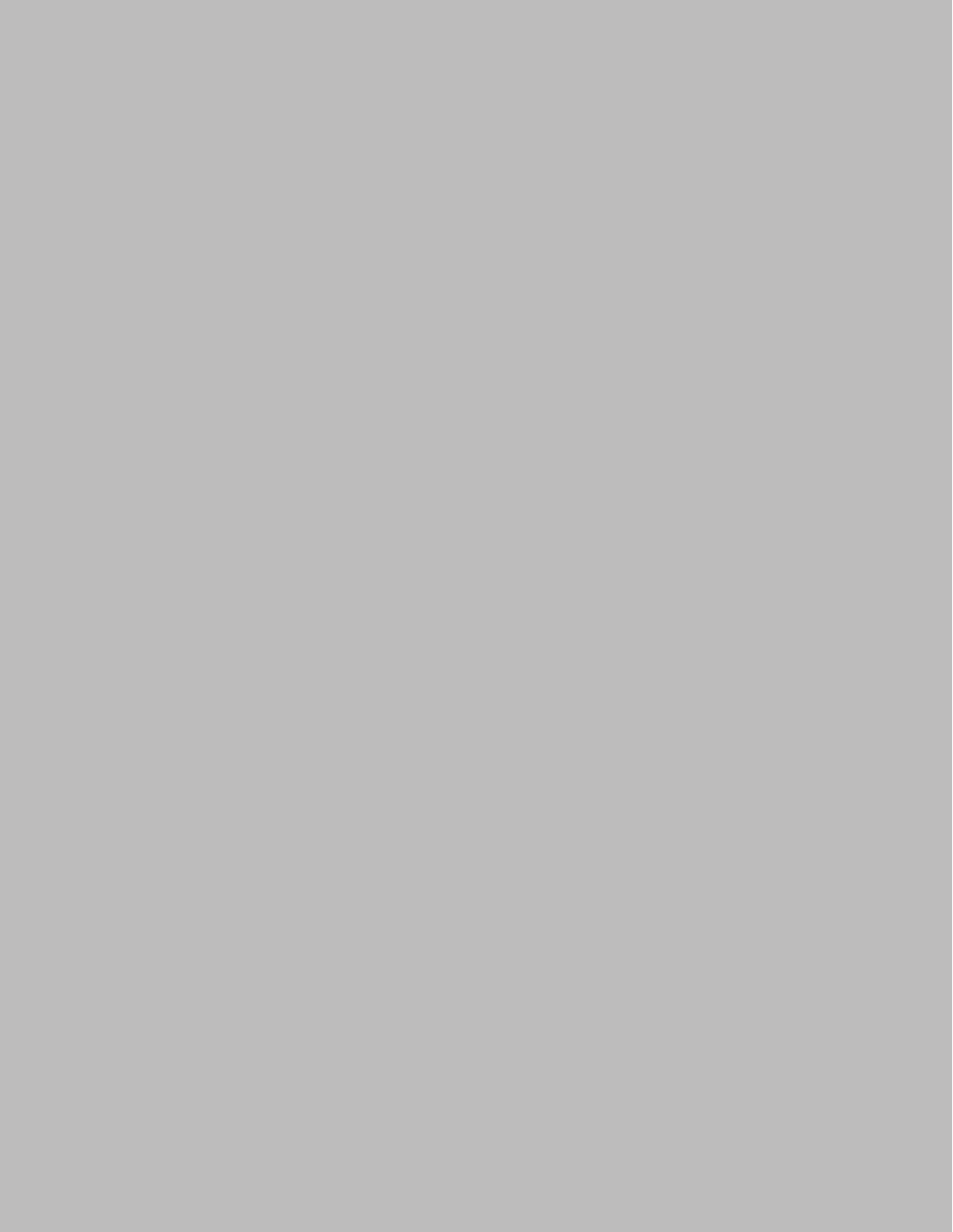# CHAPTER **14**

# **The Medicare prescription drug program (Part D): Status report**

### **Chapter summary**

In 2018, Part D plans were the primary source of outpatient prescription drug coverage for 43.9 million Medicare beneficiaries. Medicare subsidizes about three-quarters of the cost of basic benefits. Part D also includes a low-income subsidy (LIS) that provides assistance with premiums and cost sharing to 12.5 million individuals with low income and assets. In 2017, Part D expenditures totaled \$93.9 billion, accounting for about 13 percent of Medicare spending. Enrollees paid \$14.0 billion of that amount in plan premiums, in addition to what they paid in cost sharing.

Part D has been a success in many respects. It has improved beneficiaries' access to prescription drugs. Generic drugs now account for nearly 90 percent of the prescriptions filled. Enrollees' average premiums for basic benefits have remained around \$30 per month for many years. More than 8 in 10 Part D enrollees report they are satisfied with the program.

However, changes to Part D's coverage gap and manufacturer discounts combined with the expanding role of high-cost medicines may be eroding plans' incentives for and ability to achieve cost control. Over time, as more enrollees have reached the catastrophic phase of the benefit, a growing share of Medicare's payments to plans have taken the form of cost-based reinsurance subsidies rather than capitated payments. This trend is exacerbated by a pipeline of new products that are likely to have high costs. Beginning in

### **In this chapter**

- Enrollment, plan choices in 2018, and benefit offerings for 2019
- Plan sponsors and their tools for managing benefits and spending

- Drug pricing
- Program costs
- Beneficiaries' access to prescription drugs
- Quality in Part D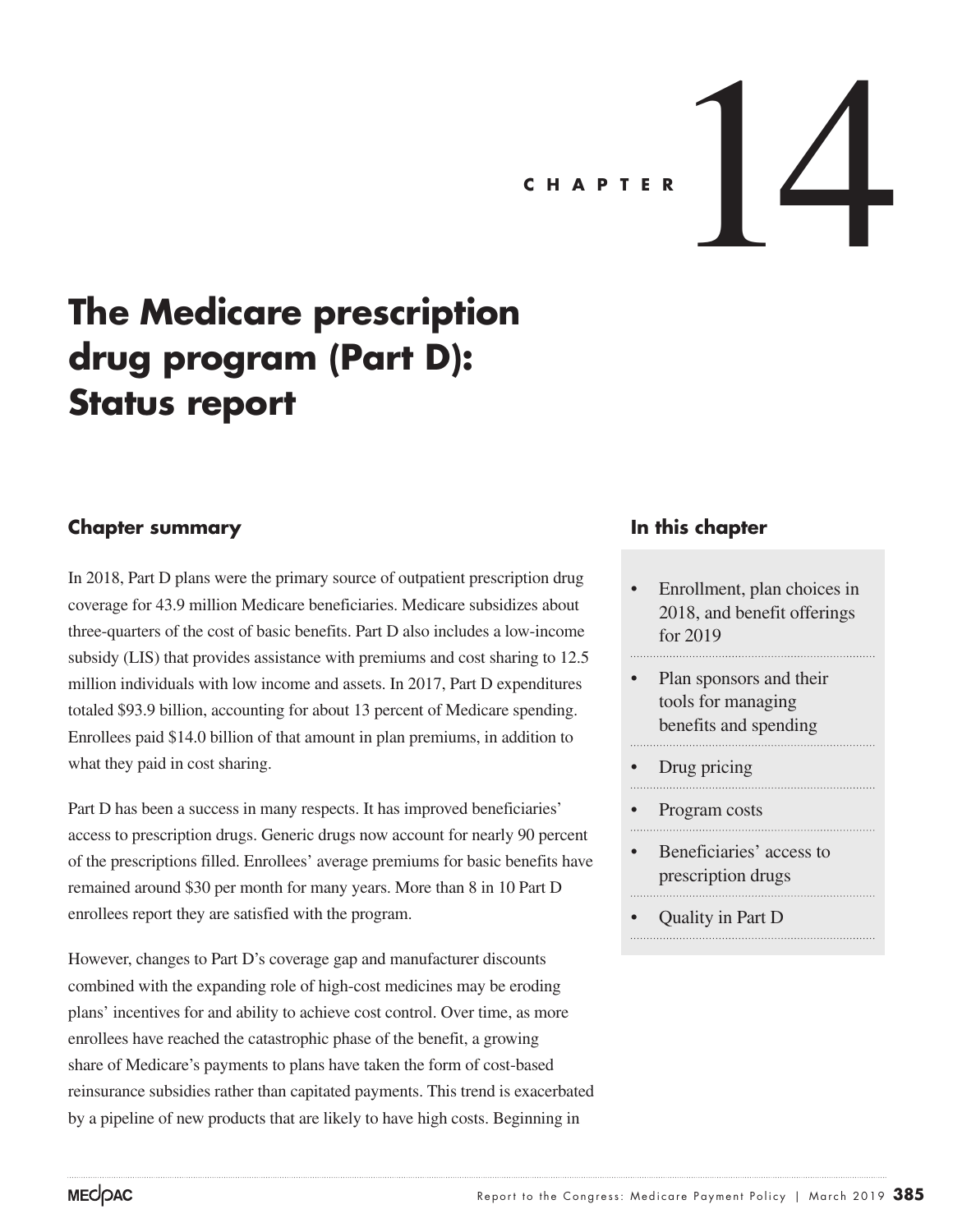2019, brand-drug manufacturers must provide a 70 percent discount in the coverage gap (an increase from 50 percent). This change correspondingly decreases what plan sponsors must cover in benefits and likely weakens sponsors' incentives to manage spending. A separate concern is that Part D's LIS may lead to plan and beneficiary incentives that increase program costs.

Policymakers are taking steps to give plan sponsors new flexibilities to manage drug spending. For example, CMS now allows for certain midyear formulary changes without prior approval, and Medicare Advantage–Prescription Drug [plans] (MA–PDs) can use step therapy—a type of management tool that begins treatment with the most preferred drug therapy and progresses to other therapies only if necessary—for Part B drugs under certain circumstances. However, other measures to increase the financial risk that sponsors bear (such as those recommended by the Commission in 2016) are also needed so that plan sponsors have greater incentive to use the new management tools and keep Part D financially sustainable for beneficiaries and taxpayers.

*Enrollment in 2018 and benefit offerings for 2019—*In 2018, 73.3 percent of Medicare beneficiaries were enrolled in Part D plans. An additional 2.5 percent obtained drug coverage through employer-sponsored plans that received Medicare's retiree drug subsidy. The remaining 24.2 percent were divided roughly equally between those who had creditable drug coverage from other sources and those with no coverage or coverage less generous than Part D.

Between 2007 and 2018, enrollment grew faster in MA–PDs compared with standalone prescription drug plans (PDPs). In 2018, 42 percent of enrollees were in MA–PDs compared with 30 percent in 2007. Over the same period, the number of enrollees who received the LIS grew more slowly than non-LIS enrollees, and the LIS share fell from 39 percent to 28 percent.

For 2019, beneficiaries continue to have a broad choice of plans. Sponsors are offering 15 percent more PDPs and 21 percent more MA–PDs than in 2018. MA–PDs continue to be more likely than PDPs to offer enhanced benefits. Most beneficiaries are in plans with a five-tiered formulary that uses differential cost sharing between preferred and nonpreferred drugs, as well as a specialty tier for high-cost drugs. Use of coinsurance continues to be widespread. For 2019, the total average estimated cost for basic benefits decreased by 5 percent. The higher brand manufacturer discount in the coverage gap and lower covered benefits likely contributed to this decrease. The base beneficiary premium was \$33.19, a 5 percent drop from \$35.02 in 2018. However, individual plans' premiums can vary substantially. In 2019, 215 premium-free PDPs are available to enrollees who receive the LIS, about the same number as in 2018.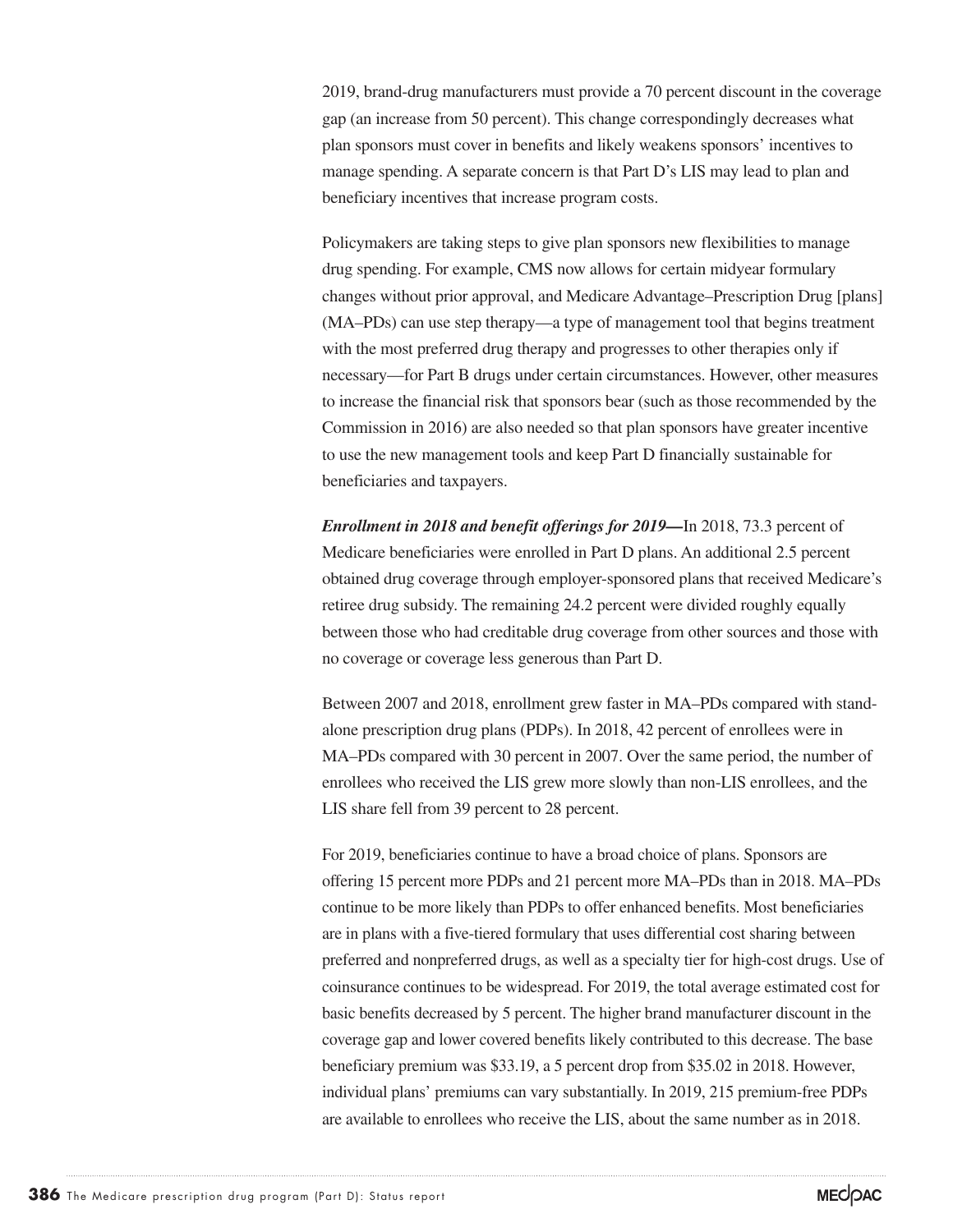With the exception of 1 region (Florida), all regions have at least 3 and as many as 10 PDPs for LIS enrollees at no premium.

*Part D program costs—Between 2007 and 2017, Part D program spending* increased from about \$46 billion to about \$80 billion (average annual growth of 5.6 percent). Medicare's reinsurance (which covers 80 percent of enrollees' spending in the catastrophic phase of the benefit after rebates) continues to be the fastest growing component of program spending, at an average annual rate of nearly 17 percent. Between 2007 and 2017, the portion of the benefits paid to plans through capitated direct subsidy fell from 55 percent to 21 percent, while the portion paid through Medicare's reinsurance (which is cost based) grew from 25 percent to 54 percent. Enrollees who incur spending high enough to reach the catastrophic phase of the benefit (high-cost enrollees) continued to drive Part D spending. In 2016, high-cost enrollees accounted for 58 percent of all Part D spending, up from about 40 percent before 2011. Generally, prices paid at the pharmacy counter moderated after 2015. However, price growth remained strong in drug classes that have few or no generic or therapeutic alternatives. Among high-cost enrollees, nearly all growth in spending was due to increases in the average price per prescription filled (reflecting both price inflation and changes in the mix of drugs used). In 2016, about 360,000 enrollees filled a prescription for which a single claim would have been sufficient to meet the out-of-pocket threshold, up from just 33,000 in 2010. Non-LIS beneficiaries were more likely to have such a claim, reflecting the fact that they tend to use different drug classes from LIS enrollees.

*Quality in Part D—In* 2019, the average star rating among Part D plans decreased somewhat for PDPs and remained about the same for MA–PDs. However, the trend among MA–PD sponsors of consolidating contracts to achieve higher star ratings leads us to question the validity of MA–PD ratings and the comparison between PDPs and MA–PDs. It is not clear that current quality metrics help beneficiaries make informed choices among their plan options. In the past, the Commission has expressed concerns about the effectiveness of plans' medication therapy management (MTM) programs to improve the quality of pharmaceutical care due to the lack of financial incentives for sponsors of stand-alone PDPs. In 2017, CMS implemented the enhanced MTM program that rewards PDPs for reducing medical spending. Initial results indicate that half of the participating plans (11 out of 22 plans) successfully reduced medical spending by 2 percent or more, qualifying them for a higher premium subsidy in 2019. We are encouraged by the initial results and look forward to learning about the characteristics of MTM programs that enabled PDPs to improve pharmaceutical care and health outcomes for beneficiaries. ■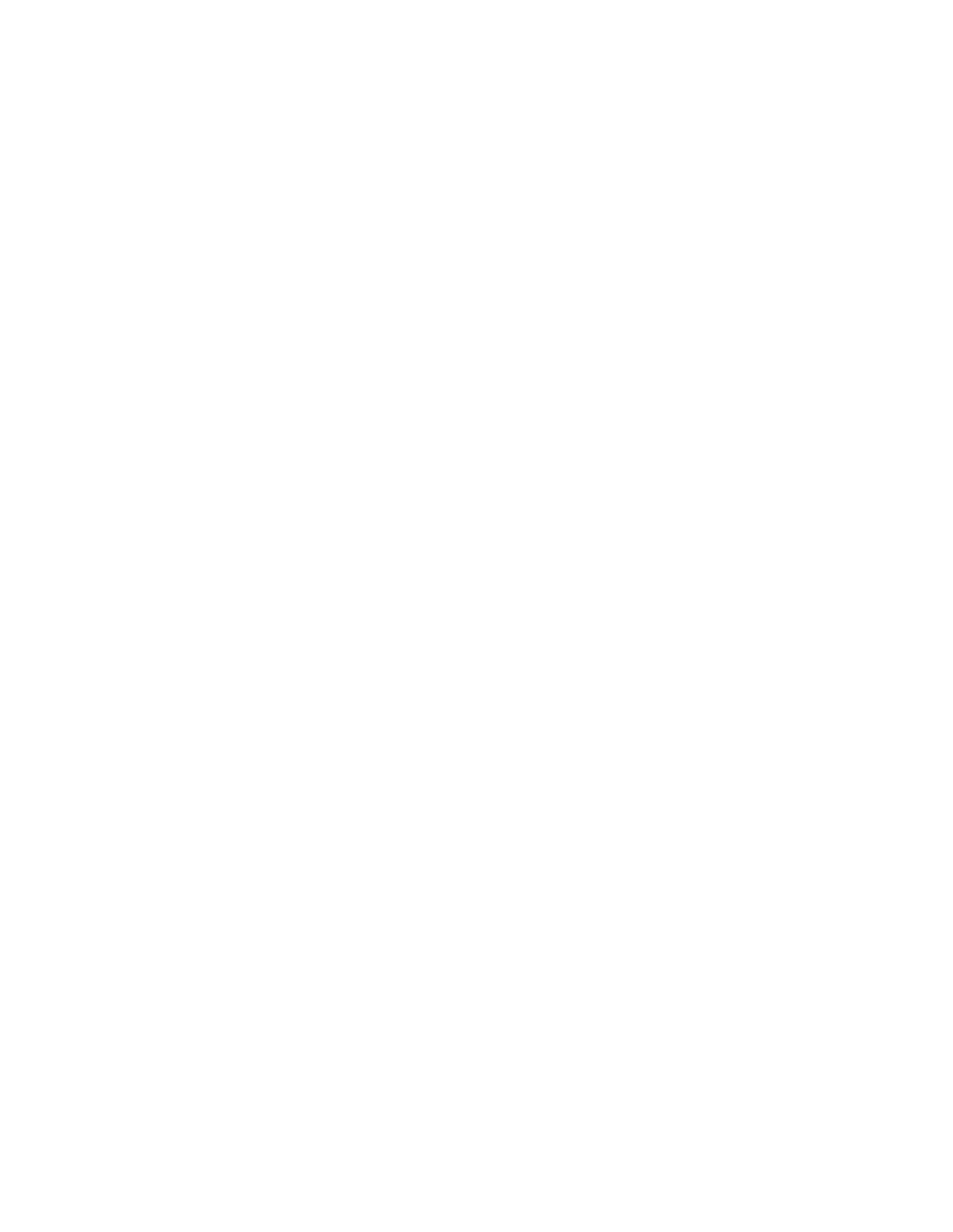# **Background**

Each year, the Commission provides a status report on Part D that examines several performance indicators: enrollment patterns, plan benefit offerings, market structure, drug pricing, program costs, beneficiaries' access to medications, and quality. In 2018, Part D plans were the primary source of outpatient prescription drug coverage for 43.9 million Medicare beneficiaries. For each of those enrollees, Medicare subsidizes about threequarters of the cost of basic benefits, defined as Part D's standard benefit or benefits with the same average value. Part D also includes a low-income subsidy (LIS) that provides assistance with premiums and cost sharing to 12.5 million individuals with low income and assets. In 2017, Part D expenditures totaled \$93.9 billion on an incurred basis, accounting for about 13 percent of Medicare spending (Boards of Trustees 2018). Part D enrollees paid \$14.0 billion of that amount in plan premiums, in addition to what they paid in cost sharing.

In a number of ways, Part D has been a success. Since 2006 when it began, the program has improved Medicare beneficiaries' access to prescription drugs; from 2006 to 2017, the share with Part D or drug coverage at least as generous as Part D increased from 75 percent to 88 percent. Stand-alone prescription drug plans (PDPs) and Medicare Advantage−Prescription Drug [plans] (MA− PDs) are available in every region of the country. Nearly 90 percent of Part D prescriptions filled are for generic drugs, which tend to have lower prices and cost sharing than brand-name drugs. Enrollees' average premiums for basic benefits have remained flat at or near \$30 per month for many years, and more than 8 in 10 Part D enrollees report they are satisfied with the program and with their plan (*Medicare Today* 2018).

However, changes to Part D's benefit design combined with recent trends in prescription drug spending may be eroding plans' incentives for cost control. Initially, most of Medicare's subsidies to Part D plans took the form of fixed-dollar payments per enrollee, giving plan sponsors strong incentives to manage benefit spending. Over time, a growing share of Part D subsidies have taken the form of cost-based reimbursements to plans. This trend results from higher drug prices that increase Medicare's liability for the 80 percent reinsurance as an increasing number of enrollees reach a threshold on out-of-pocket (OOP) spending. A growing proportion of total Part D

drug spending is attributable to the relatively few enrollees who reach the catastrophic phase. Going forward, this trend will be exacerbated by a pipeline for new high-cost biopharmaceutical products. Policymakers are taking steps to give plan sponsors new flexibilities to manage Part D benefits. However, other measures to restructure Part D's reinsurance—such as those recommended by the Commission in 2016—are also needed so that plan sponsors have greater incentive to use the new management tools.

### **Part D's approach**

Medicare's payment system for Part D is different from payment systems under Part A and Part B. For Part D, Medicare pays competing private plans to deliver drug benefits to enrollees. Instead of setting prices administratively, Medicare's payments are based on bids submitted by plan sponsors. Part D pays for drug benefits whether beneficiaries enroll in a PDP or MA−PD.

Part D plan sponsors compete to attract enrollees through low premiums, but sponsors do not set their premiums directly. Instead, sponsors submit bids to CMS that represent their revenue requirements (including administrative costs and profit) for delivering basic benefits to an enrollee of average health. CMS then calculates a nationwide enrollment-weighted average among all the bid submissions. From this average, enrollees pay a portion as a base beneficiary premium (\$33.19 in 2019) plus (or minus) any difference between their plan's bid and the nationwide average bid (Medicare Payment Advisory Commission 2018b). If enrollees pick a plan that includes supplemental coverage, the enrollee must pay the full price for the additional coverage (i.e., Medicare does not subsidize it). This approach is designed to give sponsors the incentive to control enrollees' spending so that they can bid low and keep premiums attractive. At the same time, sponsors must balance this incentive with beneficiaries' desire to have access to medications. A plan with a very limited number of covered drugs might not attract enrollees.

A second avenue of competition involves keeping plan premiums at or below regional LIS benchmarks. Part D's bidding process determines the maximum premium amount Medicare will pay on behalf of LIS enrollees. This amount is calculated separately for each of the 34 Part D geographic regions as the average premium among plans with basic benefits, weighted by each plan's LIS enrollment in the previous year. The formula ensures that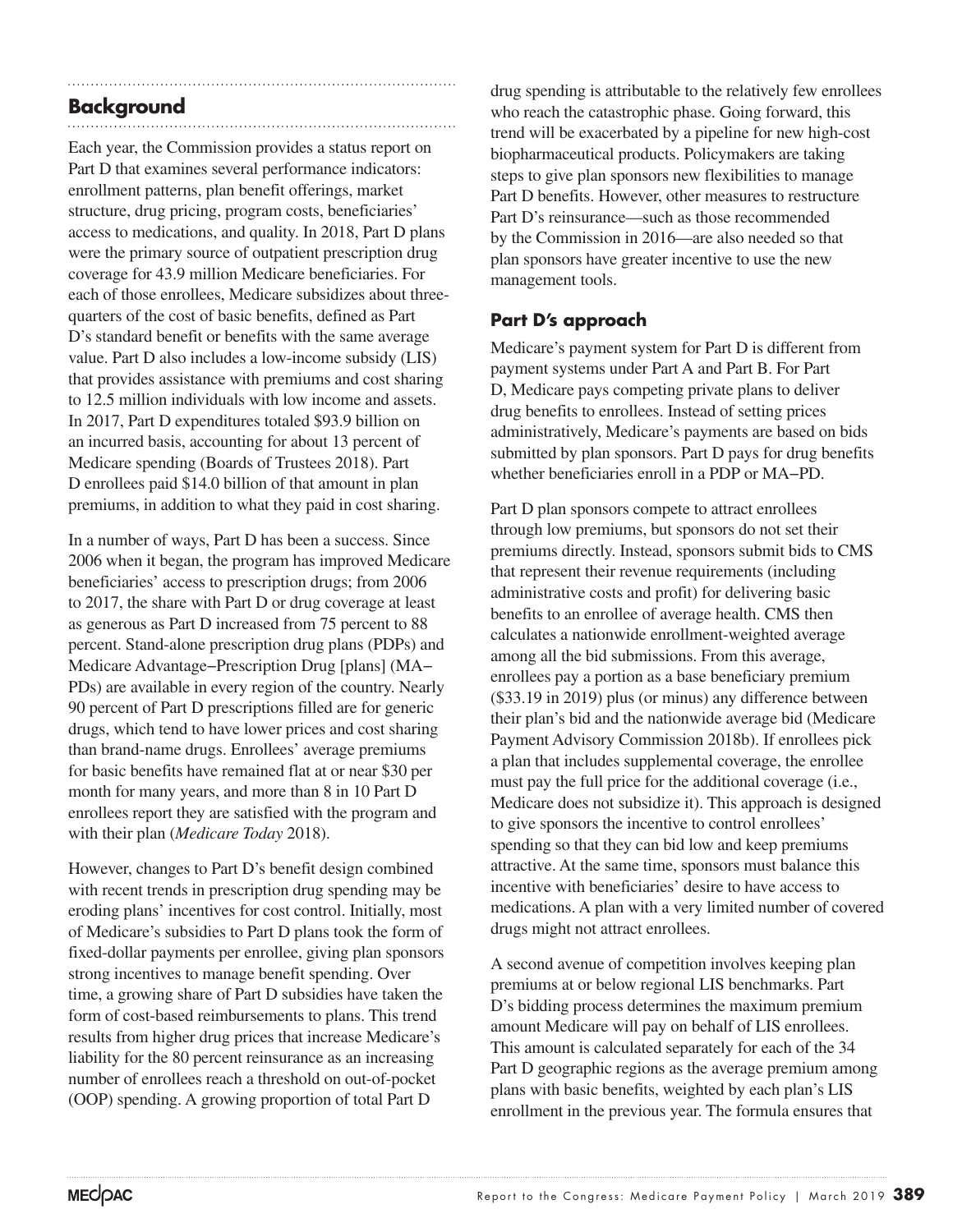### **14–1 Parameters of the defined standard benefit increase over time**

|                                                               | 2006     | 2018      | 2019      | <b>Average</b><br>annual<br>growth rate<br>2006-2019 |
|---------------------------------------------------------------|----------|-----------|-----------|------------------------------------------------------|
| Deductible                                                    | \$250.00 | \$405.00  | \$415.00  | 4.0%                                                 |
| Initial coverage limit                                        | 2.250.00 | 3.750.00  | 3,820,00  | 4.2                                                  |
| Annual out-of-pocket spending threshold                       | 3,600.00 | 5,000.00  | 5.100.00  | 2.7                                                  |
| Total covered drug spending at annual out-of-pocket threshold | 5.100.00 | 8.417.60* | 8.139.54* | 3.7                                                  |
| Minimum cost sharing above annual out-of-pocket threshold:**  |          |           |           |                                                      |
| Copayment for generic/preferred multisource drugs             | 2.00     | 3.35      | 3.40      | 4.2                                                  |
| Copayment for other prescription drugs                        | 5.00     | 8.35      | 8.50      | 4.2                                                  |

Note: \*An individual's total covered drug spending at the annual out-of-pocket threshold depends on each enrollee's mix of brand-name and generic drugs filled in the coverage gap. The amounts for 2018 and 2019 are estimated by CMS for an individual with an average mix of drugs who does not receive Part D's low-income subsidy and who has no other supplemental coverage.The amount for 2019 is lower because of a change in law that causes 95 percent of an enrollee's spending for brand-name drugs in Part D's coverage-gap phase to count toward the out-of-pocket threshold, compared with 85 percent in 2018. \*\*Enrollees pay the greater of either the amounts shown or 5 percent coinsurance.

Source: Centers for Medicare & Medicaid Services 2018d.

at least one stand-alone PDP in each region is available to LIS enrollees at no premium.

This approach to setting Part D's LIS premium subsidy was also intended to provide incentives for plan sponsors to control drug spending and bid low. Each year, there is some turnover in benchmark plans—those that qualify as premium free for LIS enrollees. If LIS enrollees are in a PDP with a premium above the benchmark and do not choose a plan themselves, CMS reassigns them randomly to a new benchmark  $PDP<sup>1</sup>$  If sponsors bid at or near the benchmark, they can win or maintain market share for LIS enrollees without having to incur marketing expenses.<sup>2</sup> However, over the years many LIS enrollees have chosen a specific plan and are no longer eligible for reassignment. Many of the plans offered by certain large plan sponsors have kept their benchmark status from year to year. For 2018, only about 175,000 beneficiaries—less than 2 percent of all LIS enrollees enrolled in PDPs—were reassigned randomly (Lyons 2018).

### **The drug benefit**

Medicare law describes a defined standard Part D basic benefit. Each year, most of the standard benefit's parameters change at the same rate as the annual change in beneficiaries' average drug expenses (Table 14-1).

For 2019, the defined standard benefit includes a \$415 deductible and 25 percent coinsurance until the enrollee reaches \$3,820 in total covered drug spending. Enrollees with spending above that amount (in the so-called coverage gap) pay 25 percent cost sharing for brand-name drugs and 37 percent for generics until they reach a threshold of \$5,100 in OOP spending. Above the OOP threshold, enrollees pay the greater of 5 percent coinsurance or \$3.40 to \$8.50 per prescription. By law, individuals who qualify for and enroll in Part D's LIS pay zero or nominal cost sharing. In 2019, most individuals receiving the LIS pay between \$0 and \$3.40 for generic drugs and between \$0 and \$8.50 for brand-name drugs.

Most plan sponsors structure their basic benefits in ways that differ from the defined standard benefit, such as setting the deductible lower than \$415 or using tiered copayments rather than coinsurance. Plans may also encourage use of lower cost medicines by not applying a deductible when a prescription is filled with certain preferred generics. However, those alternative benefit structures must meet requirements for actuarial equivalence, demonstrating that they have the same average basic-benefit value as the defined standard benefit for a beneficiary of average health. CMS also sets maximum cost-sharing amounts for drug tiers to ensure that a sponsor's plan design is not discriminatory.<sup>3</sup> Once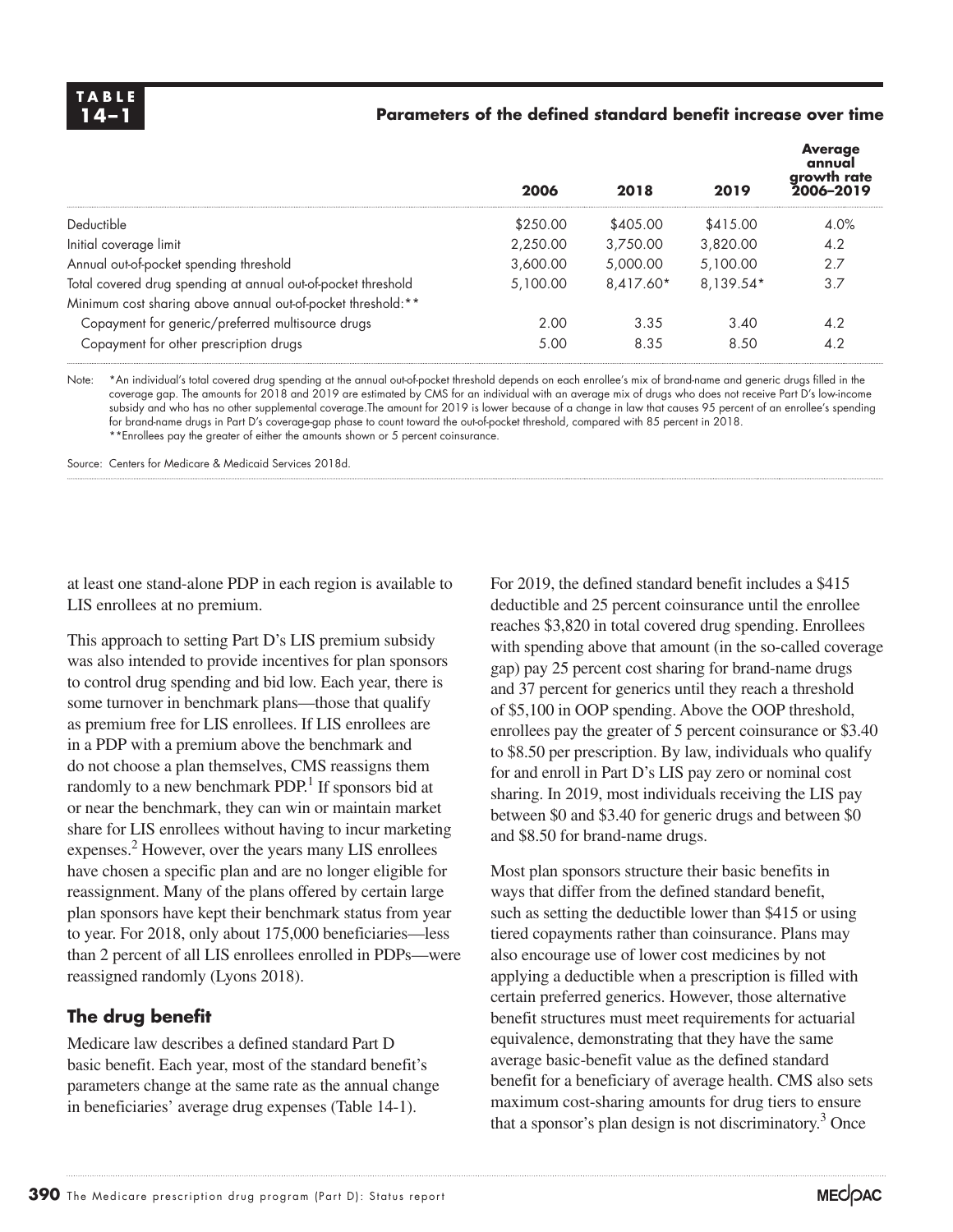**FIGURE 14–1**

**Part D's defined standard benefit before and after introduction of the manufacturers' discount on brand-name drugs in the coverage gap**



Note: "Gross drug spending" refers to amounts paid at the pharmacy before rebates and discounts. The coverage-gap phase (between the initial coverge limit and out-ofpocket threshold) is depicted as it would apply to brand-name drugs for an enrollee who does not receive Part D's low-income subsidy (LIS). Non-LIS enrollees' cost sharing for generic drugs in the coverage gap was 100 percent in 2006 and 93 percent in 2011.

Source: MedPAC depiction of Part D benefit structure as set by law.

a sponsor offers a PDP with basic benefits in a region, it can also offer up to two "enhanced-alternative" PDPs that combine basic benefits with supplemental coverage. For 2019, estimated OOP costs between a sponsor's basic and enhanced plans must differ by at least \$22 per month. CMS no longer requires plan sponsors to maintain a meaningful difference in OOP costs between two enhanced-alternative PDPs.

### **Changes to Part D's coverage gap**

The policymakers who designed Part D wanted to provide both basic coverage for most enrollees who have relatively low drug spending as well as some catastrophic protection for enrollees with high drug costs. For this reason, the defined standard basic benefit initially covers 75 percent

of drug spending above the deductible and all but 5 percent coinsurance once an enrollee reaches the OOP threshold. That threshold is known as "true OOP" because it excludes cost sharing paid on behalf of a beneficiary by most sources of supplemental coverage, such as employersponsored policies and enhanced-alternative plan benefits.

However, the policymakers who designed Part D also needed to keep program costs within an agreed-on spending target (Blum 2009). For this reason, before 2011, enrollees with spending that exceeded the initial coverage limit were responsible for paying a prescription's full price at the pharmacy up to the OOP threshold. That is, the enrollee's cost sharing rose from 25 percent in the initial coverage phase to 100 percent until he or she reached the OOP threshold (left-hand side of Figure 14-1). A number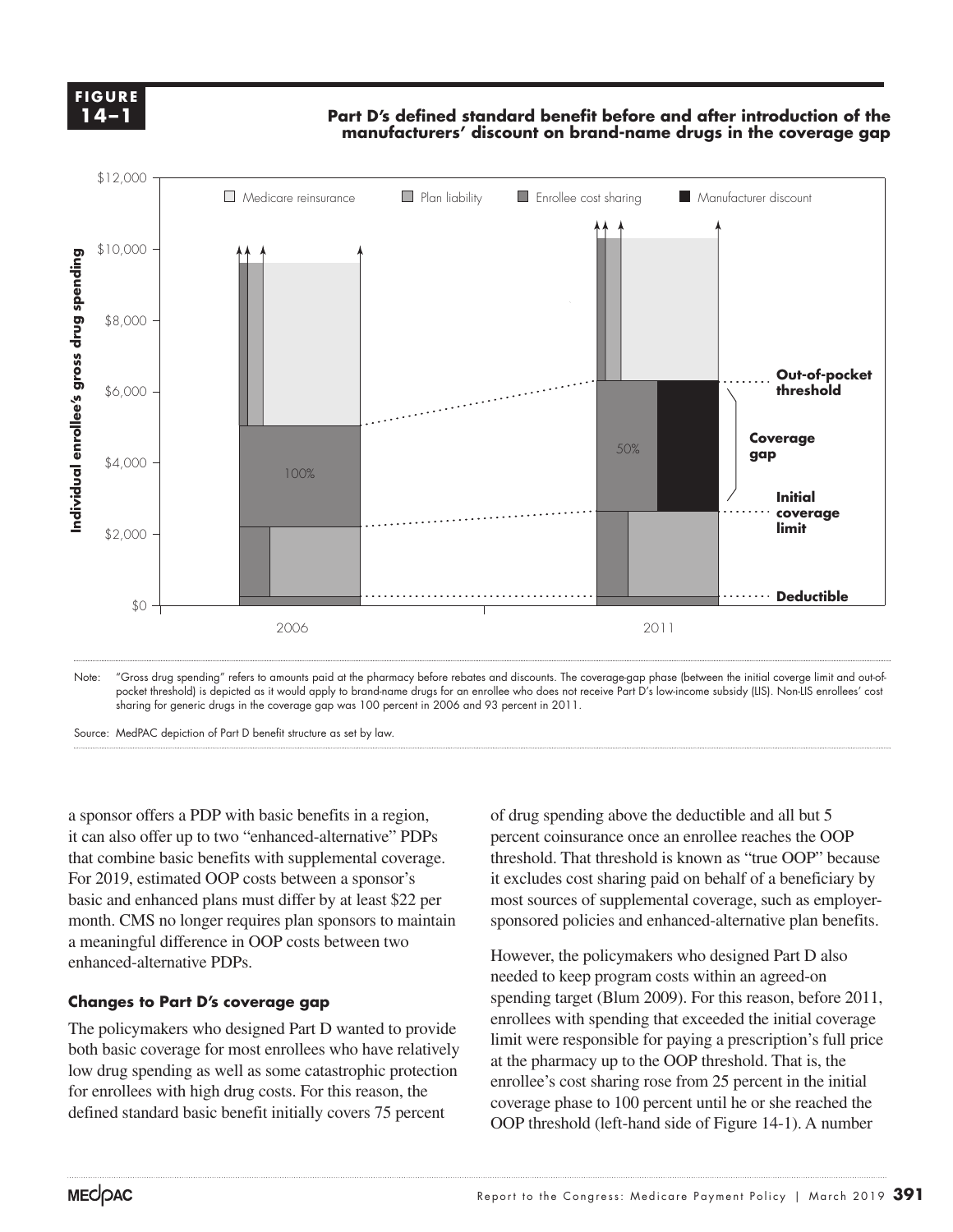**FIGURE 14–2**

### **Part D's discount on brand-name drugs in the coverage gap and defined standard benefit structure has changed over time**



Note: "Gross drug spending" refers to amounts paid at the pharmacy before postsale rebates and discounts. The amount of drug spending at which a beneficiary reaches the out-of-pocket (OOP) threshold depends on the mix of brand-name and generic prescriptions he or she fills in the coverage gap. The coverage-gap phase (between the initial coverge limit and OOP threshold) is depicted as it would apply to brand-name drugs for an enrollee who does not receive Part D's low-income subsidy (LIS). Non-LIS enrollees' cost sharing for generic drugs in the coverage gap was 44 percent in 2018, is 37 percent in 2019 and will be 25 percent in 2020.

Source: MedPAC depiction of Part D benefit structure as set by law.

of studies suggested that higher cost sharing in this coverage gap (also called the "donut hole") decreased rates of medication adherence, primarily for brand-name drugs (Fung et al. 2010, Yu et al. 2016, Zhang et al. 2013, Zhang et al. 2009). Compared with commercial insurance, Part D's benefit structure is unusual because of the coverage gap.

The coverage gap affects enrollees' OOP spending differently depending on whether the beneficiary receives the LIS. Under law, LIS enrollees experience no coverage gap; Medicare's low-income cost-sharing subsidy pays for 100 percent of most enrollees' costs during the coverage-

gap phase minus their nominal copayments. Manufacturers of brand-name drugs are not required to pay any discount for LIS enrollees during the coverage gap, and plan sponsors are not liable for covered benefits until the LIS enrollee reaches the OOP threshold. Although Part D's cost-sharing assistance offsets the higher burden that LIS enrollees would otherwise face, the current structure of the subsidies may be creating plan and beneficiary incentives that lead to higher program costs (see text box, p. 394).

The Patient Protection and Affordable Care Act of 2010 (PPACA) called for gradually lowering cost sharing in the coverage gap from 100 percent to 25 percent by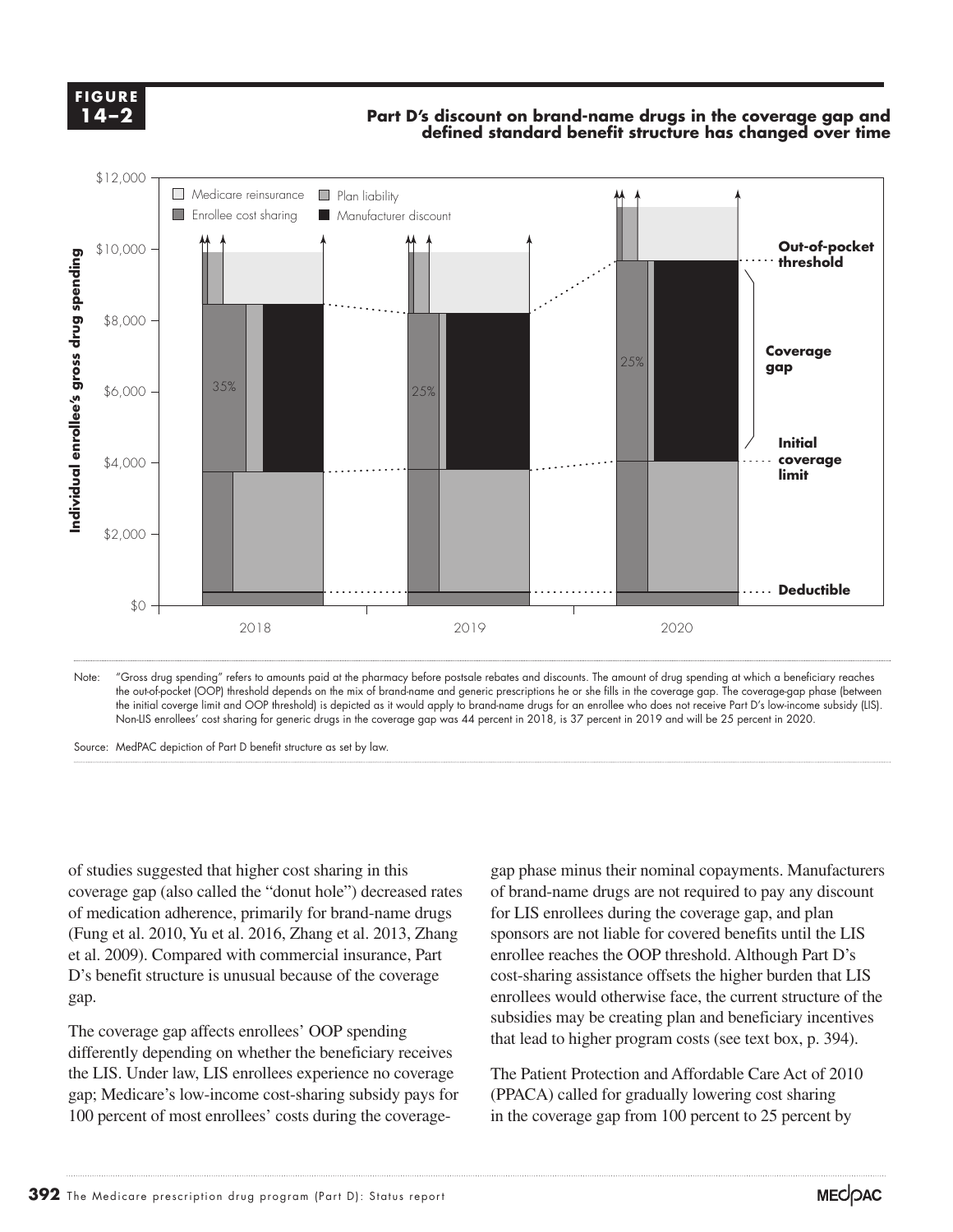2020 and for constraining annual increases in the OOP threshold. To finance much of this expansion of benefits without directly raising enrollee premiums and program spending, PPACA required manufacturers of brand-name drugs, as a condition of Part D coverage, to provide non-LIS enrollees with a 50 percent discount on prescriptions filled during the coverage-gap phase (right-hand side of Figure 14-1, p. 391). As a result, in 2011, cost sharing in the coverage gap for brand prescriptions immediately fell from 100 percent to 50 percent. Over time, plans' liability for benefit spending on brand-name drugs in the coverage gap rose from 0 percent in 2011 to 25 percent by 2020.<sup>4</sup> The law also required that the manufacturers' discount be counted as though it were the enrollee's own OOP spending for calculating the "true OOP" amount. That change lowered OOP costs for some beneficiaries but also increased the number of non-LIS enrollees who reached the OOP threshold above which Medicare pays 80 percent of spending through reinsurance.

The Bipartisan Budget Act (BBA) of 2018 changed Part D to phase out the coverage gap more quickly by increasing the manufacturers' discount from 50 percent to 70 percent. In 2019, enrollees who reach the coverage gap pay 25 percent cost sharing for brand-name drugs until they reach the OOP threshold compared with 35 percent in 2018 (Figure 14-2). Because the 70 percent discount is counted as though it were the enrollee's own spending, CMS estimates the dollar amount at which a non-LIS enrollee reaches the OOP threshold will be lower in 2019 than it was in 2018. This decrease means that more enrollees are likely to reach Part D's catastrophic phase, in which Medicare pays 80 percent reinsurance. In 2020 and thereafter, beneficiaries enrolled in plans with basic benefits will pay the equivalent of 25 percent cost sharing for all drugs (generics as well as brand name) between the deductible and the OOP threshold.

In the Commission's March 2017 report, we highlighted how Part D's unique benefit design, Medicare's costbased reinsurance payments, and plan sponsors' focus on premium competition can affect incentives regarding which drugs a plan covers on its formulary (Medicare Payment Advisory Commission 2017). Because plan sponsors are not liable for much benefit spending in the coverage gap, Part D's structure may provide a financial advantage to sponsors when they select certain drugs with high prices and large postsale rebates over lower cost alternatives. The dollar amount of rebates for certain drugs can be larger than a plan sponsor's liability for the associated benefit spending.

Recent changes to the coverage gap heighten those concerns. In 2019, plan sponsors cover just 5 percent of spending for brand prescriptions filled in the gap phase. By comparison, CMS's Office of the Actuary projects that plan sponsors will obtain postsale rebates and discounts worth about 26 percent of total drug costs (Boards of Trustees 2018). In its 2019 call letter to plan sponsors, CMS said it has significant concerns about the effects of the higher coverage-gap discount and low plan liability on Part D drug costs in 2019 and in future years (Centers for Medicare & Medicaid Services 2018d).

In 2020, a PPACA provision will again change Part D's benefit structure: The OOP threshold will increase by more than 20 percent (Figure 14-2). As part of the law's effort to close the coverage gap, PPACA temporarily restrained increases in the OOP threshold. (Between 2006 and 2019, the threshold grew by 2.7 percent compared with 4.0 percent for the deductible and 4.2 percent for the initial coverage limit (Table 14-1, p. 390).) The law requires that in 2020, the OOP threshold revert to what it would have been had it grown at the same rate as other benefit parameters.<sup>5</sup> While it would appear that enrollees will incur much higher OOP spending before reaching the higher threshold, the increase in the brand manufacturer's discount will absorb a considerable portion of that increase.<sup>6</sup>

Over the past year, CMS has made other regulatory changes to Part D, many of which will broaden plan sponsors' flexibility to manage their enrollees' benefits. However, other measures to increase the financial risk that sponsors bear are also needed so that plan sponsors have greater incentive to use the new management tools. As more of Medicare's subsidy payments to plans have taken the form of cost-based reinsurance, plan premiums do not necessarily reflect sponsors' actual cost of providing Part D benefits or how effective sponsors are at managing drug spending. One recent study found that because of Part D's reinsurance, some plan sponsors are able to charge low premiums even though they expect high drug spending in the catastrophic phase of the benefit (Jung and Feldman  $2018$ ).<sup>7</sup> If lower premiums do not correspond to better management of benefit costs, then the competitive structure of the Part D program may not provide plan sponsors with the incentive to manage spending, particularly for the catastrophic phase of the benefit. Part D's cost-based reinsurance payments reduce plan sponsors' incentive to manage spending in that phase.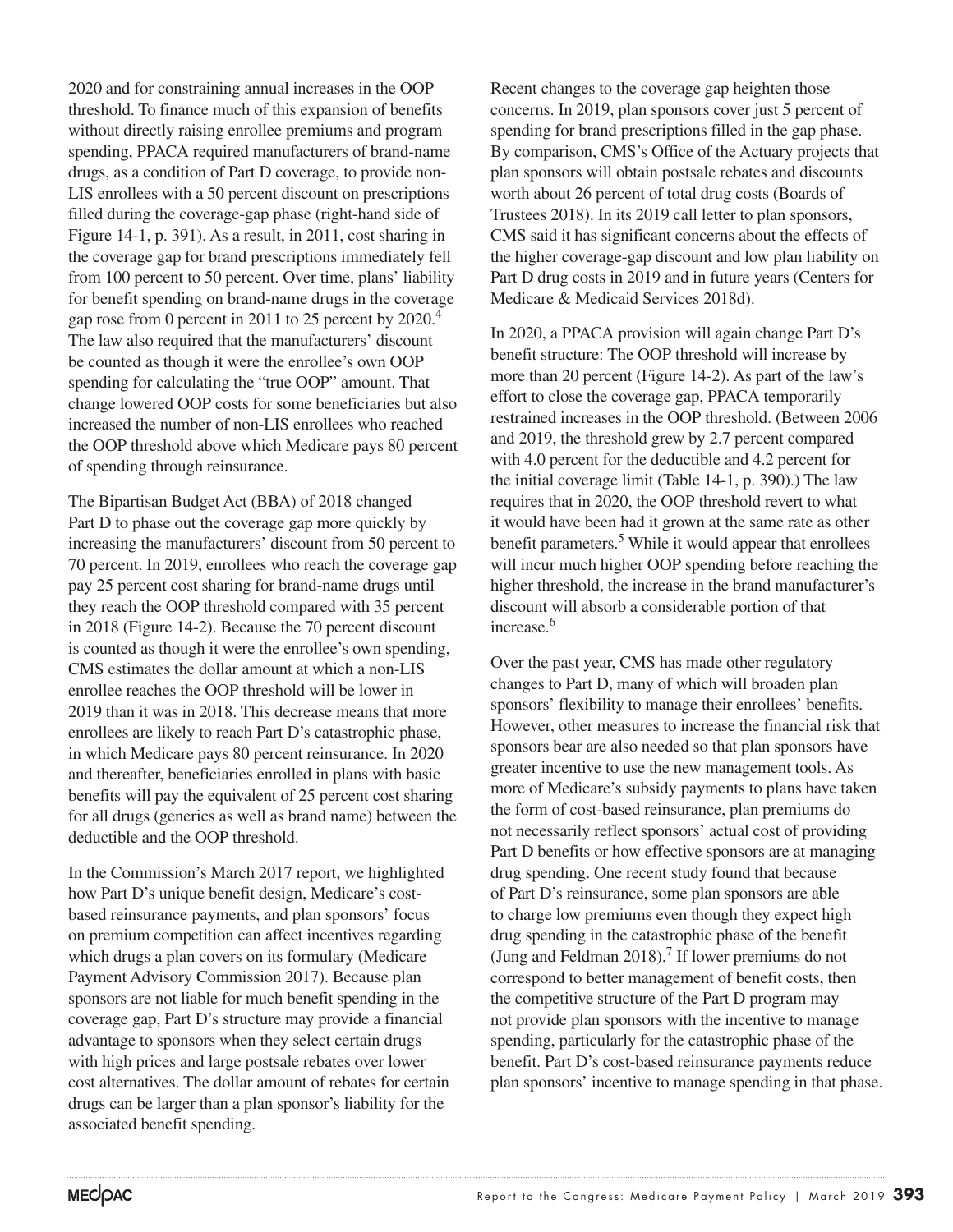### **How Part D's low-income subsidy affects plan incentives and program costs**

**Part D's benefit structure is fundamentally different**<br>for enrollees who receive the low-income subsidy<br>(LIS). Copayments for LIS enrollees are set by<br>law and also spences connet encourage the use of lawer for enrollees who receive the low-income subsidy (LIS). Copayments for LIS enrollees are set by law, and plan sponsors cannot encourage the use of lower cost drugs in the same way that sponsors encourage non-LIS enrollees through differential copayments on cost-sharing tiers. In the coverage-gap phase, a plan's responsibility for paying an LIS enrollee's covered drug benefit costs is reduced to zero. At the same time, plan sponsors likely receive postsale rebates on brand-name prescriptions filled by LIS enrollees. These distinct benefit features for LIS enrollees tend to undermine both plans' ability to manage drug spending and their incentives for cost control.

A plan qualifies as having LIS benchmark status solely on the basis of whether the plan sponsor bids at or below a regional premium threshold. Like other plans, those with benchmark status must demonstrate that their benefit design uses cost sharing that, for a beneficiary of average health, is actuarially equivalent to Part D's defined standard benefit. For example, during the initial coverage phase, beneficiary cost sharing is expected to average about 25 percent of drug costs (before retrospective rebates and discounts). Ideally, sponsors of benchmark plans would want to manage all LIS benefits to keep premium costs down and bid below or near regional premium thresholds.

However, some evidence raises questions about the strength of sponsors' financial incentives to manage LIS drug spending. Research suggests that plan sponsors may bid less competitively for their prescription drug plans (PDPs) that cater to LIS enrollees than their other plans, with premiums clustered at or near the benchmark premiums of sponsors that have the largest LIS market shares

(Congressional Budget Office 2014, Decarolis 2015). One study found that LIS enrollees were, on average, more profitable for plan sponsors compared with enrollees who did not receive the LIS (Gomberg and Hunter 2015). In previous reports, the Commission has found that, relative to other Part D enrollees, a higher proportion of LIS enrollees use brand-name drugs when lower cost alternatives are available (Medicare Payment Advisory Commission 2016a). Given that plan sponsors cannot modify LIS cost sharing, one might expect, as an alternative, tighter formularies in benchmark plans or greater use of tools such as prior authorization. However, when CMS analyzed benchmark plans for 2013 through 2016, the agency found only slightly tighter formularies and similar use of utilization management tools (Centers for Medicare & Medicaid Services 2016).

In addition, our examination of PDP claims shows that, in 2015, plans with higher proportions of LIS enrollees tended to cover a lower share of their enrollees' spending and charged a higher percentage in cost sharing. We divided PDPs into groups depending on the share of their enrollees who received the LIS and then examined cost sharing and covered benefit amounts from prescriptions filled during the initial coverage phase. Among PDPs in which two-thirds or more of their enrollees received the LIS, cost sharing averaged 28 percent, compared with about 24 percent among PDPs with less than 10 percent of plan enrollment made up of LIS beneficiaries. For similar levels of drug spending, Medicare's low-income cost-sharing subsidy paid for a higher share of total drug costs compared with plans that mostly served non-LIS beneficiaries. This pattern deserves further exploration to ensure that sponsors do not structure plan benefits and formularies in ways that routinely shift costs toward Medicare. ■

### **The Commission's recommendations for improving Part D**

In its June 2016 report to the Congress, the Commission recommended certain changes to the Part D program (Medicare Payment Advisory Commission 2016a). To address the concern about growth in Medicare's

reinsurance payments, one set of changes would give plan sponsors greater financial incentives to manage the benefits of enrollees who reach Part D's catastrophic phase (referred to as "high-cost enrollees"), which would require a change in law. Over a transition period, Medicare would significantly lower the amount of reinsurance it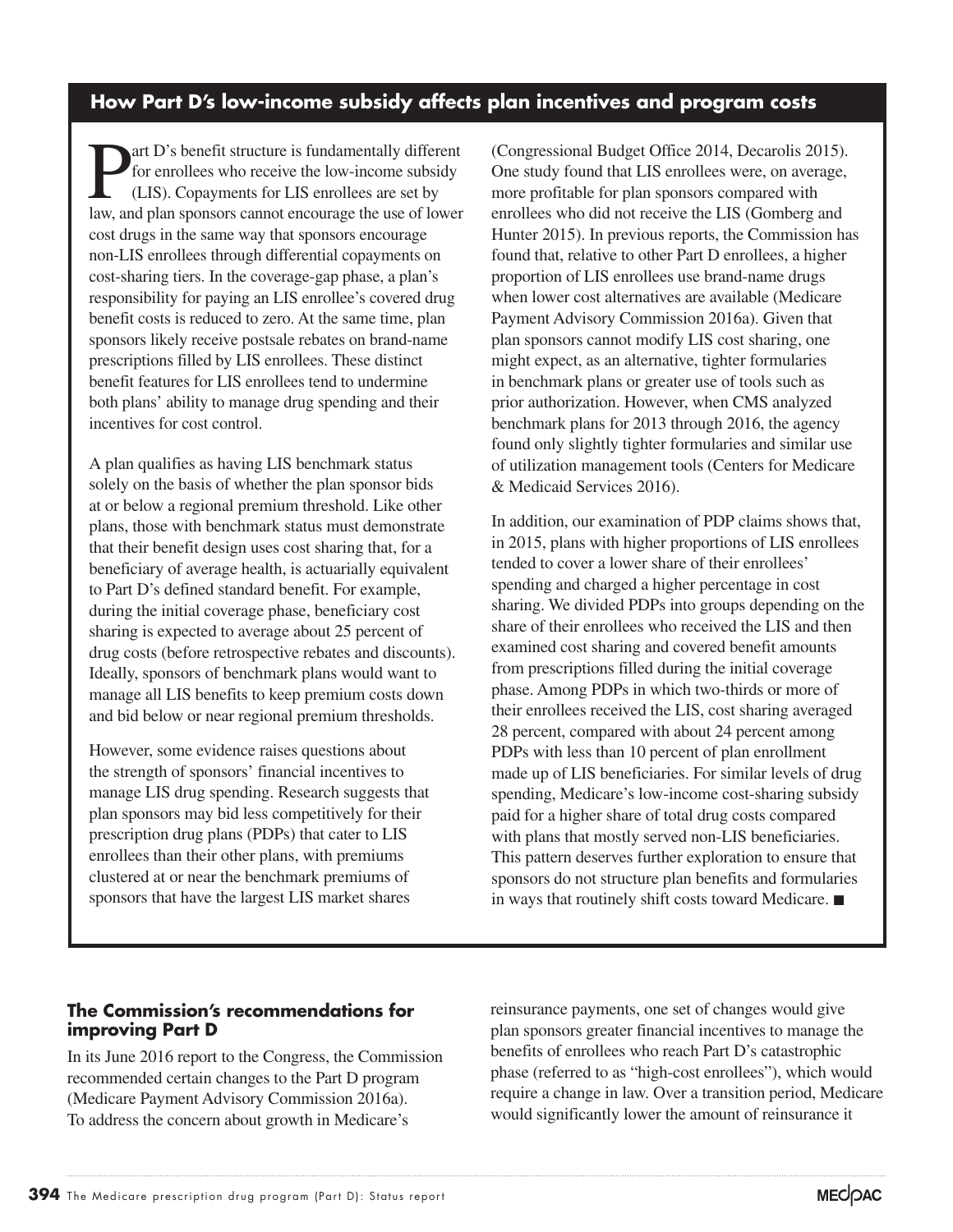would need to take steps to recalibrate the risk adjustment system. At the same time, sponsors would be given greater flexibility to use formulary tools.<sup>8</sup> The combination of those changes would create incentives for plan sponsors to better manage drug spending and would provide them with more tools to do so. Other parts of the Commission's recommendations would exclude manufacturer discounts on brand-name drugs from counting as enrollees' true OOP spending, but would also provide greater insurance protection to all enrollees not receiving the LIS by eliminating cost sharing above the OOP threshold (although some enrollees would incur higher OOP costs than they do today). To the extent that the adoption of the Commission's set of recommendations results in net program savings, the Congress could consider enhancing protections for non-LIS enrollees facing high cost-sharing burdens. Because Part D's nominal cost-sharing amounts provide little financial incentive for LIS enrollees to use lower cost products,

the recommended improvements would also direct the Secretary of Health and Human Services to modify some LIS copayments.

pays plans, from 80 percent of spending above the OOP threshold to 20 percent, and the insurance risk that plan sponsors shoulder for catastrophic spending would rise commensurately, from 15 percent to 80 percent. At the same time that Medicare reduced its reinsurance, the program would make larger capitated payments to plan sponsors. Medicare's subsidy of basic benefits would remain unchanged at 74.5 percent, but sponsors would receive more of that subsidy through capitated payments instead of open-ended reinsurance (i.e., plan sponsors would submit higher bids and lower estimates for the expected reinsurance costs). Under such a change, Part D's risk adjusters would become more important as a tool for counterbalancing plan incentives for selection. CMS

In 2016, the Congressional Budget Office estimated that the combined effects of the Commission's recommendations would lead to one-year program savings of more than \$2 billion relative to baseline spending and to more than \$10 billion in savings over five years.

### **Enrollment, plan choices in 2018, and benefit offerings for 2019**

Over time, a growing proportion of Medicare beneficiaries has enrolled in Part D. An important

## **TABLE**

### **14–2** Three-quarters of Medicare **enrollees received drug coverage through Part D, 2018**

|                        |                                                                                                                                                                                                                                                                                                                                                                                                                                                                                                                                                                 | <b>Beneficiaries</b><br>Share of<br><b>Medicare</b><br>In millions<br>enrollment<br>59.9<br>100%<br>43.9<br>73.3<br>-2.5<br><u>1.5</u><br>4.5.4<br>75.8**<br>RDS (retiree drug subsidy). Part D plan enrollment figures are based on |  |  |  |  |  |  |
|------------------------|-----------------------------------------------------------------------------------------------------------------------------------------------------------------------------------------------------------------------------------------------------------------------------------------------------------------------------------------------------------------------------------------------------------------------------------------------------------------------------------------------------------------------------------------------------------------|--------------------------------------------------------------------------------------------------------------------------------------------------------------------------------------------------------------------------------------|--|--|--|--|--|--|
|                        | Medicare enrollment<br>Part D enrollment*<br><b>Total Part D</b><br>program.                                                                                                                                                                                                                                                                                                                                                                                                                                                                                    |                                                                                                                                                                                                                                      |  |  |  |  |  |  |
|                        |                                                                                                                                                                                                                                                                                                                                                                                                                                                                                                                                                                 |                                                                                                                                                                                                                                      |  |  |  |  |  |  |
|                        |                                                                                                                                                                                                                                                                                                                                                                                                                                                                                                                                                                 |                                                                                                                                                                                                                                      |  |  |  |  |  |  |
| In Part D plans        |                                                                                                                                                                                                                                                                                                                                                                                                                                                                                                                                                                 |                                                                                                                                                                                                                                      |  |  |  |  |  |  |
| In plans receiving RDS |                                                                                                                                                                                                                                                                                                                                                                                                                                                                                                                                                                 |                                                                                                                                                                                                                                      |  |  |  |  |  |  |
|                        |                                                                                                                                                                                                                                                                                                                                                                                                                                                                                                                                                                 |                                                                                                                                                                                                                                      |  |  |  |  |  |  |
| Note:                  | enrollment as of April 1, 2018.<br>*Excludes federal government and military retirees covered by either<br>the Federal Employees Health Benefits Program or the TRICARE for Life<br>** The remaining 24.2 percent of beneficiaries not enrolled in Part D are<br>divided fairly equally between those who receive drug coverage through<br>other sources (such as the Federal Employees' Health Benefits Program,<br>TRICARE for Life, and the Department of Veterans Affairs) and those who<br>had no drug coverage or had coverage less generous than Part D. |                                                                                                                                                                                                                                      |  |  |  |  |  |  |

Source: MedPAC based on Table IV.B7 and Table V.B4 of the Medicare Boards of Trustees' report for 2018 and monthly Part D enrollment data as of April 1, 2018.

reason is a shift in enrollment from retiree drug plans to Part D plans. Enrollment has grown faster in MA–PDs compared with stand-alone PDPs. In 2019, plan sponsors are offering 15 percent more PDPs and 21 percent more MA–PDs than in 2018.

### **In 2018, over three-quarters of Medicare beneficiaries were in Part D plans or employer plans that received the retiree drug subsidy**

In 2018, 43.9 million individuals—73.3 percent of Medicare's total enrollment—were enrolled in Part D plans (Table 14-2). An additional 2.5 percent of beneficiaries obtained drug coverage through employersponsored plans that received Medicare's retiree drug subsidy (RDS) for being the primary provider. $9^{\circ}$  The remaining 24.2 percent of Medicare beneficiaries were divided roughly equally between those who had creditable drug coverage from other sources and those with no coverage or coverage less generous than Part D.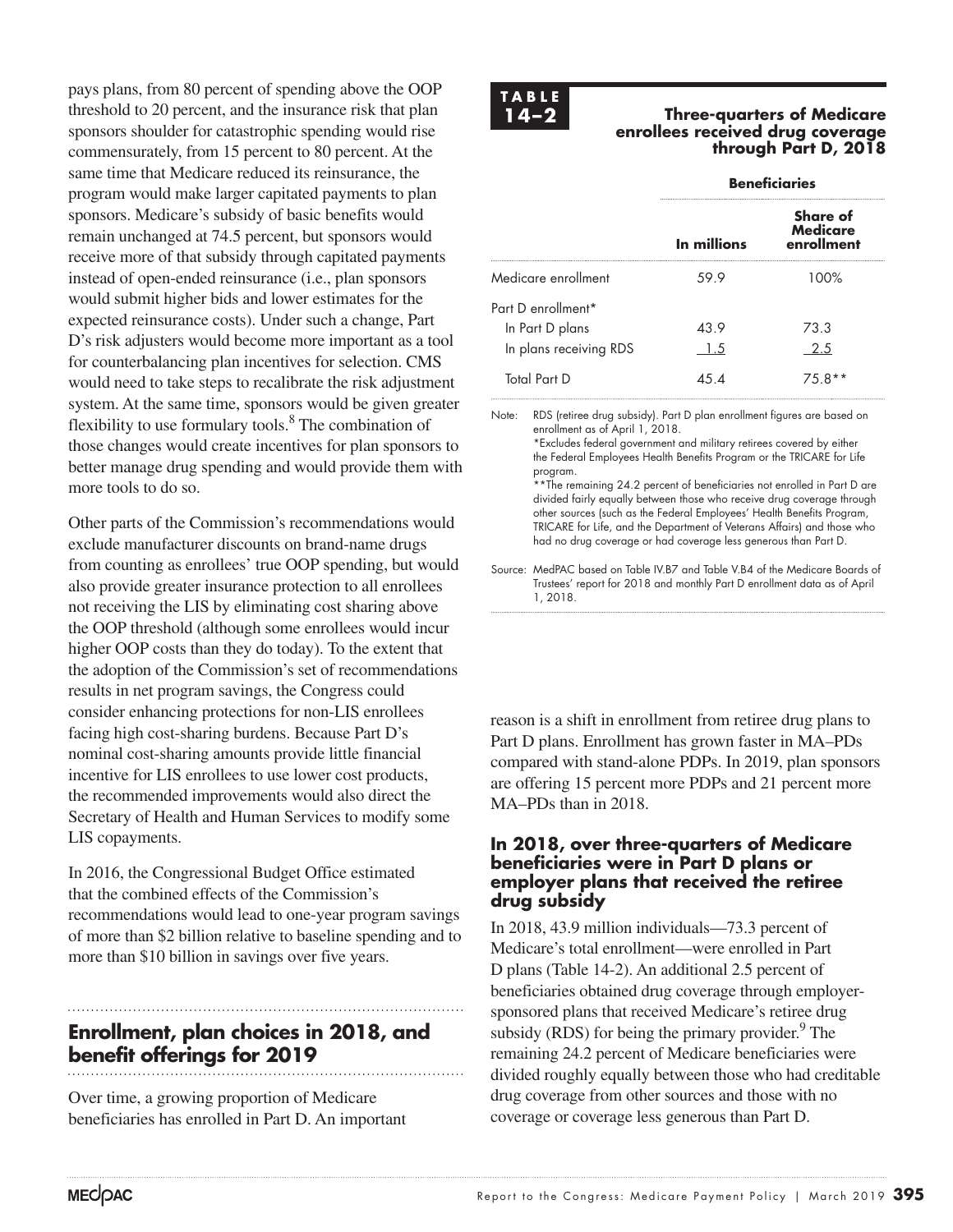### **14–3 Part D plan enrollment trends, 2007–2018**

|                                       | 2007 | 2010 | 2015 | 2016 | 2017 | 2018 | <b>Average</b><br>annual<br>arowth rate<br>2007-2018 |
|---------------------------------------|------|------|------|------|------|------|------------------------------------------------------|
| Total Part D enrollment (in millions) | 24.2 | 27.6 | 39.2 | 41.0 | 42.5 | 43.9 | 6%                                                   |
| Percent of Medicare beneficiaries     | 54%  | 58%  | 71%  | 72%  | 73%  | 73%  | N/A                                                  |
| Enrollment by type (in millions)      |      |      |      |      |      |      |                                                      |
| <b>PDP</b>                            | 16.9 | 17.6 | 24.0 | 24.7 | 25.1 | 25.4 | 4                                                    |
| MA-PD                                 | 7.2  | 10.0 | 15.3 | 16.3 | 17.4 | 18.5 | 9                                                    |
| Percent in MA-PD                      | 30%  | 36%  | 39%  | 40%  | 41%  | 42%  | N/A                                                  |

Note: N/A (not applicable), PDP (prescription drug plan), MA−PD (Medicare Advantage–Prescription Drug [plan]), N/A (not applicable). Figures are based on enrollment as of April 1 of each year with the exception of 2007 (enrollment as of July 1, 2007).

Source: MedPAC based on Part D enrollment data and Table IV.B7 and Table V.B4 of the Medicare Boards of Trustees' report for 2018.

The share of Medicare beneficiaries covered under Part D has grown over time, with faster growth in MA−PD enrollment. Between 2007 and 2018, Part D enrollment grew from 54 percent of Medicare beneficiaries to 73 percent, an average growth of 6 percent annually (Table 14-3). Enrollment in MA−PDs grew an average of 9 percent annually compared with 4 percent in PDPs. In 2018, 42 percent of Part D enrollees were in MA−PDs compared with 30 percent in 2007. This trend in MA−PD enrollment is consistent generally with more rapid growth in MA enrollment than in fee-for-service (FFS) Medicare (see Chapter 13 on Medicare Advantage).

In 2018, 12.5 million beneficiaries with income at or below 150 percent of the federal poverty level (28 percent of Part D enrollees) received the LIS (data not shown). Of these individuals, 8 million were eligible for both Medicare and full Medicaid benefits. The remaining LIS enrollees qualified either because they received benefits through the Medicare Savings Programs or Supplemental Security Income program or because they were eligible after they applied directly to the Social Security Administration. Compared with non-LIS enrollees, LIS enrollees are more likely to be female; more than twice as likely to be African American, Hispanic, or Asian; and over four times more likely to be under age 65 (Medicare Payment Advisory Commission 2018a).

Between 2007 and 2018, enrollment growth for Part D enrollees who received the LIS was slower (3 percent

per year) than for non-LIS enrollees (7 percent per year) (data not shown). The faster growth in enrollment of non-LIS enrollees is partly attributable to the recent growth in employer group waiver plans that reflects a shift from employers operating plans that receive the RDS to sponsoring Part D plans for their retirees.<sup>10</sup> Consequently, the share that received the LIS fell from 39 percent to 28 percent. In 2018, about 61 percent (7.6 million) of LIS enrollees were in PDPs; the rest were in MA−PDs (data not shown). Although most individuals receiving the LIS are enrolled in traditional Medicare rather than Medicare Advantage (MA), LIS enrollment in MA−PDs has grown.

### **Beneficiaries' enrollment decisions in 2018**

Most enrollees are in plans that are actuarially equivalent to Part D's defined standard benefit or are enhanced in some way. Enrollees in MA−PDs tend to have more generous benefits than beneficiaries enrolled in PDPs—in part because MA−PD plan sponsors are permitted to use a portion of their MA (Part C) payments to supplement their Part D benefits.

### **MA−PD enrollees are more likely to be in enhanced plans than PDP enrollees**

In 2018, 60 percent of PDP enrollees had basic coverage that was actuarially equivalent to the defined standard benefit, most with tiered copayments (Table 14-4). The remaining 40 percent of PDP enrollees had enhanced benefits. No PDP enrollees were in defined standard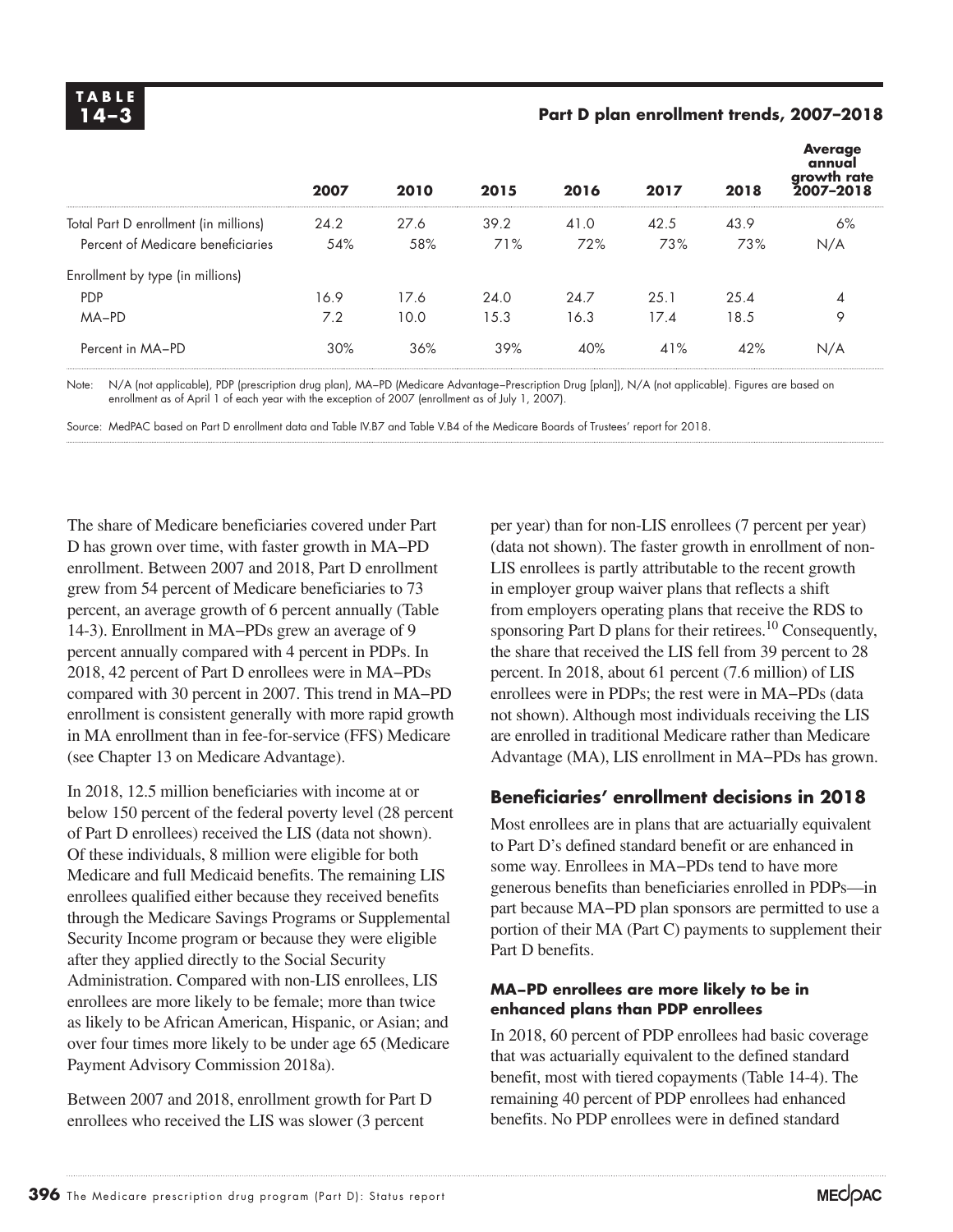### **14–4 MA–PD enrollees more likely to be in enhanced plans, 2018**

|                         | <b>PDP</b>                                  |                | <b>MA-PD</b>                                |                |  |  |  |
|-------------------------|---------------------------------------------|----------------|---------------------------------------------|----------------|--|--|--|
|                         | <b>Number of enrollees</b><br>(in millions) | <b>Percent</b> | <b>Number of enrollees</b><br>(in millions) | <b>Percent</b> |  |  |  |
| Total                   | 20.8                                        | 100%           | 12.7                                        | 100%           |  |  |  |
| Type of benefit         |                                             |                |                                             |                |  |  |  |
| Defined standard        | 0.0                                         | $\Omega$       | 0.1                                         | <0.5           |  |  |  |
| Actuarially equivalent* | 12.4                                        | 60             | 0.5                                         |                |  |  |  |
| Enhanced                | 8.4                                         | 40             | 12.1                                        | 96             |  |  |  |
| Type of deductible      |                                             |                |                                             |                |  |  |  |
| Zero                    | 9.4                                         | 45             | 5.4                                         | 43             |  |  |  |
| Reduced                 | 1.9                                         | 9              | 6.9                                         | 54             |  |  |  |
| Defined standard**      | 9.5                                         | 46             | 0.4                                         | 3              |  |  |  |

Note: MA–PD (Medicare Advantage–Prescription Drug [plan]), PDP (prescription drug plan). The MA−PD enrollment described here excludes employer-only plans, plans offered in U.S. territories, 1876 cost plans, special needs plans, demonstrations, and Part B–only plans. Components may not sum to stated totals due to rounding. \*Includes actuarially equivalent standard and basic alternative benefits. \*\*Deductible of \$405 in 2018.

Source: MedPAC analysis of CMS landscape, plan report, and enrollment data.

benefit plans because plan sponsors offered none. MA− PD enrollees were overwhelmingly in enhanced plans. In both plan types, the typical enhancement was having no deductible or a deductible smaller than that used for Part D's defined standard benefit. In PDPs and MA−PDs, 45 percent and 43 percent of enrollees, respectively, had no deductible in their plans' benefit designs.

Under the MA payment system, MA−PD plan sponsors may use a portion of their Part C payments to supplement Part D drug benefits (e.g., by lowering deductibles) or to lower Part D premiums.<sup>11</sup> For 2019, MA–PD plan sponsors applied on average more than \$32 per month (29 percent) of their Part C rebate dollars to Part D benefits. That amount was divided nearly evenly between lowering enrollees' Part D premiums and supplementing their drug benefits.

### **Average enrollee premiums remained flat in 2018**

Despite significant growth in catastrophic benefits, average premiums for basic Part D benefits have remained low. (Low premiums in part reflect the effects of Medicare's reinsurance subsidy, which has offset benefit spending

that would otherwise have increased plan sponsors' bids. See pp. 410–411 for more detail on plan bids and enrollee premiums.) In 2018, monthly beneficiary premiums averaged about \$32 across all types of plans (basic and enhanced), and average premiums have remained around \$30 per month since 2010. However, underlying that average is wide variation in premiums from \$0 for many MA–PDs to \$197 per month for one PDP offering enhanced coverage.

On average, premiums were lower for beneficiaries enrolled in MA−PDs compared with those enrolled in PDPs, in part reflecting plan sponsors' use of Part C rebate dollars. In 2018, the average monthly premium for an MA–PD enrollee was \$18, with an additional \$16 of premium costs paid through Part C rebates (Medicare Payment Advisory Commission 2018a). By comparison, PDP enrollees paid an average of \$41 per month.

Two other factors affect the premium amounts paid by a given enrollee. First, higher income beneficiaries have a lower federal subsidy of their Part D benefits. In 2018, 2.9 million Part D enrollees (over 6 percent) were subject to the income-related premium (Liu 2018).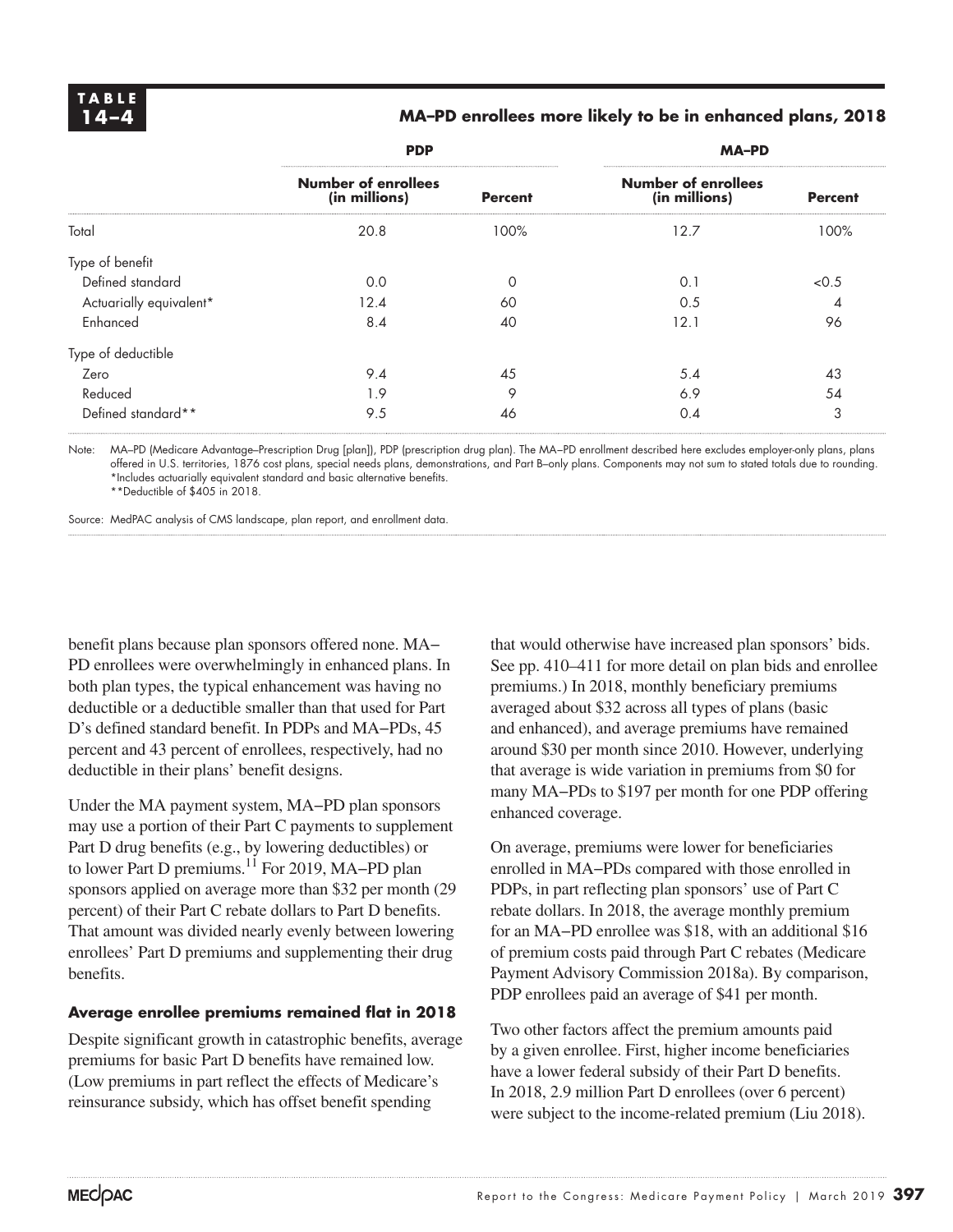### **14–5 MA−PDs are more likely to offer enhanced benefits than PDPs, 2019**

|                                        | <b>PDP</b>             |                | <b>MA-PD</b>           |                |  |  |
|----------------------------------------|------------------------|----------------|------------------------|----------------|--|--|
|                                        | <b>Number of plans</b> | <b>Percent</b> | <b>Number of plans</b> | <b>Percent</b> |  |  |
| Total                                  | 901                    | 100%           | 2,414                  | 100%           |  |  |
| Type of benefit                        |                        |                |                        |                |  |  |
| Defined standard                       | $\Omega$               | $\Omega$       | 37                     | $\overline{2}$ |  |  |
| Actuarially equivalent*                | 348                    | 39             | 83                     | 3              |  |  |
| Enhanced                               | 553                    | 61             | 2,294                  | 95             |  |  |
| Type of deductible                     |                        |                |                        |                |  |  |
| Zero                                   | 263                    | 29             | 1,116                  | 46             |  |  |
| Reduced                                | 170                    | 19             | 1,138                  | 47             |  |  |
| Defined standard**                     | 468                    | 52             | 160                    | 7              |  |  |
| Some drugs covered in the coverage gap | 191                    | 21             | 1,005                  | 42             |  |  |

Note: MA–PD (Medicare Advantage–Prescription Drug [plan]), PDP (prescription drug plan). The MA−PD enrollment described here excludes employer-only plans, plans offered in U.S. territories, 1876 cost plans, special needs plans, demonstrations, and Part B–only plans. Components may not sum to stated totals due to rounding. \*Includes actuarially equivalent standard and basic alternative benefits.

\*\*Deductible of \$415 in 2019.

Source: MedPAC analysis of CMS landscape, plan report, and enrollment data.

As with the income-related premium for Part B, higher Part D premiums apply to individuals with an annual adjusted gross income greater than \$85,000 and to couples with an adjusted gross income greater than \$170,000. A beneficiary whose income exceeds these levels pays a monthly adjustment amount in addition to the Part D premium paid to a plan. In 2018, the adjustment amount ranged from \$13.00 to \$74.80 per month, depending on income. For 2019, adjustments range from \$12.40 to \$77.40 per month (Centers for Medicare & Medicaid Services  $2018d$ ).<sup>12</sup>

Second, individuals enrolling in Part D outside their initial enrollment period must have proof that they had drug coverage as generous as the standard benefit under Part D (i.e., creditable coverage) to avoid the late enrollment penalty (LEP). The LEP amount depends on the length of time an individual goes without creditable coverage and is calculated by multiplying 1 percent of the base beneficiary premium by the number of full, uncovered months an individual was eligible but was not enrolled in a Part D plan and went without other creditable coverage. In 2018, 2 million Part D enrollees paid the LEP (Liu 2018).

### **Benefit offerings for 2019**

Beneficiaries are encouraged to reexamine plan options each year during an open enrollment period that runs from October 15 until December 7. In addition to changes in plan availability and premiums, most plans make some changes to their benefit offerings—such as deductible amounts and plan formularies—that can affect access to and OOP costs of medications.

### **Beneficiaries have a variety of plan options**

For 2019, plan sponsors are offering 901 PDPs and 2,414 MA−PDs, about 15 percent and 21 percent more plans, respectively, than in 2018. The increase in PDPs is attributable almost entirely to the decision of plan sponsors to offer more enhanced plans that include supplemental drug coverage. Plan sponsors were likely motivated by a change in CMS's "meaningful difference" policy. In prior years, when a PDP sponsor offered two enhanced plans in a region, it was required to design benefit packages that had a specified difference between the plans' estimated OOP costs. CMS discontinued that requirement for 2019 (Centers for Medicare & Medicaid Services 2018h).<sup>13</sup> The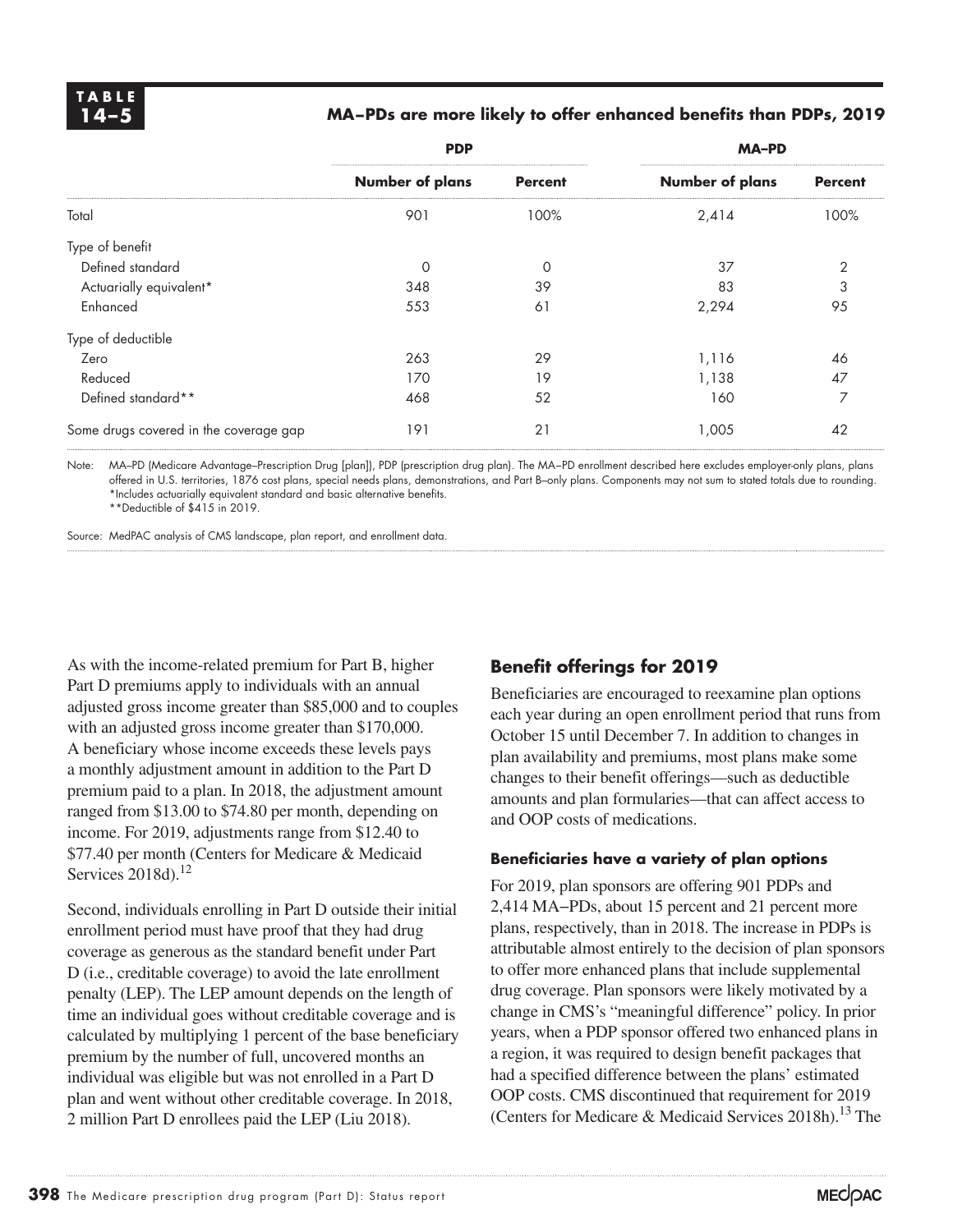growth in MA−PD offerings likely reflects interest among plan sponsors in gaining a share of expanding enrollment in MA.

In each of the nation's 34 PDP regions, beneficiaries continue to have broad choice. Options range from 22 PDPs in Alaska to 30 PDPs in the Pennsylvania−West Virginia region, along with MA−PDs in most areas. The number of MA plans available to a beneficiary varies by the county of residence, with an average county having 13 MA plans (23 plans when weighted by Medicare population). A small number of counties have no MA plans available.<sup>14</sup>

MA–PDs are much more likely to offer more generous coverage than PDPs. For example, 95 percent of MA− PDs include enhanced coverage beyond basic benefits, compared with 61 percent of PDPs (Table 14-5). Among plans with basic benefits, the 2019 marketplace includes no PDPs and just 2 percent of MA–PDs (excluding special needs plans) with the standard benefit design. A larger share of MA–PDs than PDPs charges no deductible (46 percent vs. 29 percent, respectively), and 52 percent of PDPs use the same \$415 deductible as the defined standard benefit. A larger share of MA–PDs (42 percent) than PDPs (21 percent) includes some additional coverage in the gap phase.

### **Plan premiums**

For 2019, CMS calculated that Part D's base beneficiary premium—enrollees' share of the monthly national average expected cost for basic benefits—was \$33.19, a 5 percent drop from \$35.02 in 2018. One key reason the base premium declined was that, for 2019, branddrug manufacturers must pay a 70 percent discount on drugs filled during the beneficiary's coverage-gap phase rather than 50 percent, which was the case in 2018. This change helped reduce the projected cost to Part D plans of providing basic benefits. However, premiums for individual Part D plans can vary substantially from the base beneficiary premium because they reflect any difference between the sponsor's bid and the national average bid, as well as any enhanced (supplemental) benefits the plan offers.

Seven of 10 stand-alone PDPs with the highest enrollment in 2018 experienced relatively small increases in their premium for 2019. On average, premiums increased about \$1 per month (Table 14-6, p. 400). The largest changes to monthly premiums were for the top three plans: SilverScript Choice (17 percent increase to \$30.73), AARP MedicareRx Preferred (11 percent decrease to \$74.76), and Humana Walmart (37 percent increase to \$27.67). One sponsor introduced an option for 2019 (not shown in Table 14-6) designed for beneficiaries who take brandname drugs; that plan has a much higher premium than its sponsors' other plans but lower cost sharing on certain brands because the plan applies a portion of rebates at the point of sale (Levy 2018).

Although cost-sharing requirements in Part D plans have generally risen over the years, for 2019, PDPs with the highest enrollment have a mix of cost-sharing increases and decreases (data not shown). The top 10 PDPs (ranked by 2018 enrollment) continue to use a five-tiered formulary with differential cost sharing between preferred and nonpreferred drugs, as well as a specialty tier for highcost drugs. Over time, many plan sponsors have moved from charging copayments (predetermined fixed amounts) to coinsurance (calculated as a percentage of cost) for certain tiers. In fact, for 2019, the top 10 PDPs shown in Table 14-6 all charge coinsurance rather than copayments for medications on nonpreferred drug tiers, charging 32 percent to 50 percent of each prescription's negotiated price (Cubanski et al. 2018). By charging enrollees a share of the price of their prescriptions rather than a flat copayment, some of the price increases are reflected in beneficiaries' cost sharing. Another reason for the move to coinsurance is that some plan sponsors have combined certain brand and generic drugs on the same cost-sharing tier (e.g., for all nonpreferred drugs). When the same tier includes both low-priced and high-priced drugs, plan sponsors may find it difficult to set a copayment amount that provides a comparable value of benefit.

### **Benchmark PDPs**

Compared to 2018 levels, the number of PDPs available to LIS enrollees at no premium ("benchmark PDPs") in 2019 remained essentially flat at 215 plans.<sup>15</sup> One region, Florida, has two qualifying PDPs available. However, all other regions have at least 3 qualifying PDPs available, while the Arizona region has 10 such PDPs.

About 0.9 million LIS enrollees (about 1 in 10 LIS enrollees in PDPs) were enrolled in plans in 2018 that, in 2019, have premiums higher than regional benchmarks (Cubanski et al. 2018). However, many of those beneficiaries paid a premium in 2018, meaning they selected a plan rather than accepting Medicare's random assignment to a benchmark plan. Once an LIS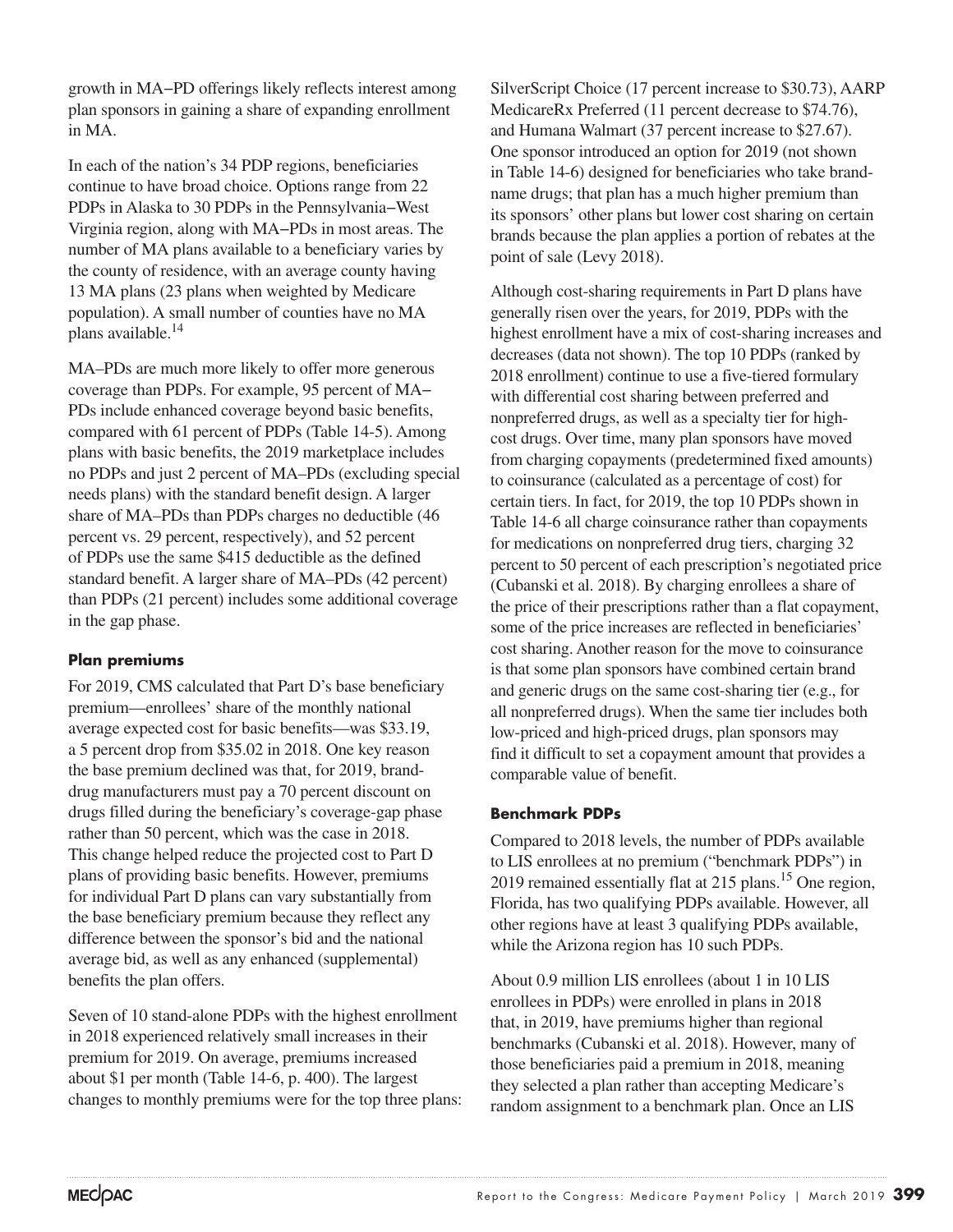### **14–6 Change in 2019 premiums for PDPs with high 2018 enrollment**

|                                  |                        |                                     |                 | <b>Weighted average</b><br>monthly premium* | Change in weighted average<br>monthly premium |                |  |
|----------------------------------|------------------------|-------------------------------------|-----------------|---------------------------------------------|-----------------------------------------------|----------------|--|
| <b>Plan name</b>                 | <b>Benefit</b><br>type | 2018<br>enrollment<br>(in millions) | 2018<br>premium | <b>Projected</b><br>2019<br>premium         | <b>Dollar</b>                                 | <b>Percent</b> |  |
| SilverScript Choice              | <b>Basic</b>           | 4.6                                 | \$26.34         | \$30.73                                     | \$4.39                                        | 17%            |  |
| <b>AARP MedicareRx Preferred</b> | Enhanced               | 2.5                                 | 83.56           | 74.76                                       | $-8.80$                                       | $-11$          |  |
| Humana Walmart                   | Enhanced               | 2.4                                 | 20.20           | 27.67                                       | 7.47                                          | 37             |  |
| Humana Preferred                 | <b>Basic</b>           | 1.6                                 | 31.16           | 31.10                                       | $-0.06$                                       | $<-0.5$        |  |
| Aetna Medicare Rx Saver Plus     | <b>Basic</b>           | 1.4                                 | 35.49           | 34.06                                       | 1.43                                          | $-4$           |  |
| <b>AARP MedicareRx Saver</b>     | <b>Basic</b>           | 1.2                                 | 29.61           | 29.20                                       | $-0.41$                                       | $-1$           |  |
| <b>WellCare Classic</b>          | <b>Basic</b>           | 1.0                                 | 30.41           | 31.65                                       | 1.24                                          | 4              |  |
| Humana Enhanced                  | Enhanced               | 0.8                                 | 75.83           | 75.89                                       | 0.06                                          | <0.5           |  |
| <b>AARP MedicareRx Walgreens</b> | Enhanced               | 0.7                                 | 26.99           | 28.07                                       | 1.08                                          | 4              |  |
| Aetna Medicare Rx Value Plus     | Enhanced               | 0.6                                 | 57.46           | 60.16                                       | 2.70                                          | 5              |  |
| Top 10 PDPs combined             |                        | 16.6                                | 38.97           | 40.02                                       | 1.05                                          | 3              |  |
| All PDPs                         |                        | 20.6                                | 40.57           | 41.21                                       | 0.64                                          | 2              |  |

Note: PDP (prescription drug plan). Components may not sum to stated totals due to rounding.

\*Reflects the average of all PDPs offered under the same plan name in each region of the country, weighted by 2018 enrollment. The projected weighted average premium for 2019 does not reflect any enrollment switching among plans.

Source: Cubanski et al. 2018.

enrollee selects a plan, the enrollee is no longer eligible for reassignment.<sup>16</sup> For 2019, CMS estimated that the agency randomly reassigned only about 100,000 individuals to new plans (Lyons 2018).

### **Plan sponsors and their tools for managing benefits and spending**

Nearly 300 organizations sponsor Part D plans. In addition to insuring outpatient drug benefits, plan sponsors carry out marketing, enrollment, customer support, claims processing, coverage determinations, and exceptions and appeals processes. Sponsors also either contract with a pharmacy benefit manager (PBM) or perform those functions themselves through an in-house PBM.

Most sponsoring organizations also operate health plans or manage pharmacy benefits for commercial clients, and they use a similar set of approaches—involving formularies, manufacturer rebates, and pharmacy networks—for their Medicare and non-Medicare business. The market structure of plan sponsors has changed dramatically and continues to do so. By law, the Medicare program is prohibited from becoming involved in negotiations among sponsors, drug manufacturers, and pharmacies.

### **Concentrated enrollment among plan sponsors**

Sponsors and PBMs exert bargaining leverage with drug manufacturers and pharmacies by winning large market shares of clients and by influencing the market shares of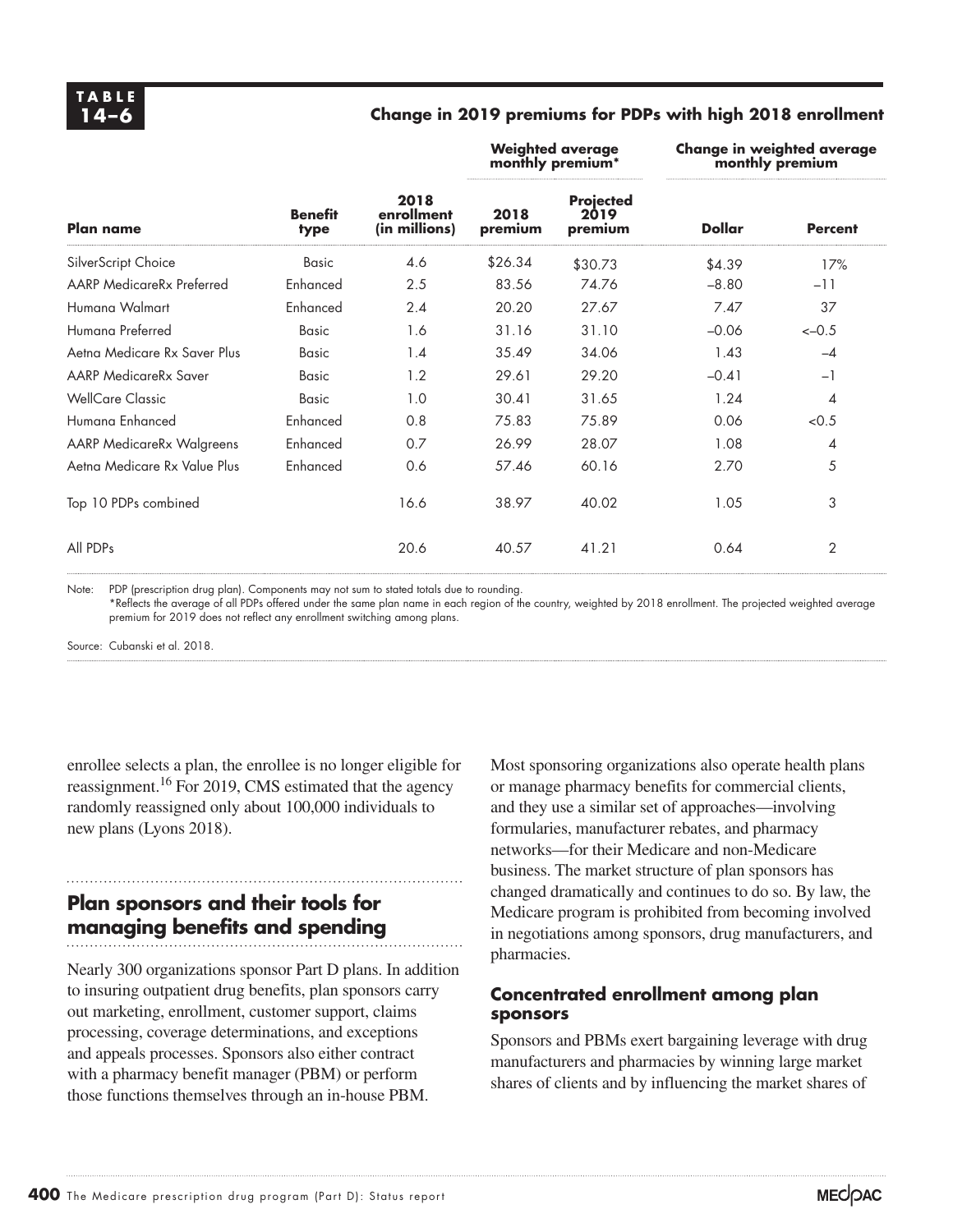### **FIGURE FIGURE X-X 14–3**

### **A number of plan sponsors have gained Part D market share over time Medicare population**



Note: Market shares are based on Part D enrollment, including both stand-alone prescription drug plans and Medicare Advantage–Prescription Drug plans. Employer group waiver plans are also included. In 2018, CIGNA finalized its purchase of Express Scripts, and a merger between CVS Health and Aetna is near completion. \*Prime Therapeutics is a pharmacy benefit manager that in 2018 served 22 Blue Cross/Blue Shield plans. Components may not sum to stated totals due to rounding.  $\alpha$ 

Source: MedPAC based on enrollment data from CMS.

drug products through the structures of their formularies and tiered cost sharing. High enrollment levels can also provide sponsors with economies of scale that lower other costs. Part D enrollment is concentrated among a small number of sponsoring organizations. Combined, the two largest plan sponsors, UnitedHealth Group and Humana, have accounted for about 40 percent of the Part D market each year since 2007 (Figure 14-3). Over time, other sponsors have expanded their enrollment and market shares. In 2018, the top nine organizations ranked by enrollment and a group of Blue Cross and Blue Shield companies that collectively own or are serviced by Prime Therapeutics (a PBM) together accounted for 84 percent

of Part D enrollment. In 2007, those same organizations accounted for 61 percent of enrollment.

Plan sponsors' organizational structures differ in the degree to which each company integrates clinical and health plan services, PBM services, and dispensing. Most of the largest sponsors are insurers whose core business function is to offer commercial and MA health plans with combined medical and pharmacy benefits. However, more than 60 percent of Medicare beneficiaries remain in the FFS program and thus obtain Part D benefits through stand-alone PDPs (if they choose to enroll). Because PDPs remain an important market opportunity, the insurers serving as MA sponsors also offer PDPs in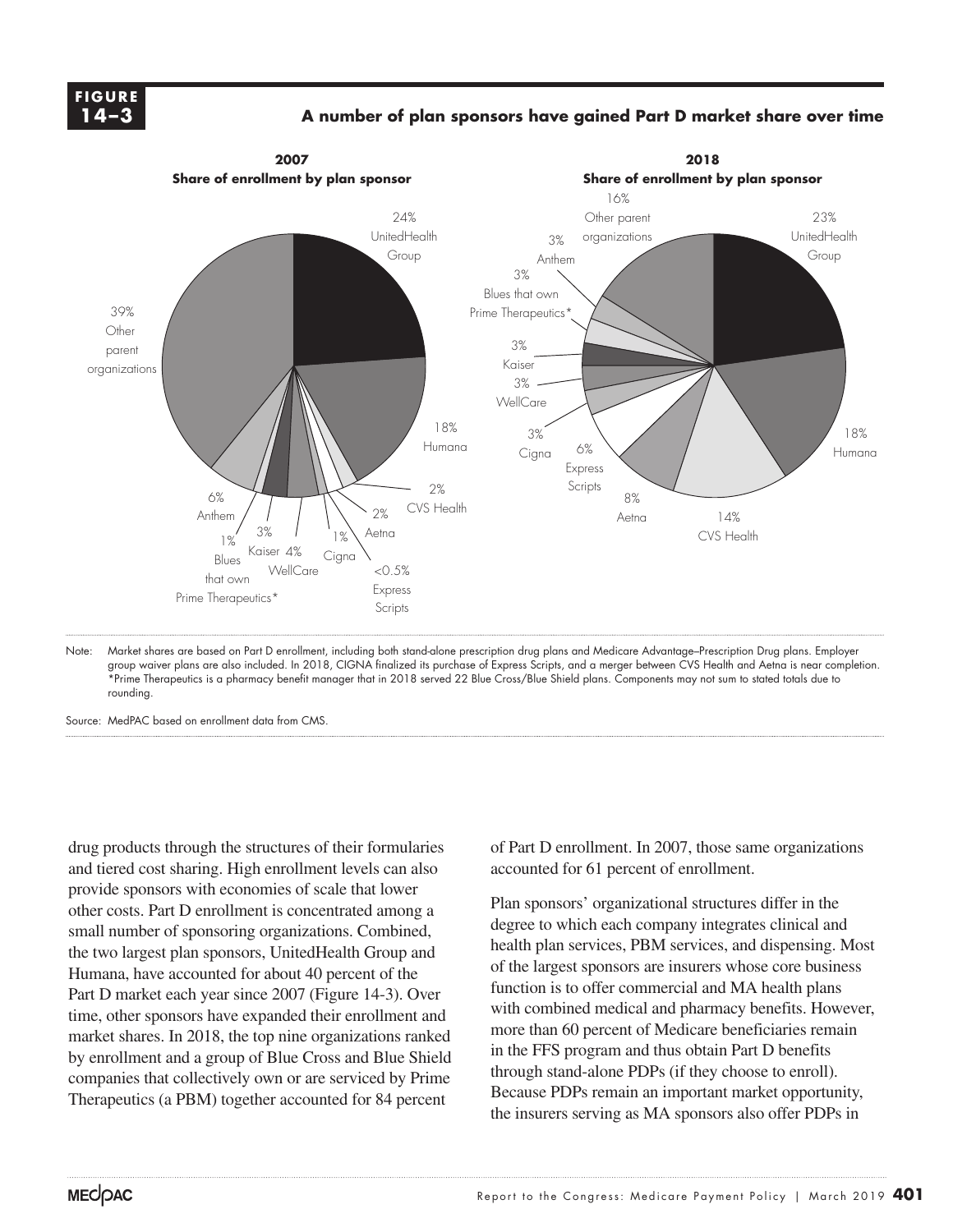many or all regions. Other sponsors—Express Scripts and CVS Health—have had core business models that focused primarily on pharmacy benefit management and dispensing and have offered only PDPs. However, both organizations are merging with insurers, thereby becoming more vertically integrated.<sup>17</sup> Both also serve as PBMs under contract to other Part D sponsors. Most top sponsors also offer employer group waiver plans, which can take the form of MA−PDs or PDPs.

Enrollment among beneficiaries who receive Part D's LIS is also concentrated. In 2018, CVS Health had more LIS enrollees than any other sponsor: a total of 2.5 million, or 20 percent of LIS enrollees. Once a sponsor has a sizable number of LIS enrollees, its bid can influence LIS benchmarks because the benchmarks are calculated as a regional average premium weighted by LIS enrollment. At the same time, should the sponsor miss a regional benchmark by bidding too high, it would stand to lose potentially sizable numbers of LIS enrollees and market share.

### **Tools for managing benefits and spending**

Over the first decade of Part D, the use of pharmacy management tools and fortuitous timing of patent expirations led to the expanded use of generics. By 2016, about 87 percent of prescriptions filled by Part D enrollees were for generics, compared with 61 percent in 2007. Today, generic substitutions in both Part D and among commercial populations may have reached a saturation point. For their commercial clients, plan sponsors increasingly focus on managing the use of specialty drugs and biologics for conditions such as cancer, rheumatoid arthritis, and multiple sclerosis. Spending for specialty drugs used by Part D enrollees is also expanding quickly. Many of these treatments are often injectable or infusible products. Dispensing specialty drugs can raise challenging logistical issues, and patients who take them may require closer clinical management. Specialty drugs also have very high prices, with annual costs of treatment per person of tens of thousands of dollars or more.

Sponsors use several general approaches to manage pharmacy benefits for both commercial and Part D plans. However, law and regulations limit how sponsors may manage their Part D populations compared with how the same organizations manage their commercial populations. Recently, policymakers have taken steps to expand the management tools available to Part D plan sponsors. However, as yet there have been no changes to Part D's

risk-sharing provisions that would give plan sponsors financial incentives to fully utilize those new tools in practice as they do with their commercial population.<sup>18</sup>

### **Formulary design and management**

Formularies remain plan sponsors' most important tool for managing drug benefits. Sponsors decide which drugs to list on their formulary, which cost-sharing tier is appropriate for each drug, and whether a drug will be subject to prior authorization or other forms of utilization management. Those decisions require that plan sponsors strike a balance between providing access to medications while encouraging enrollees to use preferred therapies. Greater flexibility to use such tools also affects plan sponsors' bargaining leverage with manufacturers over rebates.

Within constraints, plan sponsors have tightened formularies modestly in recent years. Similarly, the use of utilization management tools in Part D—quantity limits, step therapy, and prior authorization—has grown.<sup>19</sup> Sponsors apply such tools for drugs that are expensive, potentially risky, or subject to abuse, misuse, and experimental use. These tools are also intended to encourage the use of lower cost therapies.

### **Manufacturer rebates**

In drug classes that have competing drug therapies, sponsors and their PBMs negotiate with brand manufacturers for rebates that are paid after a prescription has been filled. Individual negotiations can vary. For example, producers of brand-name drugs with no therapeutic substitutes may not provide any rebates.

Generally, manufacturers pay larger rebates when plan sponsors position a drug on their formulary in ways that increase the likelihood that the manufacturer will win market share over competitors. For example, a manufacturer might pay a rebate for placing its product on a plan's formulary (versus excluding the drug) but might pay somewhat larger rebates for putting the drug on a preferred cost-sharing tier or for not applying prior authorization requirements. Data on manufacturers' rebate amounts for individual drug products are highly proprietary.

The share of a drug product's gross price rebated to PBMs and payers can be high when there are close substitutes in the product's drug class. For example, across all payers for Sanofi's insulin product Lantus, the implied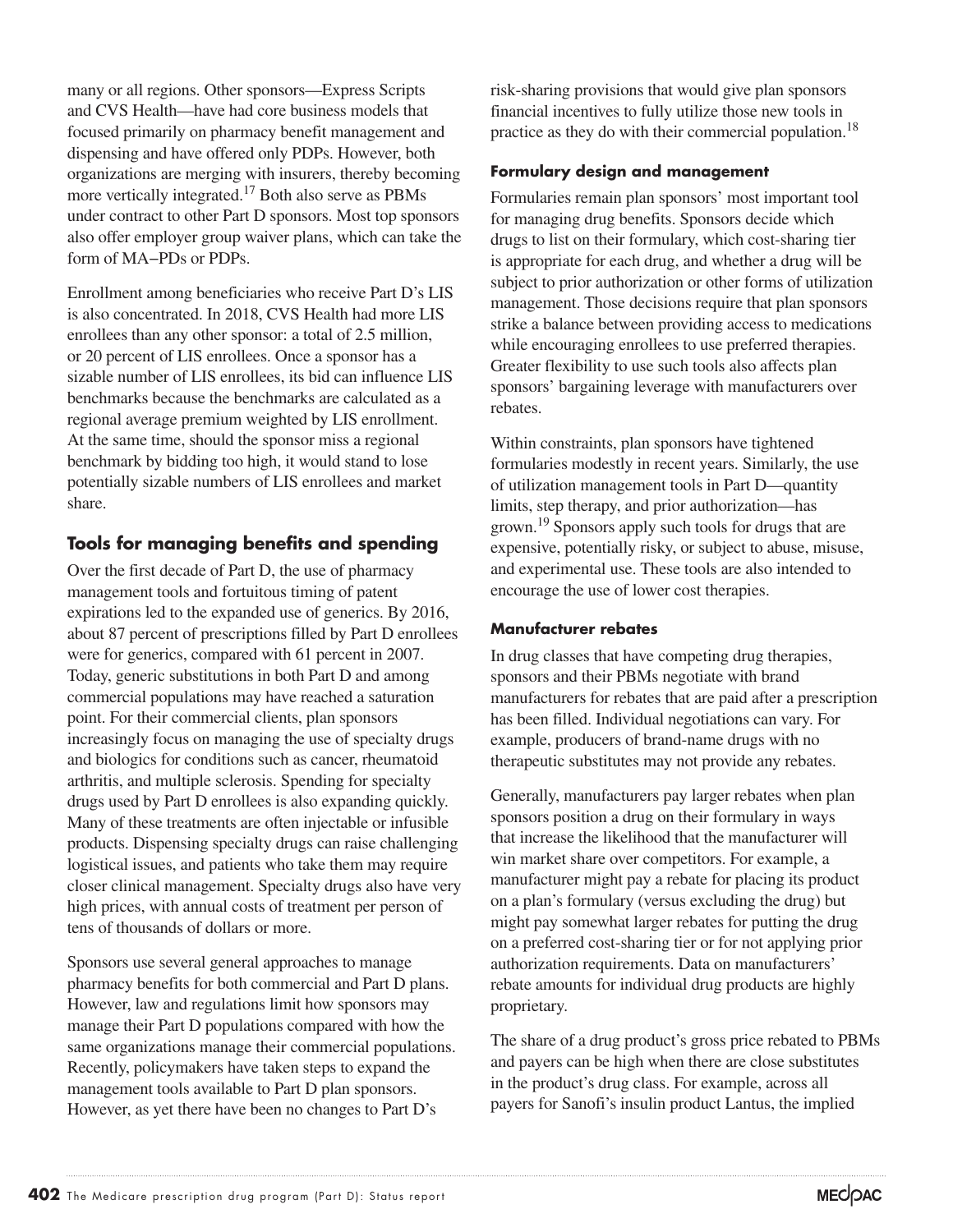rebate—the share of gross drug sales offset by rebates and other discounts—grew from around 10 percent in 2009 to nearly 60 percent by the second quarter of 2016 (*Indianapolis Business Journal* 2016). The extent to which rebates and discounts offset price increases varies across manufacturers, driven primarily by the mix of products in their portfolios and the competitive pressures they face (Credit Suisse 2015).

### **Pharmacy networks and postsale fees**

Plan sponsors try to encourage enrollees to use pharmacies that dispense prescriptions at lower cost. For example, for some non-Medicare employer plans, enrollees are required to fill prescriptions within an exclusive network of retail pharmacies, refill prescriptions by mail rather than through retail pharmacies, and fill prescriptions with a 90-day rather than a 30-day supply.

Part D law and CMS guidance limit plan sponsors' ability to use those approaches. Most notably, plan sponsors must permit within their networks any pharmacy that is willing to accept the sponsors' terms and conditions; that is, plan sponsors cannot use exclusive pharmacy contracts.<sup>20</sup> Plan sponsors must also demonstrate that their network of pharmacies meets access standards.

Sponsors can, however, designate a subset of network pharmacies that offer preferred (lower) cost sharing. The strategy of designating certain "preferred cost-sharing pharmacies" has the potential to lower costs for Medicare and enrollees if it encourages enrollees to fill prescriptions at more efficient pharmacies. Differences between cost sharing at preferred pharmacies and other network pharmacies can vary substantially among plans (Medicare Payment Advisory Commission 2016b). In 2019, about 88 percent of beneficiaries enrolled in PDPs are in plans with preferred cost-sharing pharmacies, down from over 99 percent of plans in 2018 (Fein 2019).

Tiered networks as a management tool have been controversial because of past concerns that some enrollees do not have adequate access to preferred pharmacies with lower cost sharing. In addition, if LIS enrollees have less opportunity to use preferred pharmacy networks, the tiered network strategy could lead to higher Medicare spending because Medicare pays for most or all of LIS enrollees' cost sharing. Out of these concerns, CMS guidance permits plans to offer lower cost sharing at preferred pharmacies only if the approach does not raise Medicare

payments (Centers for Medicare & Medicaid Services 2015a, Centers for Medicare & Medicaid Services 2014b).

Although Part D plan sponsors cannot set up exclusive pharmacy networks, they can include other network contract terms that try to achieve the same aims terms that have largely led to postsale payments from pharmacies to plans. The terms can include amounts that are a condition for participating as a preferred cost-sharing pharmacy, periodic payment reconciliations related to drug reimbursement rates, or performance-based fees that are assessed on quality measures (Fein 2016).<sup>21</sup> For some pharmacies, postsale fees have made participation in plan sponsors' networks much less desirable because the pharmacies have not been able to predict their ultimate amount of reimbursement from plans.

Plan sponsors must report postsale pharmacy fees to CMS in the same way they report manufacturers' rebates. According to CMS, pharmacy price concessions and fees grew dramatically between 2013 and 2017, from \$229 million to \$4 billion (Centers for Medicare & Medicaid Services 2018l). Critics point out that when Part D enrollees pay cost sharing in the deductible phase or based on a percentage coinsurance at the pharmacy before such fees are assessed, those cost-sharing amounts are too high.

### **Specialty pharmacies**

Commercial plan sponsors often try to dispense high-cost specialty drugs through an exclusive network of specialty pharmacies. Many of the largest insurers and PBMs own specialty pharmacies, and some encourage their clients to dispense exclusively through that company. In Part D, plan sponsors cannot set up a narrower network of specialty pharmacies. With a few exceptions, Part D's convenient access standards apply to the dispensing of all types of drugs, including specialty drugs.<sup>22</sup> As with general retail pharmacies, some Part D plan sponsors include terms in their contracts with specialty pharmacies that include postsale price concessions and fees.

Most specialty pharmacies fill prescriptions through home delivery or deliveries to a convenient location. Specialty pharmacies can help ensure that patients meet specific clinical criteria through plans' prior authorization processes before dispensing prescriptions. They can also reduce waste by, for example, initially dispensing a 7- or 14-day supply and observing the patient for side effects, treatment effectiveness, and adherence before providing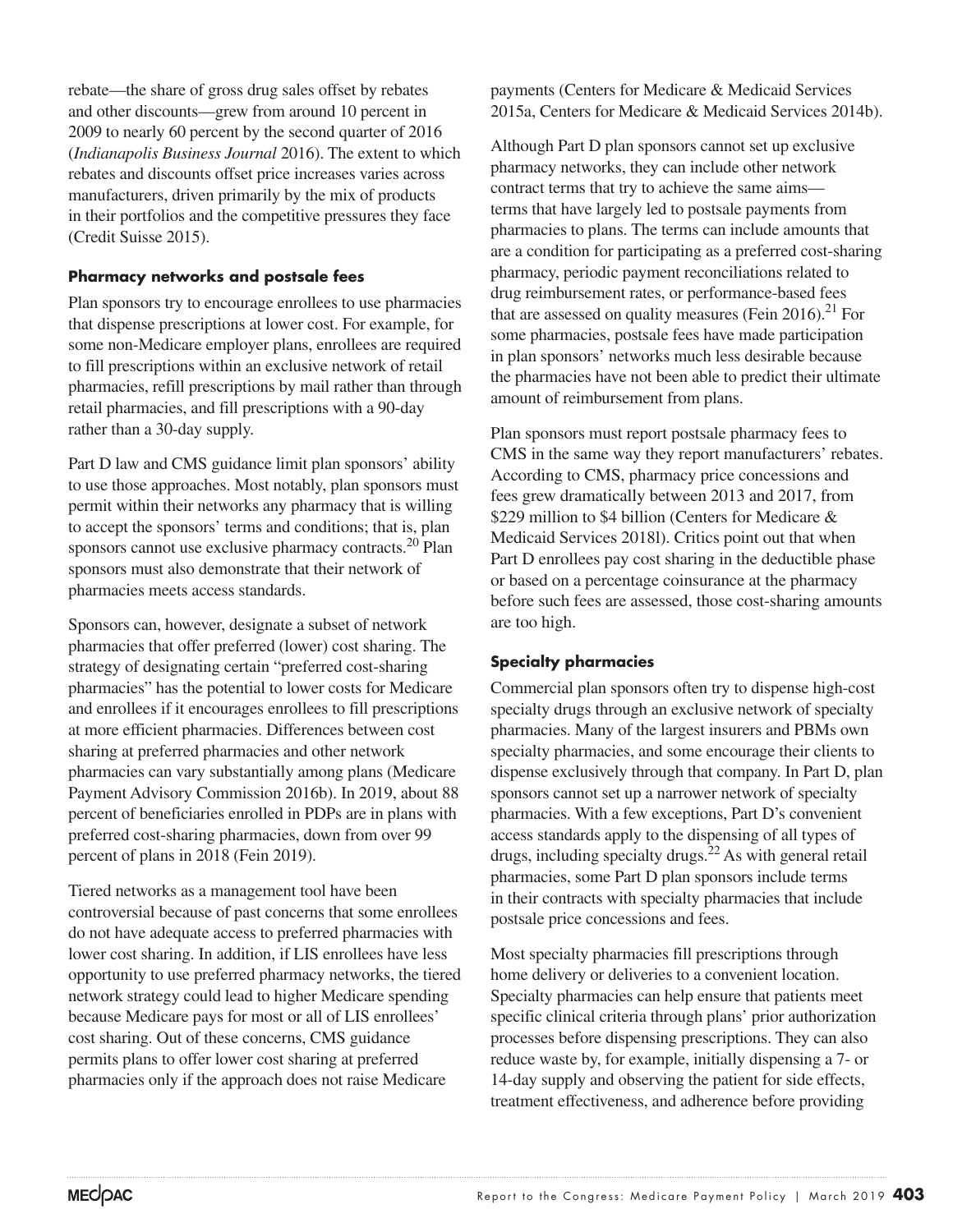a 30-day supply. Specialty pharmacies also play a role in patient education, monitoring, and data reporting. They often employ nurses to provide counseling by telephone about side effects and to monitor adherence. Specialty pharmacies may also facilitate outreach to patient assistance programs.<sup>23</sup>

A variety of ownership types have evolved to dispense specialty drugs. Owners of specialty pharmacies include pharmacy chains, PBMs, health plans, drug wholesalers, hospital systems, and prescriber practices, or the pharmacy can operate as an independent business. Although most manufacturers do not own specialty pharmacies, a number of drug makers pay fees to specialty pharmacies and have contracts that limit which ones may dispense their drug. These relationships can result in specialty pharmacies with financial incentives that align with manufacturers.

### **Recent regulatory changes to Part D**

In 2018, CMS finalized a number of regulatory changes in Part D and proposed other steps for stakeholder review and comment. Many of those measures were designed to make the tools that plan sponsors use in Part D more similar to those already available for managing pharmacy benefits in commercial populations.

For example, CMS now allows plan sponsors to add a newly approved generic to their formularies and remove or change the tier status of a therapeutically equivalent brandname drug at any point during the benefit year without prior approval. The new generic would have to be offered at the same or lower cost sharing and with the same or less restrictive utilization management criteria, and beneficiaries must receive notification. This is consistent with the Commission's 2016 recommendation that CMS streamline the agency's process for reviewing formulary changes (Medicare Payment Advisory Commission 2016a).

In July 2018, CMS issued guidance for the 2019 benefit year allowing plan sponsors to use different utilization management requirements for a drug depending on a patient's indication (Centers for Medicare & Medicaid Services 2018j). As an example, some tumor necrosis factor (TNF) blockers have been licensed by the Food and Drug Administration (FDA) for a broader range of indications than others. Previously, the manufacturer of the product with more indications would have greater leverage in negotiations for plan formulary placement and rebates. Under indication-specific criteria, however, plan sponsors may require a patient with, for example, Crohn's disease to try a different TNF blocker that is approved for

fewer indications (but includes Crohn's) before covering the other agent. That approach gives sponsors leverage to encourage more price competition among drug therapies. CMS also noted that beginning with benefit year 2020, the agency will allow plan sponsors to limit on-formulary coverage of certain drugs by indication (Centers for Medicare & Medicaid Services 2018i).

Alternative therapies that can be used to treat the same condition sometimes fall across medical and pharmacy benefits. As health plans have expanded their pharmacy benefit management capabilities and acquired large warehouses of member data, those organizations have begun looking to manage specialty drugs across pharmacy and medical benefits. Some entities contend that by doing so, they can introduce greater price competition among manufacturers in certain drug classes. In August 2018, CMS issued guidance that, for 2019 and subsequent years, allows MA–PDs to use step therapy for managing Part B drugs, under which plan sponsors can require enrollees to try a drug covered under either Part B or Part D before using a Part B therapy for the same indication (Centers for Medicare & Medicaid Services 2018f).

### **Drug pricing**

At all levels of the drug supply and distribution channels, there are incentives that drive prices higher because payments for pharmaceutical products or other services that are provided in conjunction with the distribution of pharmaceutical products are often based on a percentage of the drugs' prices (Diplomat Specialty Pharmacy 2017, Fein 2018, Feldman 2018, Garthwaite and Morton 2017). Over the past decade, manufacturers have shifted their development pipelines toward higher cost drugs and biologics. Meanwhile, participants in drug supply and distribution channels grew to rely on price inflation for revenue growth (Cahn 2017, Fein 2017, Lopez 2016, Sell 2015). Those factors combined with the increasing market concentration among participants in the drug supply and distribution channels put upward pressure on both prices and rebates. Until recently, the result was aggressive growth in drug prices at the point of sale (POS), which determines gross Part D spending (i.e., aggregate amounts paid at the pharmacy). There has also been a growing divergence between POS prices and net prices (net of postsale rebates and discounts from manufacturers and pharmacies (see text box on the effects of rebates, pp. 406–407)). This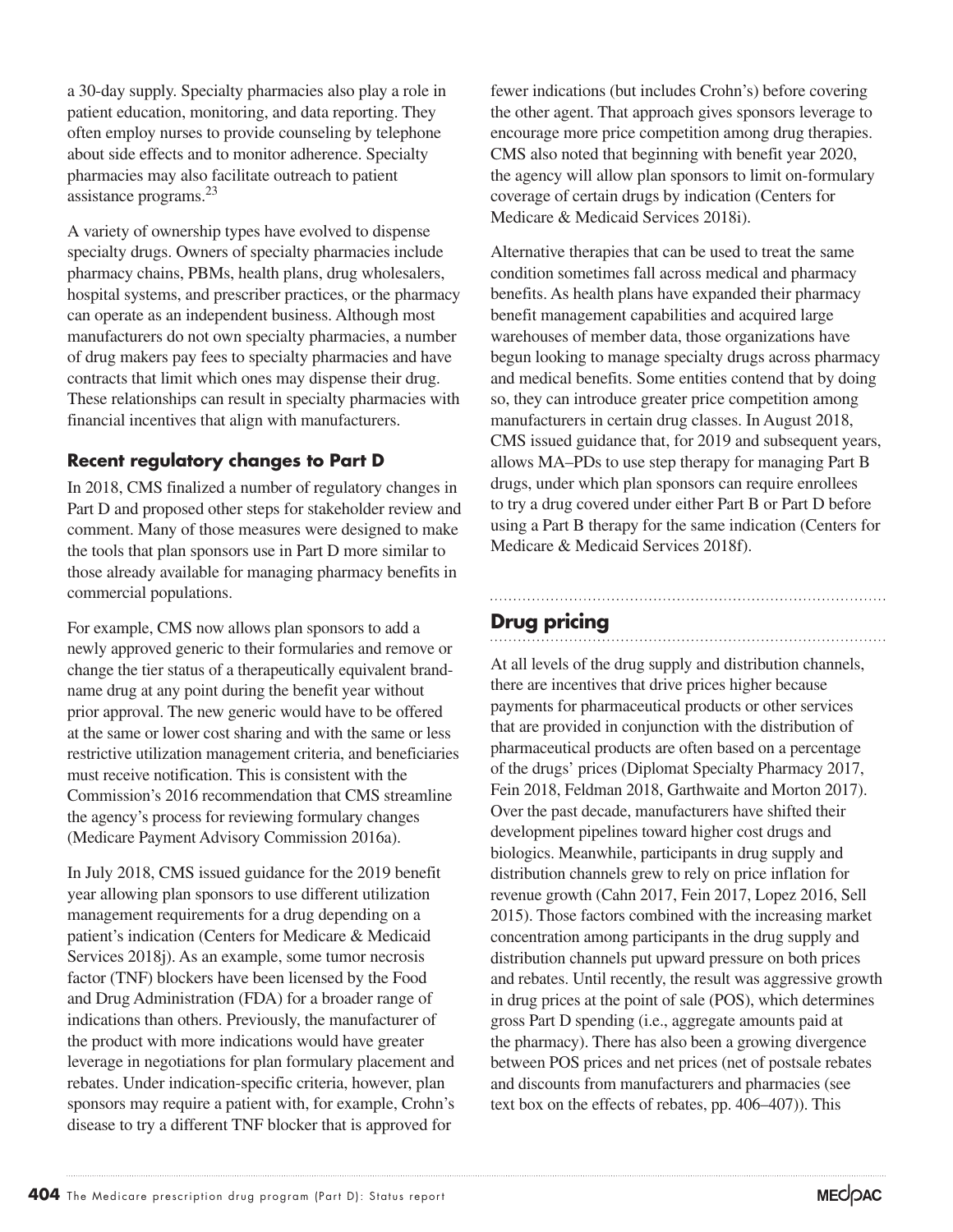**14–7 Overall price growth moderated in 2016 and 2017, but prices for single-source brand-name drugs continued to grow aggressively**

|                                              | 2007    | 2008    | 2009    | 2010                   | 2011 | 2012    | 2013   | 2014   |         | 2015 2016 2017 |        | Cumulative<br>2006-2017 |
|----------------------------------------------|---------|---------|---------|------------------------|------|---------|--------|--------|---------|----------------|--------|-------------------------|
| All drugs and<br>biologics                   | 5.9%    | 4.7%    | $5.2\%$ | 5.5%                   | 4.9% | 3.8%    | 8.6%   | 7.8%   | 5.7%    | 4.0%           | 4.3%   | 80%                     |
| Single-source<br>brand-name drugs            | 8.2     | 10.3    | 9.2     | 10.5                   | 11.3 | 12.5    | 12.8   | 13.9   | 11.2    | 8.0            | 8.7    | 216                     |
| Generic drugs                                | $-16.4$ | $-12.3$ |         | $-8.1$ $-11.5$ $-17.3$ |      | $-22.8$ | $-4.1$ | $-9.3$ | $-13.0$ | $-12.3$        | $-4.1$ | $-80$                   |
| After accounting for<br>generic substitution | $-0.7$  | 1.9     | 2.8     | 1.1                    | 1.3  | $-8.2$  | 6.7    | 6.0    | 2.7     | $-0.2$         | 1.6    | 12                      |

**Year-over-year price change (in December)**

Note: Prices are measured by chain-weighted Fisher price indexes that reflect total amounts paid to pharmacies (i.e., do not reflect retrospective rebates or discounts from manufacturers and pharmacies).

Source: Acumen LLC analysis for MedPAC.

divergence means that Medicare and its beneficiaries pay a greater share of actual drug costs (net of rebates).

The aggregate amount of rebates in Part D has been growing. Using plan sponsors' assumptions about rebates from their 2019 bids, the Medicare Trustees estimated that direct and indirect remuneration (DIR)—consisting predominantly of manufacturers' rebates—amounted to 26 percent of total drug costs (averaged across all drugs, including those for which plans do not receive any rebates) (Boards of Trustees 2018). This amount is a significant increase from DIR of about 9.6 percent in 2007, and even from 2015, when the intensified competition in the hepatitis C drug market resulted in higher DIR (18.2 percent) than expected. This phenomenon is not limited to the Part D program. According to one estimate, in 2016, net prices for all pharmaceutical products sold in the U.S. were 28 percent below total spending based on invoice (list) prices (IQVIA Institute for Human Data Science  $2017$ ).<sup>24</sup>

POS prices and net prices that reflect rebates and discounts both affect the costs of the Part D benefit. The former affects beneficiary cost sharing and the rate at which beneficiaries reach the catastrophic phase of the benefit, the point after which Medicare pays 80 percent of the

costs in individual reinsurance. For this reason, from beneficiaries' and Medicare's perspectives, prices paid at the pharmacy are an important indicator of Part D's costs. The latter—net prices—affects premiums and plan profits (see text box on prices, pp. 406–407).

### **Prices paid at the point of sale**

The Commission has contracted with Acumen LLC for many years to construct a series of volume-weighted price indexes. The indexes do not reflect retrospective rebates or discounts from manufacturers and pharmacies; rather, they reflect POS prices—total amounts paid to the pharmacies, including ingredient costs and dispensing fees.

### **Overall price increases moderated in 2016 and 2017**

Price increases for Part D drugs and biologics moderated in 2016 and 2017. Measured by individual national drug codes (NDCs) and excluding manufacturers' rebates, annual increases averaged about 4 percent in both years, compared with year-over-year increases of between 8.6 percent and 5.7 percent from 2013 through 2015 (Table 14-7).<sup>25</sup> This pattern is heavily influenced by the growth in prices of single-source brand-name drugs, which grew at a double-digit rate between 2010 and 2015 before returning to high single-digit growth rates in 2016 and 2017.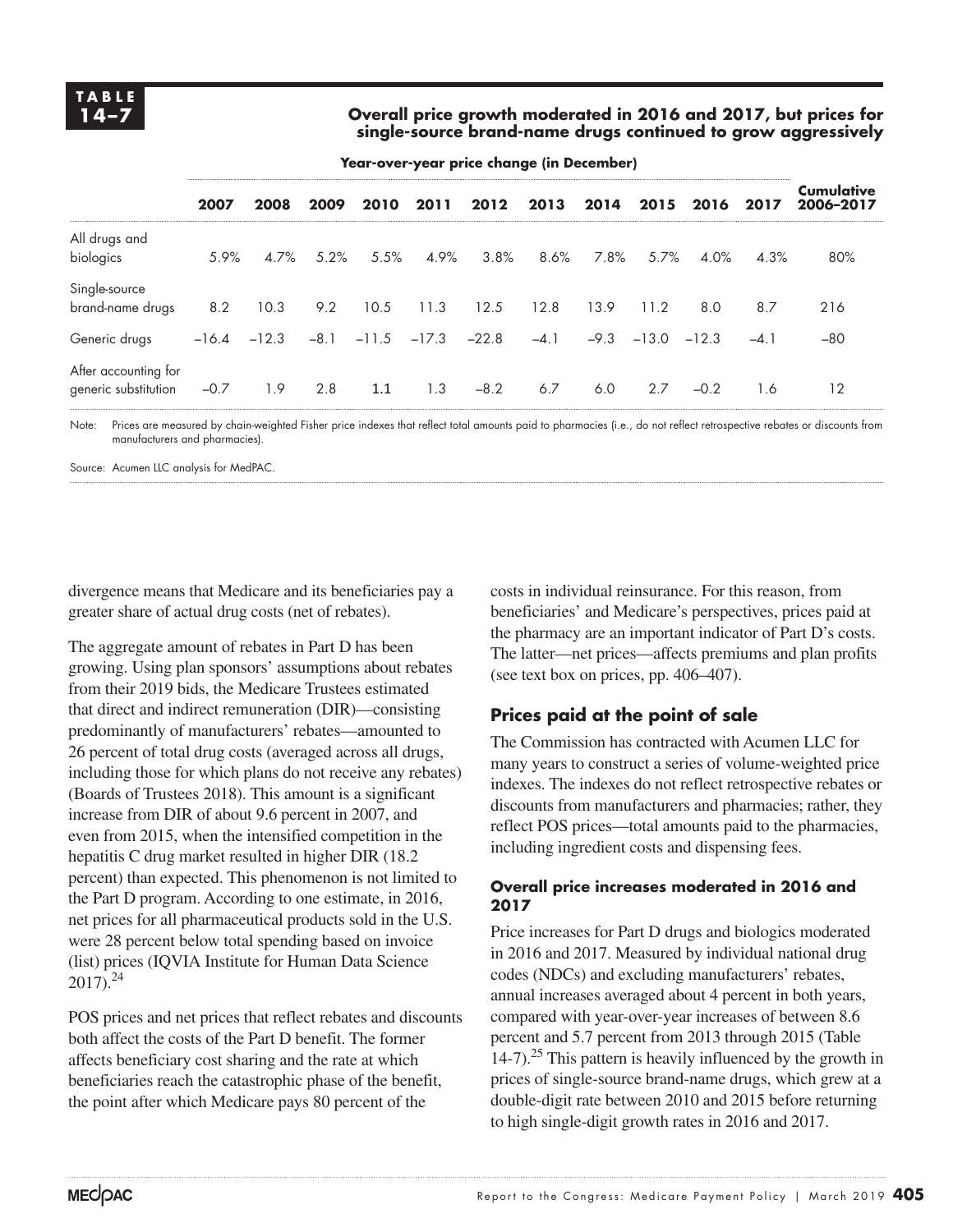### **Effects on the Part D program of growing rebates and the divergence between point-of-sale prices and net prices**

The role of rebates in drug pricing has garnered<br>
attention because of its implications for<br>
beneficiary cost sharing and for Medicare's<br>
program costs. For the past several decedes attention because of its implications for program costs. For the past several decades, manufacturers have used rebates to charge different prices depending on each payer's market power (i.e., negotiating leverage) and its ability to deliver a certain market-share goal. In recent years, the gap between pharmacy prices (or point of sale (POS) prices) and net prices reflecting postsale rebates has widened considerably.

In theory, plan sponsors could apply manufacturer rebates in one of two ways. They could:

- reduce the price of the prescription that generated the rebate at the POS or
- offset aggregate benefit costs with the aggregate amount of rebate payments.

Under the first approach, enrollees who use drugs for which a rebate is negotiated would benefit from the

price discount. This approach is not always practical if, for example, the amount of rebate payment is determined retroactively based on performance goals or the magnitude of price increases. Under the second approach, the aggregate amount of rebate payments would be used to lower a plan's premium for all enrollees.

Part D plans overwhelmingly use the second approach because beneficiaries evaluate premiums closely when comparing plan options, and premiums are the basis on which plans qualify as low-income subsidy (LIS) benchmark plans. Using rebates to reduce plan premiums lowers Medicare program spending because (1) Medicare retains a portion of aggregate rebates to offset a share of program payments for individual reinsurance and (2) the rebates lower the subsidies Medicare pays for a portion of plan premiums for all enrollees. However, an opposite effect is that a higher proportion of enrollees reach Part D's out-of-pocket threshold—the point at which Medicare pays for 80 percent of benefits. At the same time, CMS has noted

*(continued next page)*

On average, prices of generic drugs are 75 percent to 90 percent lower than their brand-name counterparts, and generic prices tend to decline over time (Government Accountability Office 2016). While certain generic medications have experienced sharp price increases in recent years, primarily due to decreases in market competition, the prices of generic drugs between 2006 and 2017 generally declined (Berndt et al. 2017, Dave et al. 2017, Joyce et al. 2018, Loftus 2017, Thomas 2016).

Measured by a price index that takes generic substitution into account, Part D prices decreased slightly (0.2 percent) in 2016 and increased by 1.6 percent in  $2017<sup>26</sup>$  These rates contrast with the uptick we observed between 2013 and 2015, when price increases for brand-name drugs overwhelmed the effects of using lower priced generics. As a result, between December 2006 and December

2017, despite the 80 percent increase in average prices for individual NDCs, when generic substitution is taken into account, prices grew by just a cumulative 12 percent.

### **Brand price growth remained strong in many therapeutic classes**

Over the past decade, prices have grown rapidly for brand-name drugs and biologics with few or no generic or biosimilar alternatives. Between 2007 and 2017, prices of single-source, brand-name products (that have no generic or biosimilar substitutes but may have generic alternatives in the same therapeutic class) grew by a cumulative 195 percent (index value of 2.95) (Figure 14-4, p. 408). Although brand-name products only account for a small share of prescriptions (about 13 percent in 2016; data not shown), their price increases can overwhelm the effects of using lower priced generics.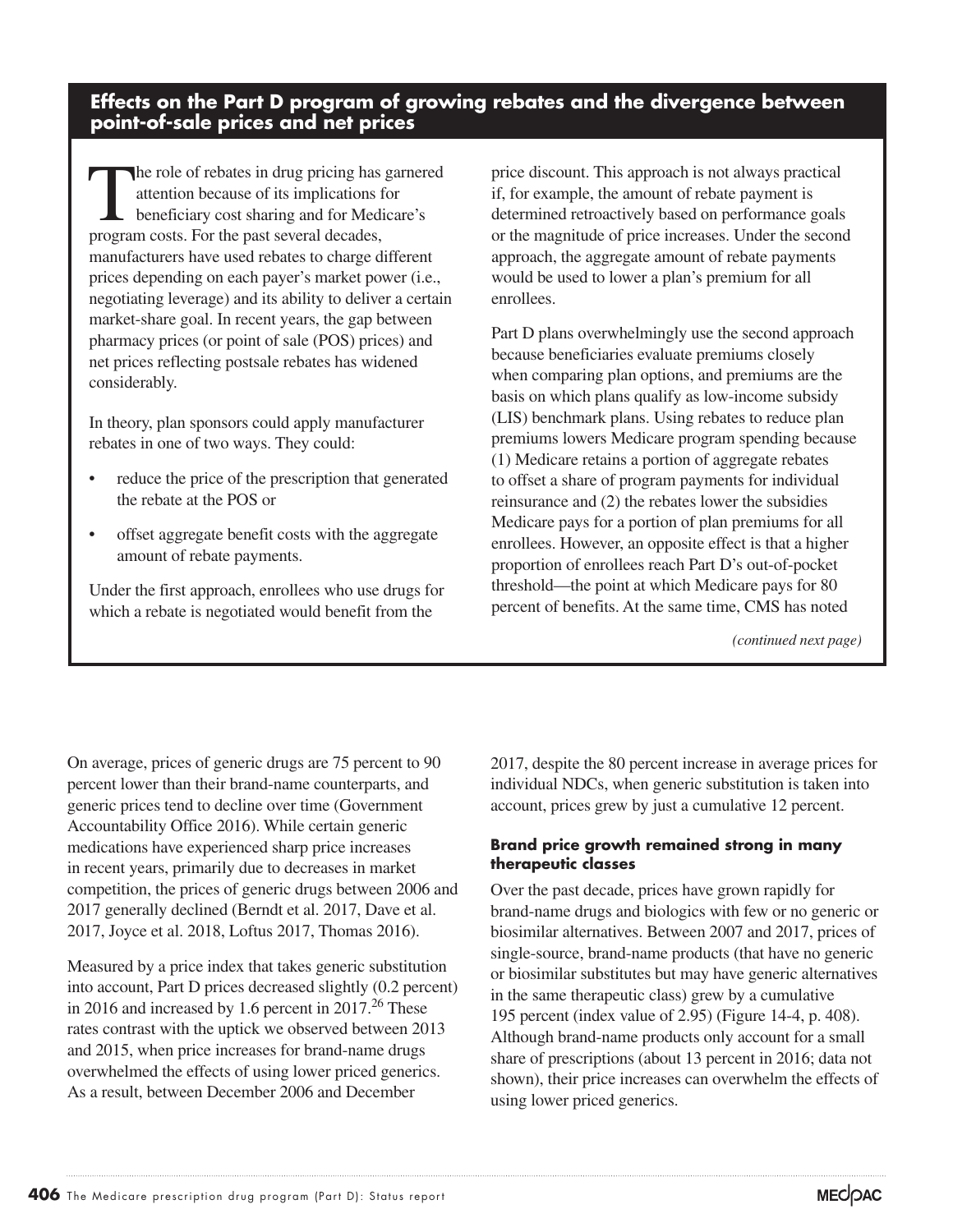### **Effects on the Part D program of growing rebates and the divergence between point-of-sale prices and net prices (cont.)**

that the increase in rebates and the resulting disparity between POS prices and net prices lower costs for plan sponsors while increasing costs for beneficiaries who pay coinsurance (calculated as a share of undiscounted POS prices) and for Medicare, in higher payments for reinsurance and low-income cost-sharing subsidies (Centers for Medicare & Medicaid Services 2017b).

Part D's unique benefit design may also distort formulary incentives for plan sponsors. For example, the Commission has raised concerns that the existence of manufacturers' coverage-gap discount and Medicare reinsurance payments that reduce plan liability for the benefit may create a situation in which there is a financial advantage to plan sponsors when they select high-cost, high-rebate drugs over lower cost alternatives (Medicare Payment Advisory Commission 2017). Such a financial benefit could accrue to plan sponsors because, under Part D's risk corridors, any rebates received above the projected amount contribute primarily to plan profits (Centers for Medicare & Medicaid Services 2017b).

In recent years, plan sponsors have negotiated additional "price-protection" provisions. Under these agreements, if a drug's list price increases above a specified threshold, the manufacturer rebates any incremental increase above the threshold to the plan sponsor (Kaczmarek 2015, Pharmacy Benefit Management Institute 2017). Sponsors negotiate ceiling prices because manufacturers' midyear price increases may result in benefit costs that are higher than they expected. While price-protection rebates give more predictability to sponsors, that protection could allow manufacturers to increase their POS prices with less resistance from plan sponsors. (In addition, it does not protect sponsors from annual price increases as the price protection only applies to price increases that occur during a given benefit year.) In turn, it could contribute to the greater divergence between POS and net prices, worsening the shift in costs toward beneficiaries and taxpayers who finance the Medicare program. ■

While drug prices have continued to rise in many classes, there has been a notable deceleration for some classes. For example, in 2017, our price index for therapies to treat rheumatoid arthritis and multiple sclerosis remained flat. However, previous increases had already raised prices for these therapies to three or more times those observed at the beginning of 2007.

POS prices for brand-name drugs, however, are rarely the actual prices paid by plan sponsors because manufacturer rebates and other discounts can offset substantial amounts. For example, between 2007 and 2016, insulin prices grew by a cumulative 249 percent (index value of 3.49) (Figure 14-4, p. 408). However, because multiple manufacturers compete to produce insulin products, payers have been able to extract substantial price concessions from manufacturers (*Indianapolis Business Journal* 2016, Sagonowsky 2018). Thus, the trend for net prices for

insulin would show slower growth than for POS prices (Langreth et al. 2016).

Antineoplastics saw slower growth in prices compared with other drug classes dominated by single-source brand-name drugs (a cumulative 168 percent). The observed lower trend is heavily influenced by generic antineoplastics, which account for nearly 90 percent of prescriptions in this class. At the same time, antineoplastics still under patent protection command extremely high prices and tend to have lower rebates because these products have few or no therapeutic substitutes (Langreth et al. 2016). That is, rebates, if available, likely do not affect net prices of antineoplastics to the extent they do for some other classes where manufacturers provide larger rebates. As a result, the POS price trend shown by our index likely provides a reasonable approximation of the growth in net prices of antineoplastics.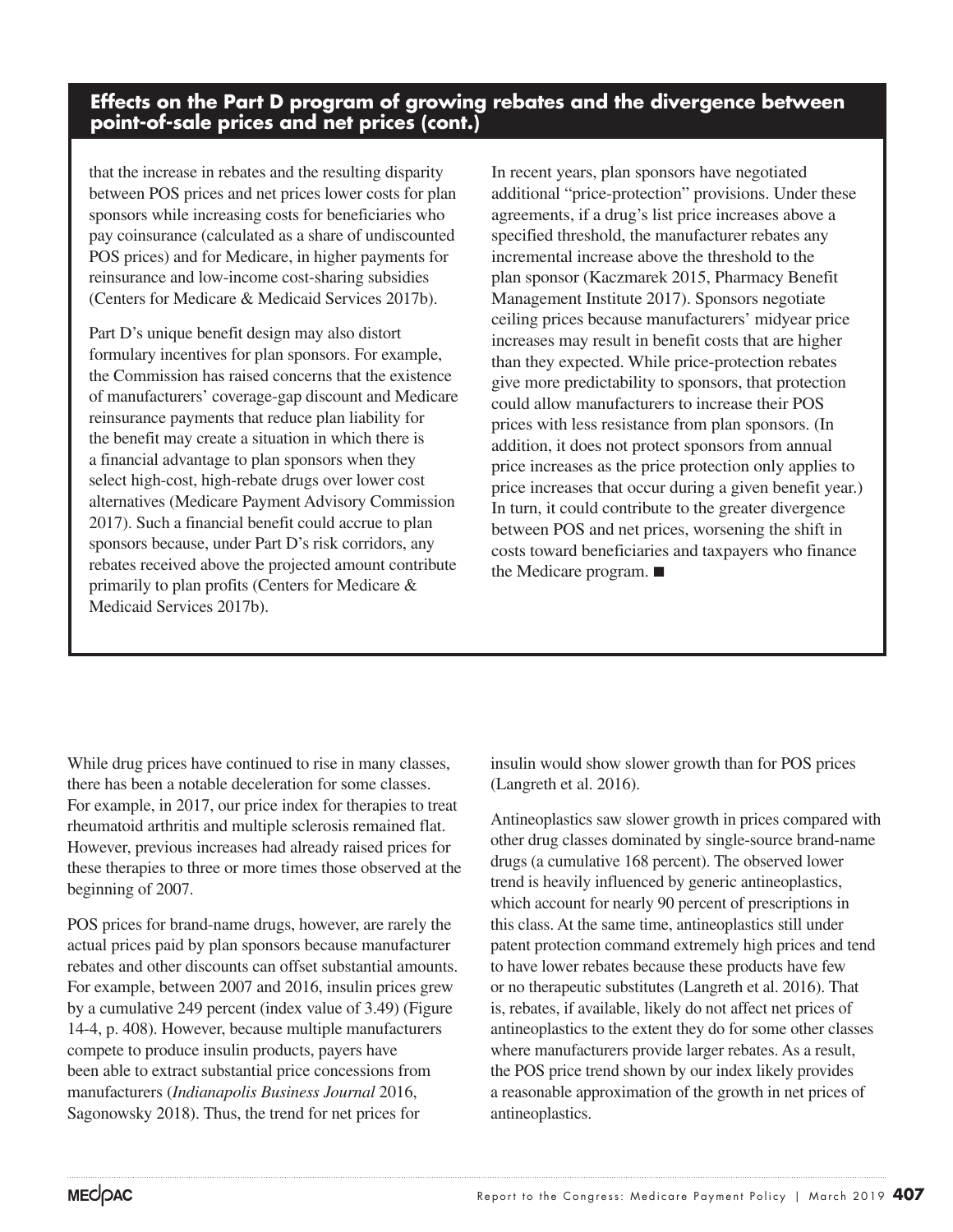**FIGURE FIGURE 14-X 14–4**

### **Aggressive growth in prices of brand-name drugs reflects both price inflation and a shift toward more expensive products**



In general, the extent to which a manufacturer of a specific drug can raise its price depends on many factors—for example, whether there are generics or brand therapeutic example is the lines of the lines with a pattern by applying graphic styles from the 'figure styles' lines from the 'figure styles' lines from the 'figure styles' li alternatives, how many competitors there are in the given **Figure 2** *Direct substay*—A monthly prospective amount market, and whether their competitors cover all the same set as a share of the national average big for Part D indications. Competition within a therapeutic class can result in restraint in list-price growth or in higher postsale enrollee.<br> **reparts** rebates and discounts.

### **Program costs**

The costs of providing Part D benefits are shared by Medicare and its enrollees. Medicare pays plan sponsors

eral, the extent to which a manufacturer of a specific two major subsidies on behalf of each enrollee in their plans:

- *Direct subsidy***—**A monthly prospective amount set as a share of the national average bid for Part D basic benefits, adjusted for the risk of the individual enrollee.
- *• Reinsurance—*Reimbursement to plans for 80 percent **Examined Examing above an enrollee's annual OOP** of drug spending above an enrollee's annual OOP threshold (the catastrophic phase of the benefit). Plans receive prospective payments for reinsurance that are reconciled with actual spending (net of postsale rebates and discounts) for each enrollee who reached the OOP threshold after the end of the benefit year.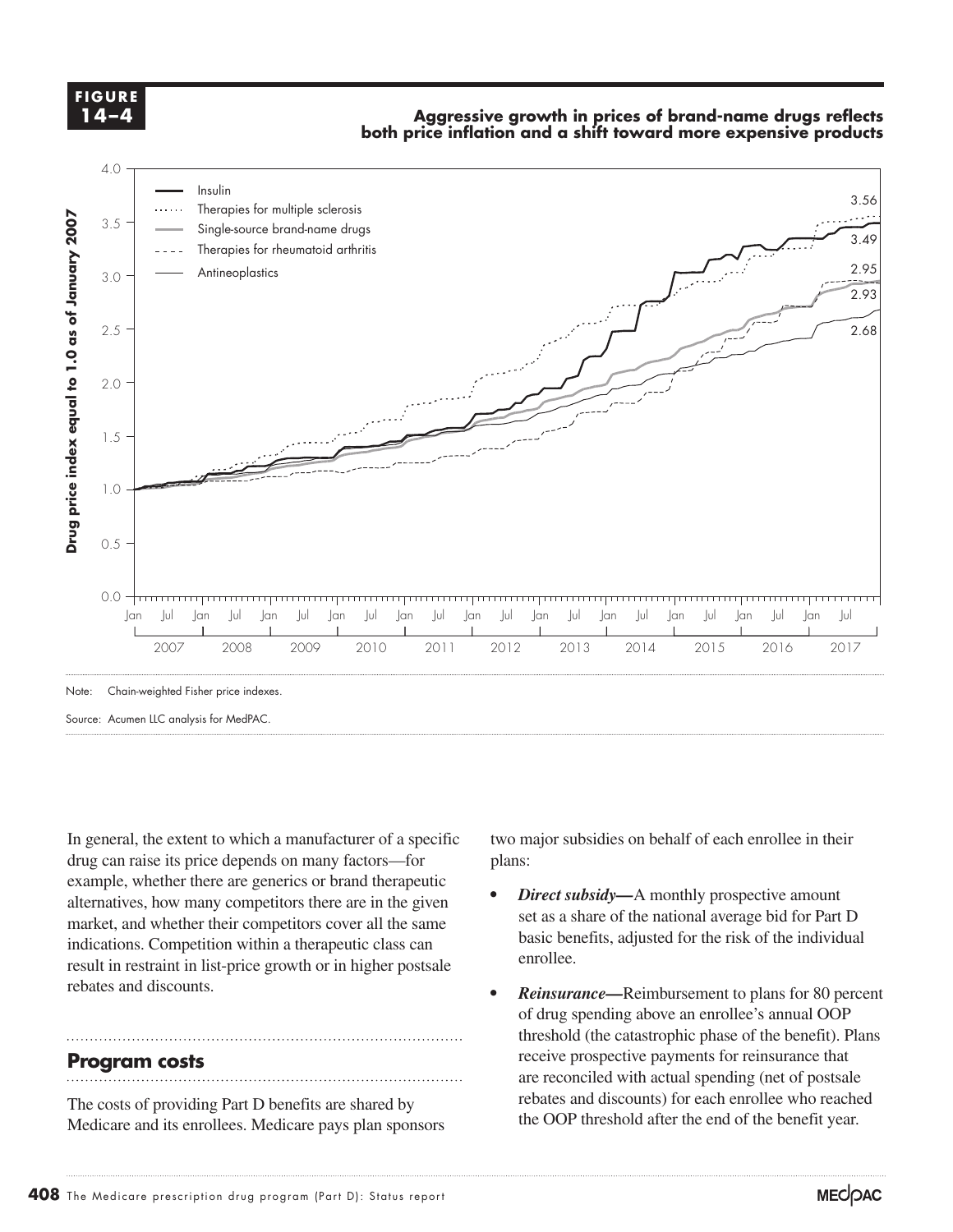### **14–8 Medicare's reimbursement amounts for Part D**

|                                     | 2007   | 2010   | 2013   | 2014   | 2015       | 2016   | 2017   | <b>Average</b><br>annual<br>growth rate<br>2007-2017 |
|-------------------------------------|--------|--------|--------|--------|------------|--------|--------|------------------------------------------------------|
| Reimbursement amount (in billions): |        |        |        |        |            |        |        |                                                      |
| Direct subsidy*                     | \$17.6 | \$19.6 | \$19.6 | \$18.5 | \$18.1     | \$17.1 | \$14.2 | $-1.8%$                                              |
| Reinsurance                         | 8.0    | 11.2   | 19.2   | 27.2   | 33.2       | 35.5   | 37.4   | 16.7                                                 |
| Subtotal, basic benefits            | 25.6   | 30.8   | 38.8   | 45.7   | 51.3       | 52.6   | 51.6   | 7.3                                                  |
| Low-income subsidy                  | 16.7   | 21.1   | 23.2   | 24.3   | 25.6       | 26.4   | 27.5   | 5.1                                                  |
| Retiree drug subsidy                | 3.9    | 3.9    | 1.7    | 1.3    | $\perp$ .1 | 1.0    | 0.8    | $-14.7$                                              |
| <b>Total Part D</b>                 | 46.2   | 55.8   | 63.7   | 71.3   | 78.0       | 80.0   | 79.9   | 5.6                                                  |
| Enrollee premiums**                 | 4.1    | 6.7    | 9.3    | 10.5   | 11.5       | 12.7   | 14.0   | 13.1                                                 |

Note: N/A (not applicable). The numbers presented reflect reconciliation. Components may not sum to stated totals due to rounding. \*Net of risk-sharing payments using Part D's risk corridors.

\*\*For basic benefits, excluding low-income premium subsidies.

Source: MedPAC based on Table IV.B10 of the 2018 annual report of the Boards of Trustees of the Medicare trust funds.

Combined, the direct subsidy and reinsurance payments aim to cover 74.5 percent of the expected cost of basic benefits. Today, a much larger share of this overall subsidy takes the form of reinsurance (cost-based reimbursement) rather than the direct subsidy (capitated payments). In addition to reinsurance, Medicare shares risk with plan sponsors by adjusting direct-subsidy payments to reflect the expected costliness of a plan's enrollees and by limiting each plan's overall losses or profits through risk corridors if actual benefit spending, excluding reinsurance, is much higher or lower than the plan sponsor anticipated in its bid.

Beneficiary premiums are designed to cover the remaining 25.5 percent of the expected cost of basic benefits. In addition to monthly premiums, Part D enrollees also pay any cost sharing required by plan sponsors or, in the case of LIS enrollees, cost-sharing amounts set in law. (Part D's low-income cost-sharing subsidy pays for the difference between cost sharing set by plan sponsors and the nominal amounts set in law.)

### **Trends in program subsidies and costs**

Between 2007 and 2017, program spending (including expenditures for the RDS) rose from \$46.2 billion to \$79.9 billion (Table 14-8), or an average 5.6 percent per year. In 2017, Medicare paid \$14.2 billion for direct subsidies, \$37.4 billion for individual reinsurance, \$27.5 billion for the LIS, and \$0.8 billion for the RDS.

Medicare payments for individual reinsurance have grown faster than other components of Part D spending. Between 2007 and 2017, reinsurance payments increased at an average annual rate of 16.7 percent, compared with a decrease of 1.8 percent per year for the capitated direct subsidy payments (Table 14-8).

Compared with Medicare spending for reinsurance at the start of the program, growth accelerated between 2010 and 2015 due to a combination of factors. POS prices grew rapidly for brand-name drugs, and launch prices for new medicines such as hepatitis C treatments were extremely high (Hartman et al. 2018). The rapid growth in POS prices resulted in more enrollees reaching the OOP threshold. Changes made by PPACA to close the coverage gap also contributed to reinsurance growth by increasing the number of non-LIS enrollees who reached the OOP threshold. Between 2010 and 2015, Part D experienced a double-digit increase in the number of non-LIS enrollees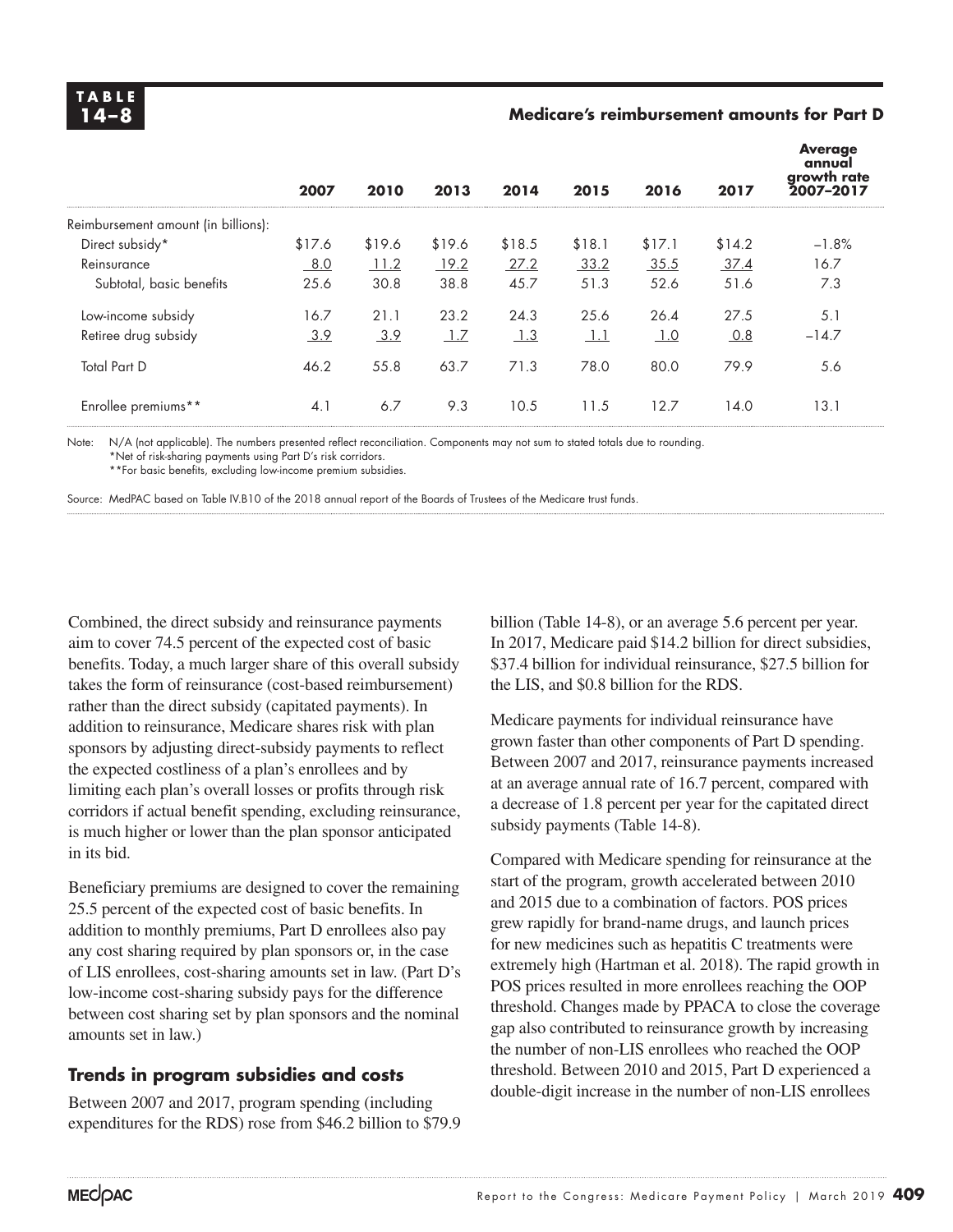**FIGURE 14-X FIGURE 14–5**

**Taxpayers bear increasing share of the risk for Part D benefit spending, 2007–2016**



Note: Figures represent the Commission's estimate of average values for incurred basic benefits net of risk corridor payments. "Portion of benefit for which plans are at risk" is calculated as the sum of the percent paid through direct subsidy and the percent paid through enrollee premiums. "Enrollee premiums" includes amounts paid by Medicare on behalf of beneficiaries who receive Part D's low-income subsidy.

Source: MedPAC based on Part D aggregate payment data from CMS Office of the Actuary.

who incur high costs and correspondingly rapid growth in thresho Medicare spending for reinsurance.

Most recently, growth in Medicare's reinsurance to plans has slowed. In 2017, spending for hepatitis C and diabetes drugs slowed at the same time that manufacturer rebates rose as a whole. Those factors combined led to reinsurance spending that grew 6 percent annually between 2015 and 2017 (Boards of Trustees 2018, Cuckler et al. 2018, **Taxpayers bear increasing solution** Hartman et al. 2018).

Going forward, analysts expect rebates to level off as a larger share of spending will be for relatively more  $\frac{1}{1}$ costly specialty drugs (Cuckler et al. 2018). At the same time, changes made by the BBA of 2018 will further increase the number of beneficiaries reaching the OOP

threshold (see p. 393). As a result, reinsurance is expected to continue to grow as a share of total spending, shifting are spending for refinsurance.<br>
an even higher proportion of Medicare payments toward and axis lines because they kept resetting when I changed any data. recently, growth in Medicare's reinsurance to plans cost-based reimbursement. The most recent report by the we d. In 2017, spending for nepatitis C and diabetes Medicare Trustees projects that reinsurance payments will alwayd at the same time that manufacturer relates slowed at the same time that manufacturer repates<br>since a whole. Those factors combined led to rejnsurance by 2027 (Boards of Trustees 2018).

### **Taxpayers bear increasing share of the risk for Part D spending** an et al.  $2018$ ).  $Part D$  spending

In 2017, premiums paid by Part D enrollees for basic benefits (not including the premiums paid by Medicare on behalf of LIS enrollees) totaled \$14 billion. That amount has grown by an average of 13 percent per year since 2007, reflecting both growth in enrollment and increases in benefit costs.

**Mixed success...**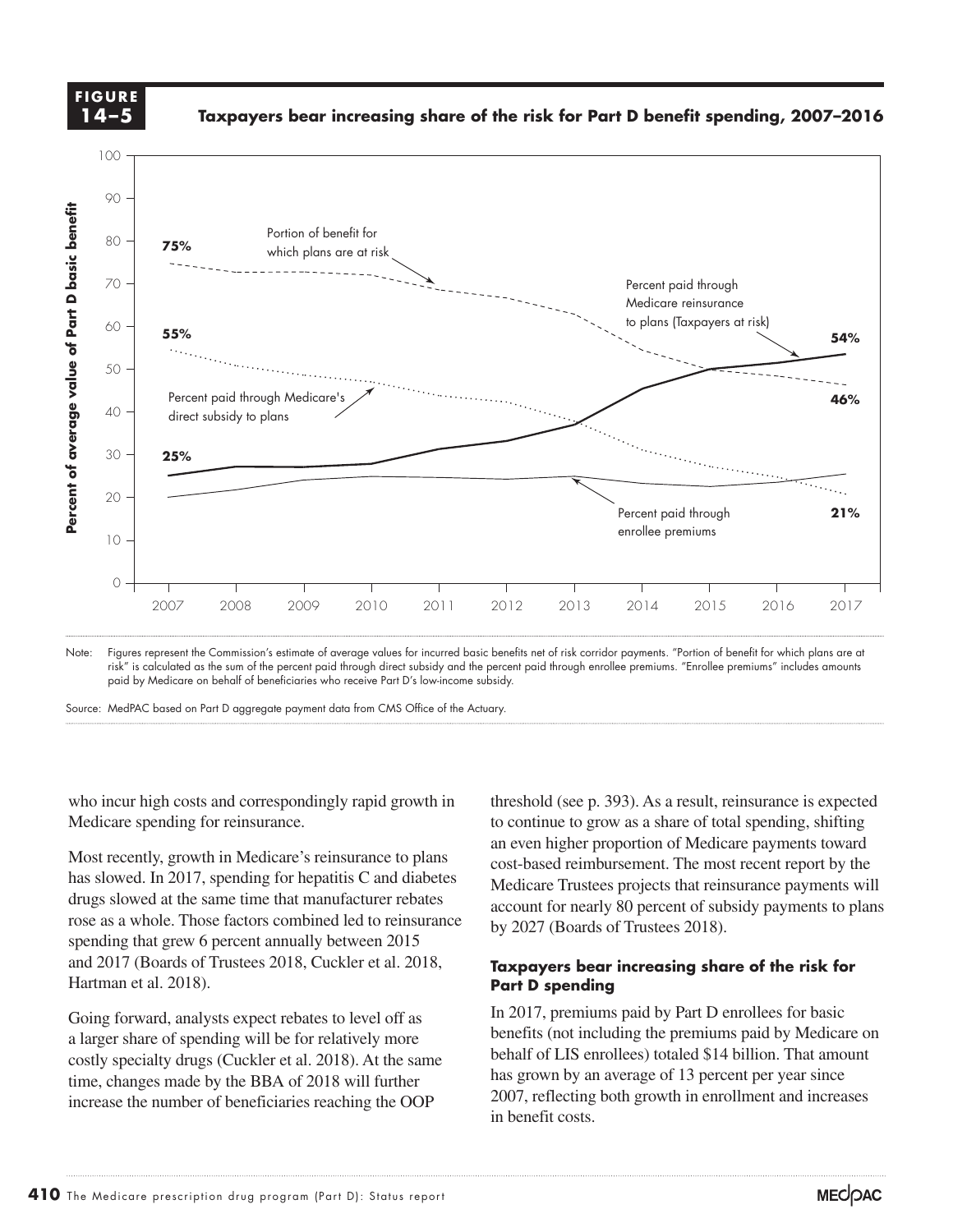Despite significant growth in catastrophic benefits, average premiums for basic Part D benefits have remained low, in part reflecting the effects of Medicare's reinsurance subsidy, which has offset benefit spending that would otherwise have increased plan premiums. In the Commission's June 2015 report to the Congress, we noted regular patterns in spending that may suggest a bidding strategy that provides a financial advantage to plan sponsors (Medicare Payment Advisory Commission 2015). When plans underestimate catastrophic spending in their bids, they are able to charge lower premiums to enrollees and then later get reimbursed by Medicare for 80 percent of actual catastrophic claims (net of postsale rebates and discounts) through additional reinsurance at reconciliation. Because premiums are lower than they would have been had they reflected actual catastrophic claims costs, in nearly every year since 2007, the portion of basic benefits paid through enrollee premiums has been below the 25.5 percent objective specified in law (Figure 14-5).

At the same time, plan sponsors have bid too high on benefit spending other than catastrophic benefits. To the extent that actual costs for the basic benefits (excluding Medicare's reinsurance payments) are lower than what was estimated in plan bids, the structure of Part D's risk corridors allows plan sponsors to keep most of the difference as profits (Centers for Medicare & Medicaid Services 2017b). Between 2009 and 2015 (the latest year for which we have reconciled payment data by plan), the majority of plan sponsors returned a portion of their prospective payments to Medicare through risk corridors, meaning that they had profits above and beyond those assumed in their bids.

Part D was designed so that plan sponsors bear insurance risk on their enrollees' drug spending. Insurance risk provides an incentive for plan sponsors to offer attractive benefits while managing their enrollees' drug spending through formularies and other tools. However, data from CMS's Office of the Actuary show that the portion of benefits paid to plans through Medicare's capitated direct subsidy payments between 2007 and 2017 fell from 55 percent to 21 percent (Figure 14-5). Correspondingly, the portion for which plans are at risk (direct subsidy payments plus enrollee premiums) accounted for only 46 percent of the benefit costs in 2017, down from 75 percent in 2007. The portion paid through Medicare's reinsurance subsidies

(for which taxpayers are at risk) grew from 25 percent to 54 percent over the same period.

### **High-cost enrollees drive overall Part D spending growth**

In 2016, 3.6 million Part D enrollees (about 8 percent) had spending high enough to reach the catastrophic phase of the benefit (beneficiaries known as "high-cost enrollees") (Table 14-9, p. 412). Between 2010 and 2016, the number of high-cost enrollees rose at an annual rate of 7 percent, compared with 1 percent annually before 2010. During this period, the share of high-cost non-LIS enrollees grew more rapidly than the share of high-cost LIS enrollees: 18 percent annually versus 5 percent annually. Still, in 2016, LIS enrollees accounted for 71 percent of all high-cost enrollees (calculated on unrounded numbers).

Aggregate spending for high-cost enrollees (i.e., including catastrophic and non-catastrophic spending) grew from about 40 percent of Part D spending before 2011, to 44 percent in 2011, to 58 percent in 2016. That growth reflects an annual 10 percent increase in per capita spending for high-cost enrollees compared with an annual 0.7 percent decrease in per capita spending for enrollees who did not reach the OOP threshold between 2010 and 2016 (data not shown).

### **Most spending growth for high-cost enrollees was due to higher prices**

Rapid growth in the average price of prescriptions filled by high-cost enrollees explains most of the overall growth in their spending. That growth reflects inflation of the existing products' prices, greater availability of higher priced drugs and biologics, and other changes in the mix of medications prescribed.

Between 2010 and 2016, the average price per standardized, 30-day prescription for high-cost enrollees grew at an annual rate of 10 percent, while the number of prescriptions filled per enrollee per month remained flat. This pattern is in stark contrast to enrollees who did not reach the OOP threshold. The average price of their prescriptions fell 3.2 percent annually, while the number of prescriptions they used grew by 2.5 percent annually.

High-cost enrollees tend to use more brand-name drugs. For example, in 2016, their average generic dispensing rate was just under 75 percent, or about 12 percentage points below the overall Part D average. Some of this difference reflects situations in which brand-name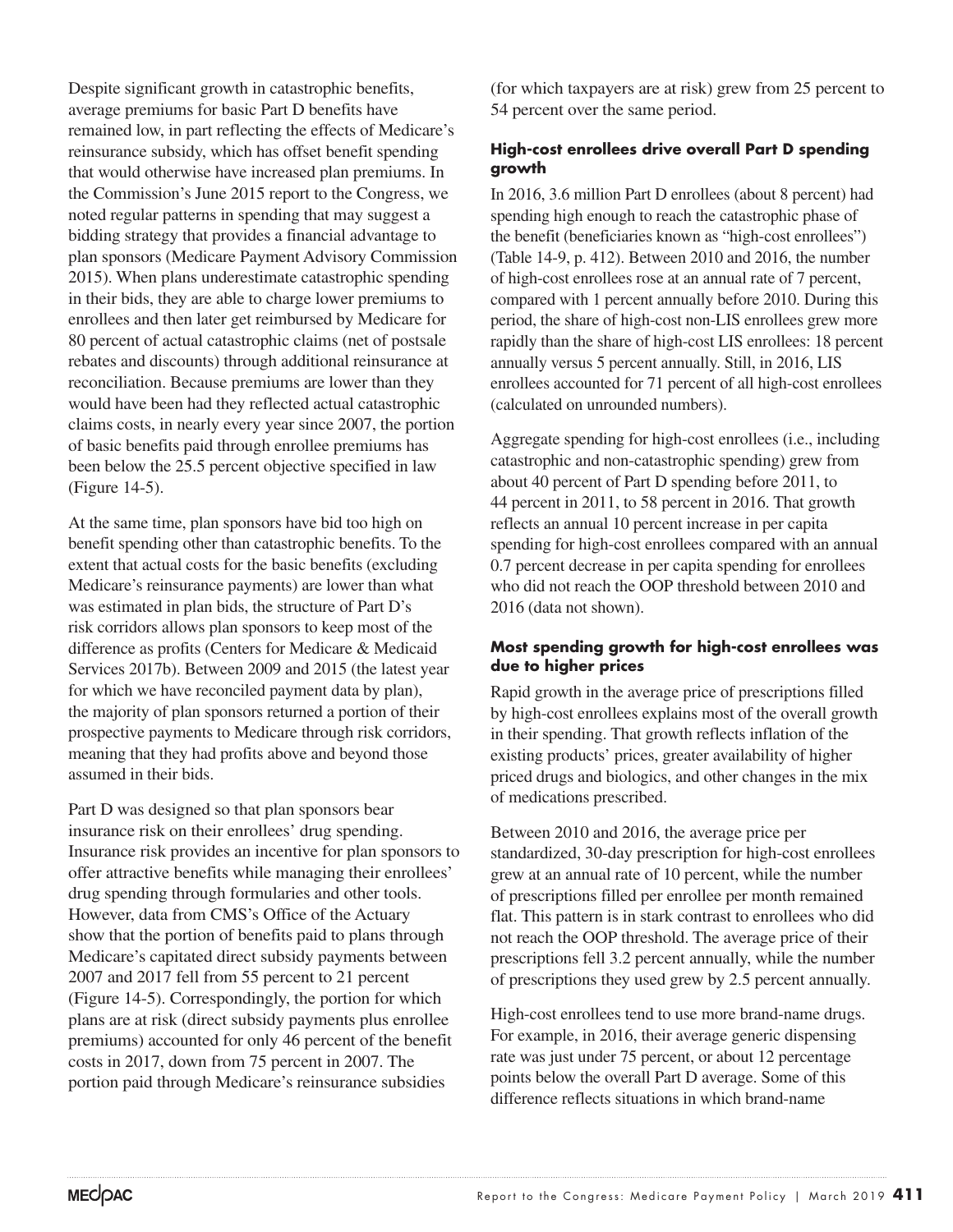### **14–9 Part D enrollees reaching the benefit's catastrophic phase, 2007–2016**

|                  |      |      |      |      |      |      | 2016 | Average annual<br>growth rate |                  |  |
|------------------|------|------|------|------|------|------|------|-------------------------------|------------------|--|
|                  | 2007 | 2010 | 2012 | 2013 | 2014 | 2015 |      | $2007 -$<br>2010              | $2010 -$<br>2016 |  |
| In millions      |      |      |      |      |      |      |      |                               |                  |  |
| <b>LIS</b>       | 1.9  | 2.0  | 2.1  | 2.2  | 2.5  | 2.6  | 2.6  | $1\%$                         | 5%               |  |
| Non-LIS          | 0.4  | 0.4  | 0.5  | 0.7  | 0.9  | 1.0  | -1.1 | $-2$                          | 18               |  |
| All              | 2.3  | 2.4  | 2.6  | 2.9  | 3.4  | 3.6  | 3.6  |                               |                  |  |
| Share of all     |      |      |      |      |      |      |      |                               |                  |  |
| Part D enrollees | 8.8% | 7.9% | 7.7% | 7.6% | 8.6% | 8.7% | 8.3% | N/A                           | N/A              |  |

Note: LIS (low-income subsidy), N/A (not applicable). Growth rates were calculated using figures before rounding was applied. Components may not sum to stated totals due to rounding.

Source: Enrollee counts from 2007 are based on published figures from CMS. Enrollee counts from 2010 to 2016 are based on MedPAC analysis of Part D prescription drug event data.

medications are the dominant standard of care within a therapeutic class. However, we have consistently found that high-cost enrollees tend to use more brand-name drugs even in classes with generic alternatives (Medicare Payment Advisory Commission 2016a). For example, in 2016, nearly a quarter of high-cost LIS enrollees filled prescriptions for Nexium, a proton pump inhibitor in a therapeutic class with generic alternatives and over-thecounter products.

Part D's cost-sharing subsidy for LIS beneficiaries likely increases their propensity to use brand-name medications when generics are available. While the subsidy helps beneficiaries afford medications, it also minimizes or eliminates the financial incentives plans create to encourage use of lower cost drugs. Part of the Commission's June 2016 recommendation would moderately change LIS cost sharing to encourage the use of lower cost alternatives when they are available (see section on the Commission's recommendations, pp. 394–395).

### **Patterns of spending differ between high-cost enrollees with and without the LIS**

Patterns of drug spending differ between LIS and non-LIS enrollees with high costs, and spending for non-LIS beneficiaries has grown faster. Between 2007 and 2016,

average annual spending increased by 190 percent for non-LIS beneficiaries compared with 100 percent for LIS beneficiaries. By 2016, high-cost enrollees without the LIS had spending of \$29,797 per year compared with \$20,899 per year for high-cost LIS enrollees.

Overall, 1 in 10 high-cost enrollees filled at least one prescription in which a single claim would have been sufficient to reach Part D's catastrophic phase.<sup>27</sup> Among non-LIS beneficiaries, about 18 percent had such a prescription compared with over 6 percent of LIS beneficiaries.

Differences in patterns of spending are largely attributable to the drug classes used by these two groups. One study found that, in 2015, non-LIS beneficiaries were more likely to use drugs to treat cancer, multiple sclerosis, rheumatoid arthritis, and pulmonary hypertension, while LIS beneficiaries were more likely to use medications for mental health, diabetes, HIV/AIDS, and pain (Trish et al. 2018). Hepatitis C treatments represented a considerable portion of spending for both groups. Our own analysis corroborates these patterns. In 2016, among high-cost enrollees, spending on cancer drugs accounted for over a quarter of all spending by non-LIS beneficiaries, compared with about 6 percent for LIS beneficiaries. Drugs to treat mental health conditions, on the other hand, accounted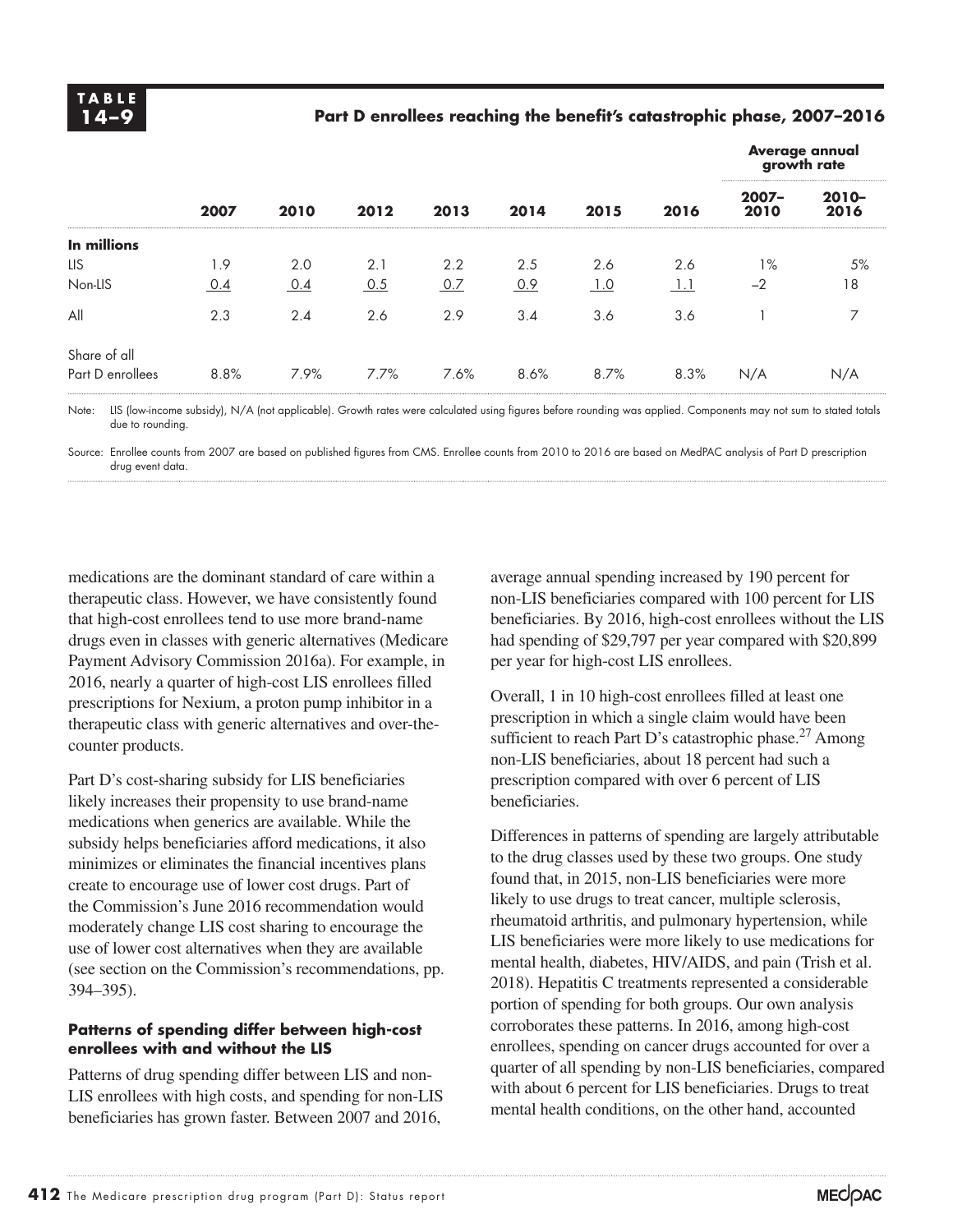### **14–10 Examples of drugs used by high-cost enrollees, 2016**

|                                            |                   | <b>Aggregate amount</b><br>(in billions) | <b>Average per beneficiary</b> |                             |                                                |                                       |  |  |
|--------------------------------------------|-------------------|------------------------------------------|--------------------------------|-----------------------------|------------------------------------------------|---------------------------------------|--|--|
|                                            | Gross<br>spending | Manufacturer<br>gap discount             | Annual<br>cost                 | Annual<br>total OOP<br>cost | Annual<br>OOP cost in<br>catastrophic<br>phase | Manufacturer<br>gap discount          |  |  |
| <b>High-cost non-LIS enrollees</b>         |                   |                                          |                                |                             |                                                |                                       |  |  |
| Revlimid (multiple myeloma)                | \$2.0             | \$0.06                                   | \$33,681                       | \$2,055                     | \$1,195                                        | \$923                                 |  |  |
| Imbruvica (leukemia)                       | 0.8               | 0.03                                     | 30,096                         | 1,999                       | 1,085                                          | 965                                   |  |  |
| Copaxone (multiple sclerosis)              | 0.8               | 0.03                                     | 20,362                         | 1,492                       | 745                                            | 761                                   |  |  |
| Enbrel (inflammatory conditions)           | 0.7               | 0.05                                     | 12,599                         | 638                         | 249                                            | 907                                   |  |  |
| Letairis (pulmonary arterial hypertension) | 0.3               | 0.01                                     | 35,049                         | 2,129                       | 1,273                                          | 937                                   |  |  |
|                                            |                   |                                          |                                |                             |                                                | Low-income<br>cost-sharing<br>subsidy |  |  |
| <b>High-cost LIS enrollees</b>             |                   |                                          |                                |                             |                                                |                                       |  |  |
| Invega Sustenna (antipsychotic)            | \$0.7             | N/A                                      | \$3,884                        | \$5                         | \$0                                            | \$980                                 |  |  |
| Lantus SoloStar (insulin)                  | 0.9               | N/A                                      | 1,135                          | 7                           | 0                                              | 389                                   |  |  |
| Truvada (antiviral for HIV/AIDS)           | 0.5               | N/A                                      | 3,996                          | 8                           | 0                                              | 783                                   |  |  |
| Oxycontin (opioid analgesic)               | 0.5               | N/A                                      | 1,795                          | 11                          | 0                                              | 515                                   |  |  |

Note: OOP (out-of-pocket), LIS (low-income subsidy), N/A (not applicable). Components may not sum to totals due to rounding. A beneficiary is classified as "LIS" if that individual received Part D's LIS at some point during the year.

Source: MedPAC analysis of Part D prescription drug event data and denominator file from CMS.

for 10 percent of spending for high-cost LIS beneficiaries, compared with about 2 percent for high-cost non-LIS beneficiaries.

Drug classes used more heavily by non-LIS beneficiaries tended to have therapies with higher prices than drugs in therapeutic classes used more heavily by LIS beneficiaries (Table 14-10). For example, in 2016, the annual cost of drugs to treat cancer and pulmonary hypertension, conditions more prevalent among non-LIS beneficiaries, ranged from just above \$30,000 to over \$35,000 per beneficiary. In comparison, for conditions more prevalent among LIS beneficiaries, annual costs ranged from \$1,135 for insulin to just under \$4,000 for an antiviral medication.

For selected medications used to treat prevalent conditions, annual cost-sharing amounts paid by high-cost enrollees without the LIS averaged between \$638 and \$2,129 (5 percent to 7 percent of the total annual medication costs).

For all but one of these selected medications, 50 percent or more of OOP costs were incurred in the catastrophic phase of the benefit. Manufacturers paid, on average, between \$761 and \$965 in coverage-gap discounts (amounts are calculated as an average per high-cost enrollee who used the medications shown in the table). These discounts, on average, offset about one-third of beneficiaries' total cost-sharing liability. One exception was Enbrel, for which the discount offset, on average, nearly 60 percent of beneficiaries' cost-sharing liability.

High-cost LIS enrollees pay much lower cost sharing out of pocket than those without the LIS. In 2016, average annual OOP spending for high-cost LIS enrollees for the selected medications averaged between \$5 and \$11 because Part D's LIS paid nearly all of the cost-sharing liability on their behalf. Medicare's low-income costsharing subsidy paid \$389 to \$980 for the selected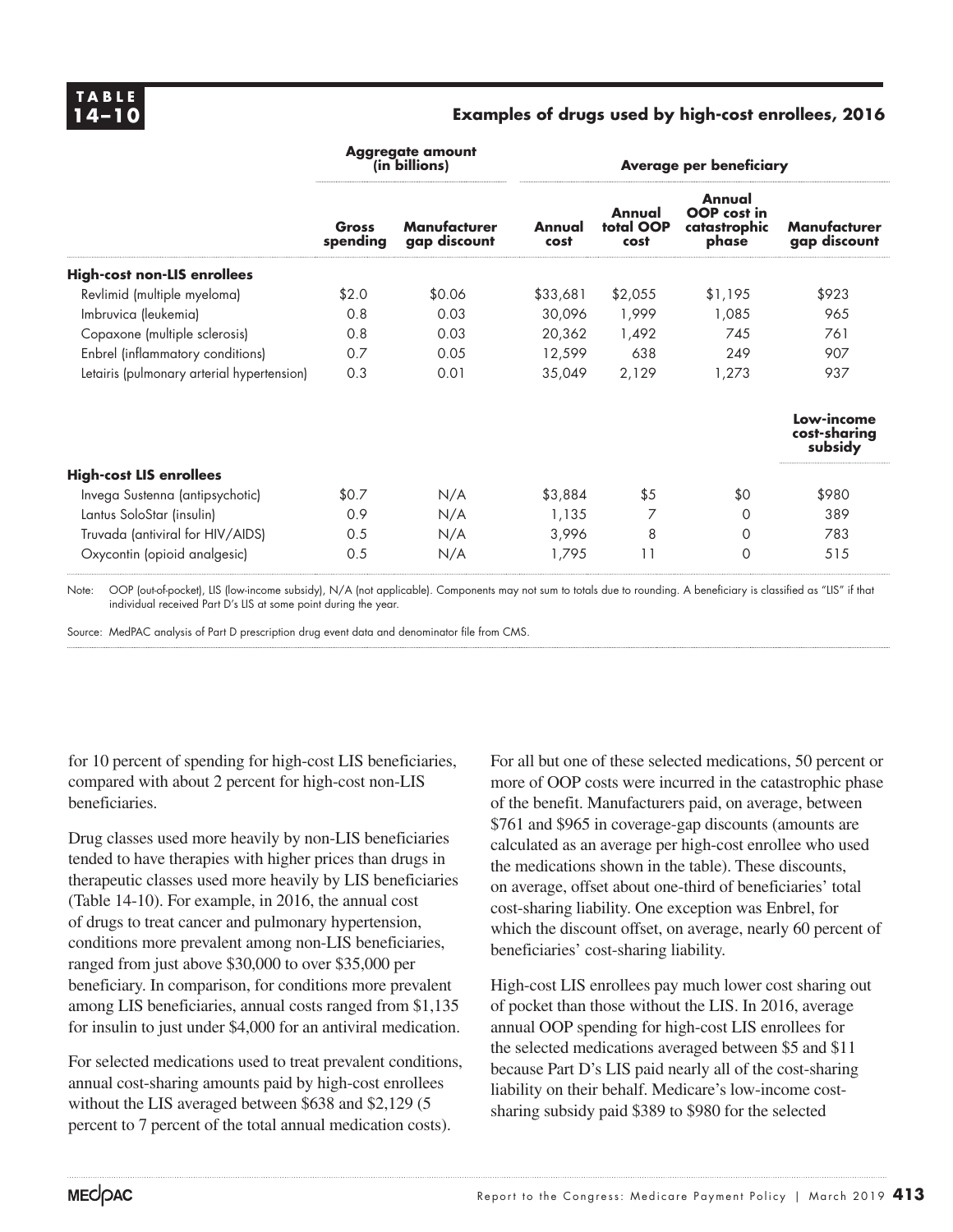### **14–11 Use of drugs and biologics placed on specialty tiers, 2007–2017**

|                                                                      | 2007  | 2008              | 2009  | 2010    | 2011  | 2012                    | 2013   | 2014    | 2015    | 2016    | 2017    | <b>Average</b><br>annual<br>growth<br>rate<br>$2007 -$<br>2017 |
|----------------------------------------------------------------------|-------|-------------------|-------|---------|-------|-------------------------|--------|---------|---------|---------|---------|----------------------------------------------------------------|
| Use of specialty-tier drugs                                          |       |                   |       |         |       |                         |        |         |         |         |         |                                                                |
| Spending                                                             |       |                   |       |         |       |                         |        |         |         |         |         |                                                                |
| (in billions)                                                        | \$3.4 | \$4.1             | \$5.3 | \$6.1   | \$8.0 | \$10.1                  | \$14.1 | \$20.6  | \$30.2  | \$35.5  | \$37.1  | 27%                                                            |
| Claims                                                               |       |                   |       |         |       |                         |        |         |         |         |         |                                                                |
| (in millions)                                                        | 3.0   | 2.8               | 3.1   | 3.2     | 3.8   | 4.1                     | 5.3    | 6.7     | 7.7     | 8.7     | 8.3     | 11                                                             |
| Dollars per claim \$1,151                                            |       | $$1,490$ $$1,713$ |       | \$1,939 |       | \$2,076 \$2,462 \$2,648 |        | \$3,065 | \$3,907 | \$4,068 | \$4,455 | 14                                                             |
| Specialty-tier drugs<br>as share of total Part D<br>spending and use |       |                   |       |         |       |                         |        |         |         |         |         |                                                                |
| Spending                                                             | 6%    | 6%                | 7%    | 8%      | 9%    | 11%                     | 14%    | 17%     | 22%     | 24%     | 25%     |                                                                |
| Claims                                                               | 0.3   | 0.3               | 0.3   | 0.3     | 0.3   | 0.3                     | 0.4    | 0.5     | 0.5     | 0.6     | 0.6     |                                                                |

Note: A specialty-tier drug is a drug that meets CMS's cost threshold per month (\$670 in 2017) and is identified based on a plan's placement of a product on its specialty tier. Which products are placed on a specialty tier varies across plans.

Source: Acumen LLC analysis for MedPAC.

medications (Table 14-10, p. 413), accounting for between 20 percent and over one-third of each medication's total cost.

### **Use of higher cost drugs poses challenges for Part D**

FDA approvals of innovative medicines in the last few years have included an increasing number of biologics and specialty drugs, with new medicines focused on treatments for a range of cancers, viral infections, and autoimmune diseases, among other categories (Blair and Cox 2016, Frey 2017).<sup>28</sup> Many of these new entrants command higher prices than existing therapies and generally have few or no lower cost alternatives.

This shift in biopharmaceutical research and development has resulted in a rapid growth in the use of higher cost specialty drugs and biologics. Between 2007 and 2017, gross Part D spending for specialty-tier drugs (which, by definition, have high prices) grew an average 27 percent per year (Table 14-11).<sup>29</sup> (While some of the growth

in spending for specialty-tier drugs may be attributable to increased use of specialty tiers by plan sponsors, the pipeline effects are likely larger because most sponsors had a formulary tier structure that included a specialty tier by 2008, and nearly all plan sponsors had specialty tiers by 2010.) As a result, specialty-tier drugs now account for 25 percent of overall gross spending in Part D, up from about 6 percent to 7 percent before 2010.

Drugs with very high prices pose a particular challenge for Part D because most of their costs fall in the catastrophic phase of the benefit, for which Medicare takes most of the insurance risk. An increasing number of beneficiaries are meeting the OOP threshold with a single claim. In 2010, just 33,000 beneficiaries filled a prescription in which a single claim would have been sufficient to meet the OOP threshold. By 2016, that number rose more than 10-fold to over 360,000. Coinsurance on high-priced medicines is increasingly burdensome for enrollees without the LIS as well as for Medicare's LIS, which pays most or all of the cost-sharing liability on behalf of LIS beneficiaries.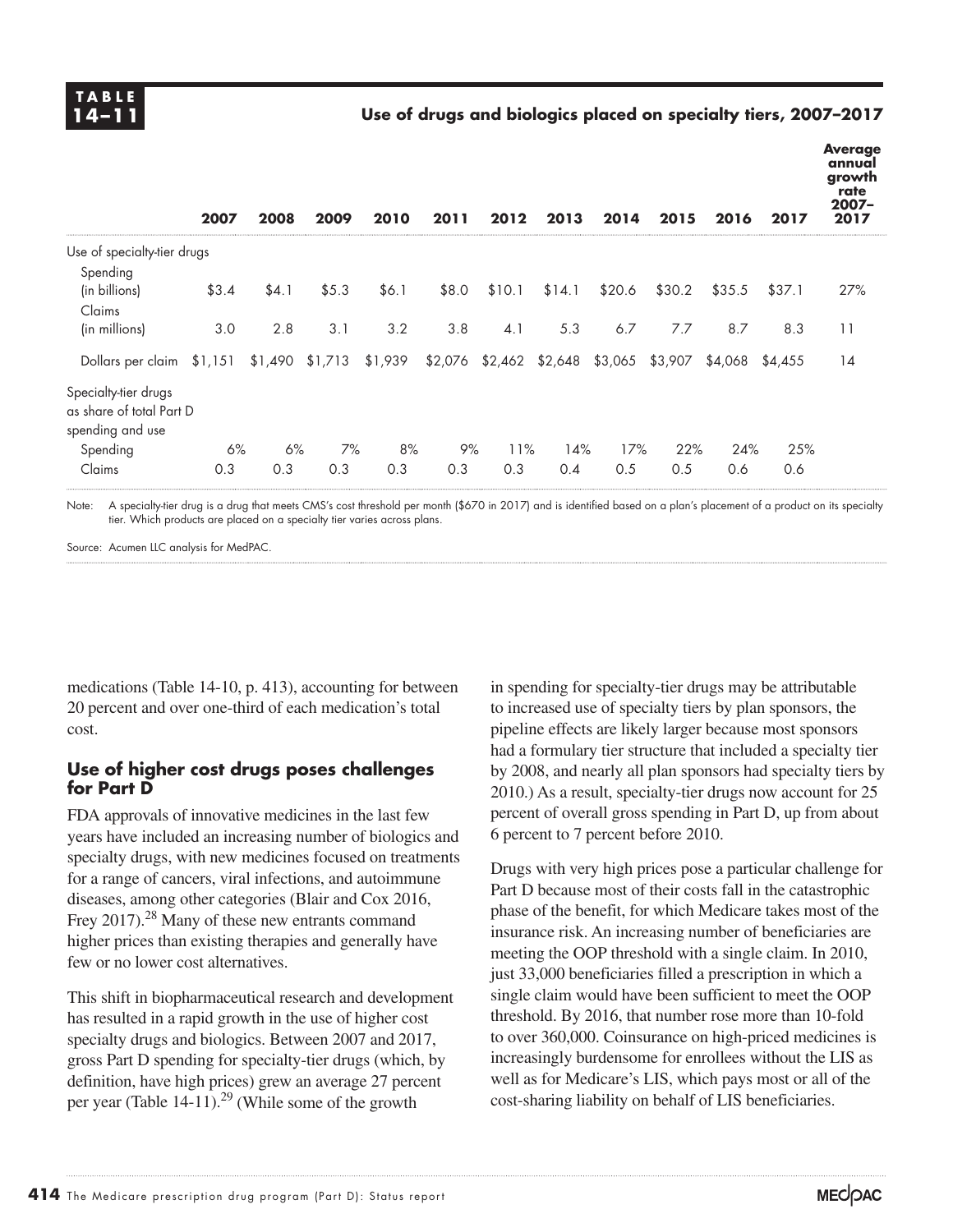To ensure the Part D program remains affordable for beneficiaries and taxpayers, there is an urgent need to address the current risk-sharing structure to better align plan incentives with those of Medicare and its beneficiaries. Commission recommendations to alter how plans are paid—through larger capitated payments and less open-ended reinsurance, combined with greater flexibility to use formulary tools—would strengthen plan sponsors' incentives to manage drug spending for high-cost enrollees (see section on the Commission's recommendations, pp. 394–395).

### **Beneficiaries' access to prescription drugs**

The overarching goal for the Part D program is to provide Medicare beneficiaries with good access to clinically appropriate medications while remaining financially sustainable to taxpayers. That goal involves finding a balance between managing medication therapies to encourage adherence to drugs with good therapeutic value while being judicious about whether the overall number and mix of medicines prescribed is beneficial to a particular patient (Medicare Payment Advisory Commission 2016a). Formulary management is the most important set of tools used by plan sponsors to strike this balance.

Greater flexibility to use formulary tools could help ensure that prescribed medicines are safe and appropriate for the patient, potentially reducing overuse and misuse. However, for some beneficiaries, those same tools could potentially limit access to needed medications. To ensure beneficiary access, CMS reviews and approves each plan's formulary to check that it provides access to a wide range of therapeutic classes used by the Medicare population. Part D law also requires sponsors to have a transition process to ensure that new enrollees, as well as current members whose drugs are no longer covered or are subject to new restrictions, have access to the medicines they have already been taking. $30$  Medicare also requires plan sponsors to establish a process for coverage determination and appeals.

### **Part D's exceptions and appeals process**

Part D's exceptions and appeals process begins when an enrollee's prescription is rejected at the pharmacy because the drug is not listed on the formulary or because of

utilization management requirements. The pharmacy is required to provide the enrollee with written information on how to obtain a detailed notice from his or her plan about why the benefit was denied and the right to appeal. The enrollee must contact the plan for the basis of the denial of benefits and initiate a request for a coverage determination with supporting justification from the prescriber.

Part D requires quicker adjudication time frames than for most Medicare Advantage medical benefits: Plan sponsors must make a decision about exceptions and coverage determinations within 72 hours of a request or within 24 hours for expedited requests. Because of the importance of the prescriber's supporting statement in making a decision, the adjudication time frame for exceptions begins at the point at which the plan receives supporting justification from the prescriber. If the plan contacts the prescriber but is not able to obtain the supporting information needed to make a determination within a reasonable period of time, the plan must issue a denial and process any subsequent information it receives as a redetermination. $31$  If the enrollee is dissatisfied with the outcomes of those steps, he or she may appeal the decision to an independent review entity (IRE) and potentially to higher levels of appeal.

Part D plan sponsors report to CMS certain data on pharmacy claims that are rejected at the point of sale, as well as outcomes of coverage determinations and redeterminations. In 2016, only about 4 percent of prescriptions were rejected at the pharmacy for reported reasons—most commonly because the drug was not on the plan's formulary, followed by plan requirements for prior authorization, quantity limits, or step therapy (Centers for Medicare & Medicaid Services 2018c). In that same year, only about 7 percent of reported rejections proceeded to a plan coverage determination, and, further, 7 percent of these determinations were subsequently appealed or sent on automatically for plan redeterminations. Although outcomes vary considerably among plans, in 2016, 65 percent and 71 percent of determination and redetermination decisions, respectively, were fully favorable to the enrollee (Centers for Medicare & Medicaid Services 2018c). Rates per 1,000 enrollees at which individuals sought coverage determinations and redeterminations have generally increased in recent years. This trend may indicate that enrollees and prescribers have become more aware of or willing to make use of the appeals process or that their prescriptions were increasingly subject to utilization management requirements. $32$  In 2016, rates of coverage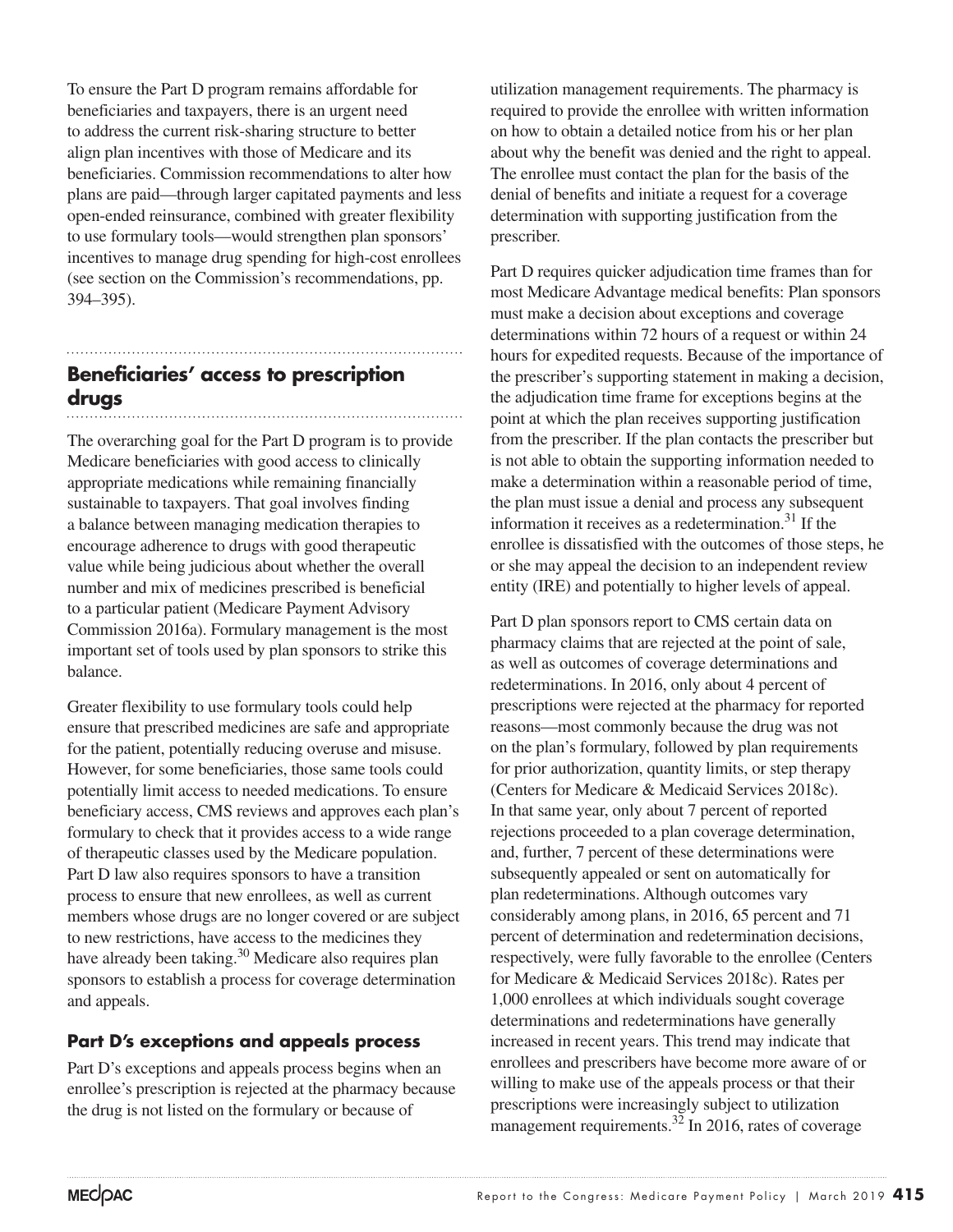determinations per 1,000 enrollees declined by 3.5 percent and redeterminations rose by 2.3 percent.

CMS also reports on the decisions in the IRE step of the appeals process and uses these data for one measure in Part D plans' star ratings. In 2016, about 35,000 cases (9 percent of redeterminations) were appealed or automatically forwarded to an IRE. CMS has noted considerable gaps in data reporting for IRE appeals for the majority of plans. $33$  However, when data were reported and validated, the IRE agreed with the plans' redetermination decisions most of the time.

Although plan sponsors' audit performances generally improved in 2017, CMS continues to find that a significant share of audited plans had difficulties in the areas of Part D coverage determinations, appeals, and grievances. For example, a common shortfall was that many plans misclassified coverage determination or redetermination requests as grievances or customer service inquiries (Centers for Medicare & Medicaid Services 2018a). In 2017 and early 2018, CMS took three enforcement actions against Part D plan sponsors (including civil and monetary penalties) for failure to make timely decisions related to coverage determinations, appeals, and grievances (Centers for Medicare & Medicaid Services 2018a). However, CMS did not impose any intermediate sanctions on plans.

### **Resolving coverage issues at the point of prescribing**

A more efficient approach would be to resolve any issues at the point of prescribing rather than at the pharmacy counter through real-time formulary checks, e-prescribing, and electronic prior authorization. Such tools could reduce the need for coverage determinations and appeals and increase the likelihood that beneficiaries receive an appropriate medicine at the pharmacy. Automated processes could also lower the administrative burden and lead to a more uniform approach for beneficiaries, prescribers, and plans (American Medical Association 2015). Part D plan sponsors are required to support electronic prescribing, but e-prescribing and electronic prior authorization are optional for physicians and pharmacies.34 While beneficiary advocates are generally supportive of such steps, some contend that they would not be sufficient to address persistent challenges (Medicare Rights Center 2016). Perhaps the most essential requirement for adoption of electronic prior authorization is clinician acceptance and use, which can require paying fees to the vendors and embracing practice-pattern change.

### **Quality in Part D**

CMS collects quality and performance data to monitor sponsors' operations. A subset of data is used to rate plans in a 5-star system, from which CMS determines MA quality bonus payments. (Although both MA−PDs and stand-alone PDPs are evaluated for quality with star ratings, only MA−PDs are eligible for quality bonus payments in the Part C payment system.) Quality data are also made available to the public to help beneficiaries evaluate their plan options during Part D's annual open enrollment. CMS also requires plan sponsors to carry out medication therapy management (MTM) programs to improve the quality of the pharmaceutical care for highrisk beneficiaries. Although the Commission supports CMS's goal of improving medication management, we have ongoing concerns about the effectiveness of plans' MTM programs. In 2017, CMS began a new, enhanced MTM model.

### **Measuring plan performance**

CMS collects Part D quality and performance data at the contract level from several sources—the Consumer Assessment of Health Providers and Systems® (CAHPS®) survey, agency monitoring of plans, data furnished by plan sponsors, and claims information (Centers for Medicare & Medicaid Services 2017a). Selected performance measures are available on the Plan Finder at www.medicare.gov to help beneficiaries evaluate their plan options during Part D's annual open enrollment. The lowest rated plans are flagged to caution beneficiaries about choosing those plans. The highest rated plans can enroll beneficiaries outside the annual open enrollment period. In addition, for MA−PDs, Part D performance data affect the MA program's overall plan ratings to determine the amount of bonus payment.

For 2019, Part D plan ratings are based on up to 14 metrics that measure plan performance on intermediate outcomes, patient experience and access, and process (Centers for Medicare & Medicaid Services 2018b). Intermediate outcome measures (four metrics, including adherence to selected classes of medications) typically each receive a weight of 3, while the seven measures related to patient experience and access (e.g., CAHPS survey results on ease with which plan members get needed medicines) each receive a weight of  $1.5^{35}$  Two process measures (e.g., accuracy of drug prices posted on the Plan Finder) receive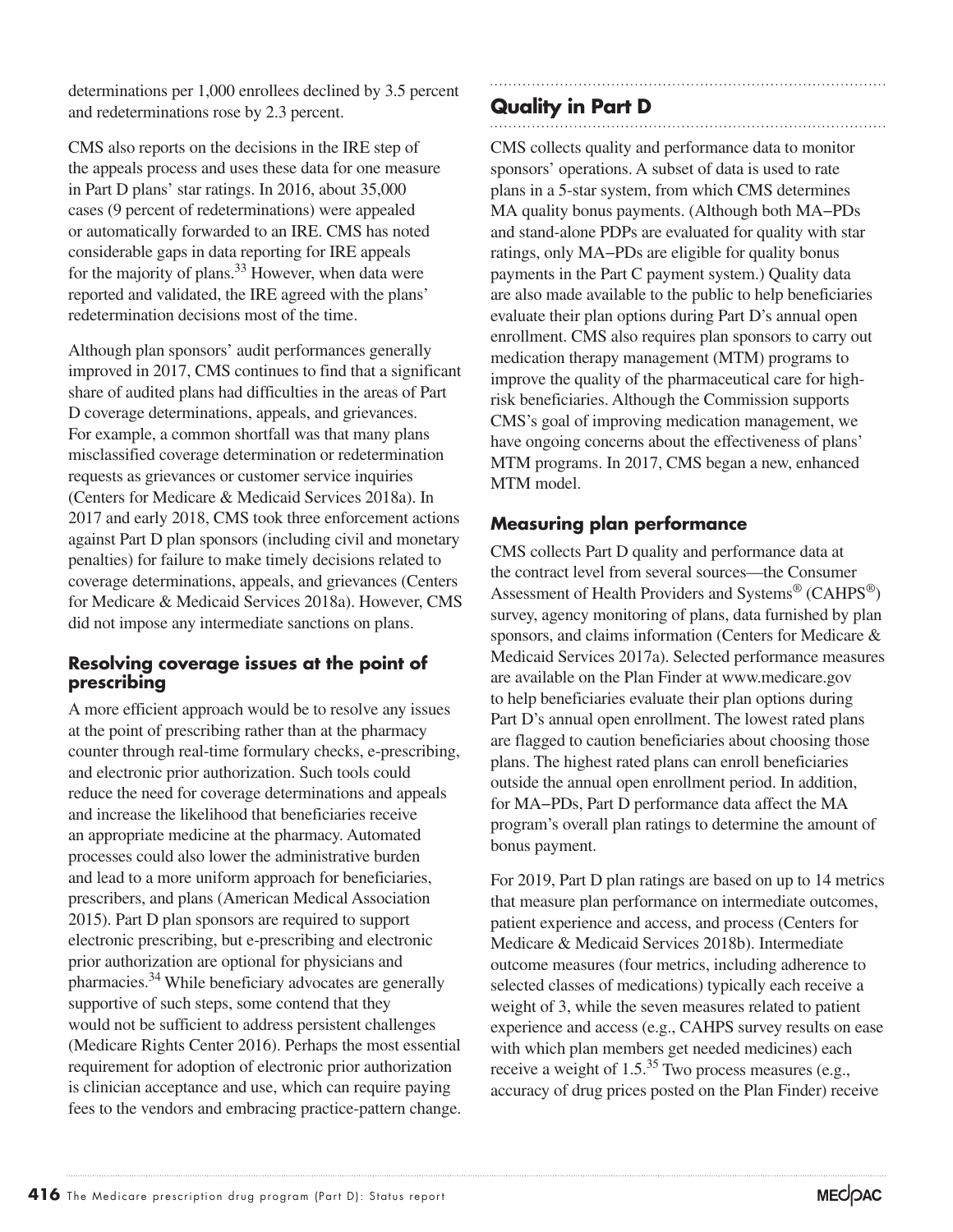a weight of 1. Finally, drug plan quality improvement, a measure reflecting changes in drug plans' performance from one year to the next, is assigned the highest weight, which is 5 (Centers for Medicare & Medicaid Services 2018e). Most MA−PDs are rated on up to 46 measures that assess the quality of plan services provided under the MA program, including 14 measures used to assess the quality of prescription drug (Part D) services provided. PDPs are evaluated only on scores for the 14 Part D measures.

CMS aggregates individual scores for each measure on the Plan Finder in a 5-star system; a 5-star rating reflects excellent performance, and 1 star reflects poor performance. Among PDPs, the average star rating for 2019 (weighted by 2018 enrollment) decreased to 3.34 from 3.62 a year earlier (Centers for Medicare & Medicaid Services 2018b). Nearly 69 percent of PDP enrollees (based on 2018 enrollment) are in 2019 contracts with 3.5 stars, and just 3 percent are in contracts with 4 or more stars. Among MA−PDs offered for 2019, the average star rating remained stable at just over 4. Based on 2018 enrollment, CMS estimated that 75 percent of MA–PD enrollees were in contracts rated 4 or more stars for 2019. However, the MA–PD results are averaged across a much broader set of measures than the 14 metrics specific to Part D services. When comparing just Part D measures, MA–PDs had higher values than PDPs on 11 of the 14. Nevertheless, as we noted in our chapter about the MA program, the trend among MA–PD sponsors of consolidating contracts to achieve higher star ratings leads us to question the validity of the MA–PD ratings and the comparison between PDPs and MA–PDs. As noted in Chapter 13, effective 2020, the Bipartisan Budget Act of 2018 changes the policy on plan consolidations.

Star ratings are intended to provide useful information when enrollees are choosing among plan options with similar costs or when plan sponsors are evaluating certain areas for improvement. However, none of the beneficiaries who participated in the Commission's 2017 focus groups mentioned using the Medicare star ratings as a source of information to choose a health plan (Summer et al. 2017). Instead, beneficiaries tended to consult with insurance brokers, friends, or family. The Commission supports the use of quality measurements that are patient oriented, encourage coordination across providers, and promote positive change in the delivery system. Because the provision of prescription drug services is different from the provision of medical services, quality measures

currently used for Part D may not help beneficiaries make informed choices among plan options.

For example, three intermediate outcome measures rate plans based on member adherence to select classes of medications. Because outcome measures are weighted more heavily than patient access and process measures, the three adherence measures have a disproportionate impact on plan ratings. However, for prospective enrollees, current members' medication adherence may not be an important factor when choosing among plan options. Additionally, plans may not be in the best position to assess whether the prescribed medications were clinically appropriate. At the same time, measuring plans on member adherence to medications could encourage plans to structure benefits in a way to provide better access.

### **Medication therapy management programs**

Part D plans are required to implement MTM programs to optimize therapeutic outcomes and reduce adverse drug events through improved medication use among beneficiaries who have multiple chronic conditions, take multiple medications, and are likely to have drug spending that exceeds the annual cost threshold (\$4,044 for 2019).

Plan sponsors are required to enroll, with opt-out provisions, all eligible enrollees in their MTM programs. At a minimum, MTM programs must offer a comprehensive medication review (CMR) at least annually and a targeted medication review (TMR) at least quarterly for ongoing monitoring and follow-up of any medicationrelated issues.36 CMS has changed the criteria for plans' MTM programs over time to broaden eligibility. Our earlier review of MTM programs revealed wide variations in eligibility criteria and the kinds of interventions provided to enrollees (Medicare Payment Advisory Commission 2009). Today, plan sponsors can no longer set narrower eligibility criteria than requiring beneficiaries to have more than three chronic conditions or use more than eight medications (Centers for Medicare & Medicaid Services 2018m).

In focus groups convened for the Commission, the physicians we spoke with were more aware of medication management conducted by the plans, particularly the CMRs, compared with previous years (Summer et al. 2017). Some physicians reported receiving notices stemming from CMRs. A couple of primary care doctors gave examples of cases in which an insurer had caught polypharmacy problems. Multiple physicians talked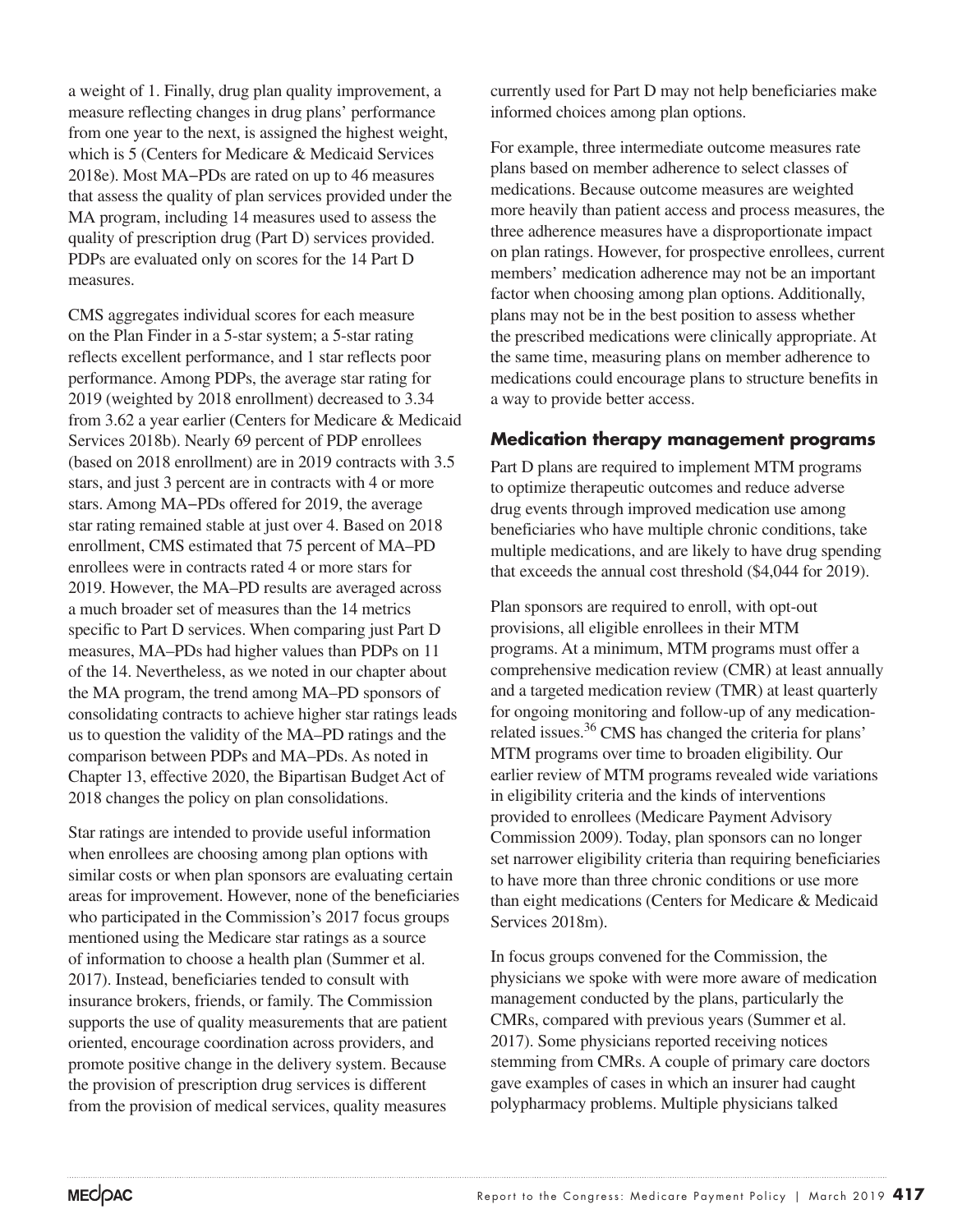about the importance of care coordinators for medication reconciliation after a hospital stay.

At the same time, we continue to be concerned that sponsors of stand-alone PDPs do not have financial incentives to engage in MTM or other activities that, for example, reduce unnecessary medical expenditures. CMS's analysis of the MTM data found lower rates of CMRs among MTM enrollees in PDPs compared with those in MA–PDs. Further, the effectiveness of the current MTM services in improving the quality of overall patient care is unclear (Centers for Medicare & Medicaid Services 2015b, Marrufo et al. 2013).

In 2017, CMS implemented an enhanced MTM model to test whether payment incentives and greater regulatory flexibility in designing MTM programs will lead to "improved therapeutic outcomes, while reducing net Medicare expenditures" (Center for Medicare & Medicaid Innovation 2015). Six Part D sponsors operating 22 PDPs in 5 regions of the country are participating in the enhanced MTM model over a 5-year period that began on January 1, 2017.<sup>37</sup>

In November 2018, CMS released the performance results for 2017, the first year of the enhanced MTM model (Centers for Medicare & Medicaid Services 2018m). CMS estimates that, in 2017, expected FFS (Part A and Part B) spending for the 1.7 million beneficiaries enrolled in participating plans was reduced by approximately \$325 million (net of prospective payments made to plans to cover the cost of the enhanced MTM programs).

Participating plans that achieve a spending reduction of at least 2 percent qualify for a performance payment in the form of an increased beneficiary premium subsidy (in a future year). According to CMS, among the 22 participating plans:

- 11 plans (50 percent) reduced medical spending by 2 percent or more;
- 7 plans (32 percent) reduced medical spending by less than 2 percent; and
- 4 plans (18 percent) increased medical spending.

As a result, half of the participating plans will receive a higher premium subsidy (an additional \$2 in premium subsidy per member per month) in 2019. CMS expects to release an additional evaluation of plan performance results in the first half of 2019, with estimates of financial impact to be included in subsequent reports.

We are encouraged by the initial performance results. The Commission is generally supportive of providing Part D plan sponsors with regulatory flexibility combined with appropriate financial incentives to improve the pharmaceutical services provided under the program. We hope to learn from the forthcoming evaluation reports the characteristics of MTM programs and the kinds of intervention strategies that have been more effective in improving pharmaceutical care and health outcomes for beneficiaries, as well as how (and which specific) MTM services improve health outcomes and lower medical spending. ■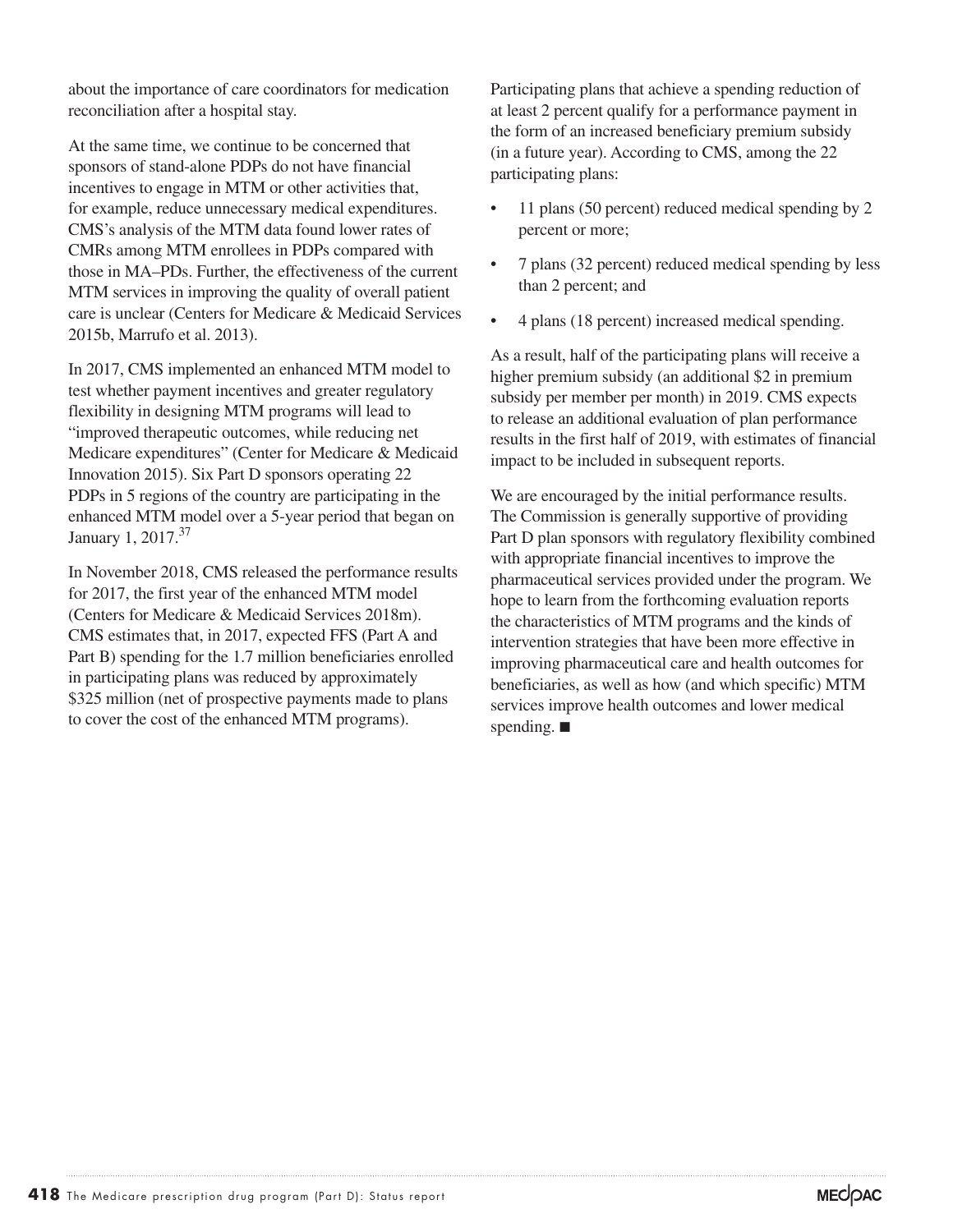### **Endnotes**

- 1 Instead of accepting the new assignment, LIS enrollees may choose a plan themselves. However, if their selected plan has a premium higher than the benchmark, they must pay the difference between the plan's premium and the benchmark amount. Once LIS enrollees select a plan themselves, CMS no longer reassigns them to a new plan. Instead, the agency sends beneficiaries letters about premium-free plan options in the enrollee's region.
- 2 Under CMS's de minimus policy, plan sponsors may voluntarily waive the portion of the monthly adjusted basic beneficiary premium that is above the LIS benchmark for a subsidy-eligible individual, up to a de minimus amount. The de minimus amount for 2019 is \$2.
- 3 For example, in 2019, generic tiers must have a per prescription copayment of \$20 or less or charge coinsurance of 25 percent or less in the benefit phase between the deductible and the initial coverage limit. Plans may not use copayments of more than \$100 or coinsurance higher than 50 percent for drugs on nonpreferred tiers (Centers for Medicare & Medicaid Services 2018d).
- 4 Plans' responsibility for spending on generic prescriptions filled in the coverage gap is rising from 7 percent in 2011 to 75 percent by 2020.
- 5 In each year thereafter, the OOP threshold will increase by the rate of growth in per capita Part D spending—the same as for the deductible and initial coverage limit.
- 6 In 2019, the manufacturer discount increased from 50 percent to 70 percent of brand-drug spending in the coverage gap. Because that discount is counted as though it were an enrollee's own OOP spending, for beneficiaries who use mostly or all brand-name drugs, it offsets much of the increase in the OOP threshold scheduled in the law for 2020.
- 7 The study used monthly prospective reinsurance payments in excess of the reinsurance costs that would be expected based on the risk profile of each plan's enrollees to examine how the "unpredictable" reinsurance costs relate to the premiums plans charged their enrollees.
- 8 The Commission recommended removing protected status from two of the six drug classes for which plan sponsors must now cover all drugs on their formularies (antidepressants and immunosuppressants for transplant rejection), streamlining the process for formulary changes, requiring prescribers to provide supporting justifications with more clinical rigor when applying for exceptions, and permitting plan sponsors to use selected tools to manage specialty-drug costs while maintaining appropriate access to needed medications.
- If an employer agrees to provide primary drug coverage to retirees with an average benefit value equal to or greater than Part D (called "creditable coverage"), Medicare provides a tax-free subsidy to the employer for 28 percent of each eligible retiree's drug costs that fall within a specified range of spending.
- 10 Employer group waiver plans are sponsored by employers that contract directly with CMS or with an insurer or a pharmacy benefit manager to administer a drug benefit. They differ from employer plans that receive the RDS in that they are considered Part D plans—Medicare Part D is the primary payer rather than the employer. However, employer group waiver plans are offered only to Medicare-eligible retirees of a particular employer (i.e., Medicare waives the requirement that most Part D plans allow anyone to enroll).
- 11 A portion of the difference between an MA plan's payment benchmark and its bid for providing Part A and Part B services is referred to as "MA rebate dollars." Plan sponsors can use MA rebate dollars to supplement benefits or lower premiums for services provided under MA or Part D.
- 12 The Bipartisan Budget Act of 2018 modified the incomerelated premium, reducing federal subsidies further for individuals with incomes between \$133,500 and \$160,000 (or between \$267,000 and \$320,000 for couples). The law also created an income category at \$500,000 for individuals and \$750,000 for couples with an even lower federal subsidy (Social Security Administration 2018).
- 13 However, the agency maintained a meaningful-difference requirement between a sponsor's basic and enhanced benefit packages.
- 14 Most MA plans are MA−PDs, offering combined medical and outpatient drug benefits. However, a small share of MA plans (including Medicare Medical Savings Account plans) do not offer prescription drug coverage.
- 15 The 215 PDP plans available to LIS enrollees at no premium include 29 plans that had premiums within \$2 of their regional LIS threshold. The plan sponsors chose to waive the "de minimus" premium amount so that LIS enrollees would pay no premium in those plans.
- 16 An LIS enrollee who is no longer eligible for reassignment may select another plan during the year, including during the annual open enrollment period. In 2010, among LIS enrollees who were not eligible for reassignment by CMS and whose plans lost benchmark status for 2010, a relatively small share (14 percent) voluntarily switched plans during the annual enrollment period (Hoadley et al. 2015).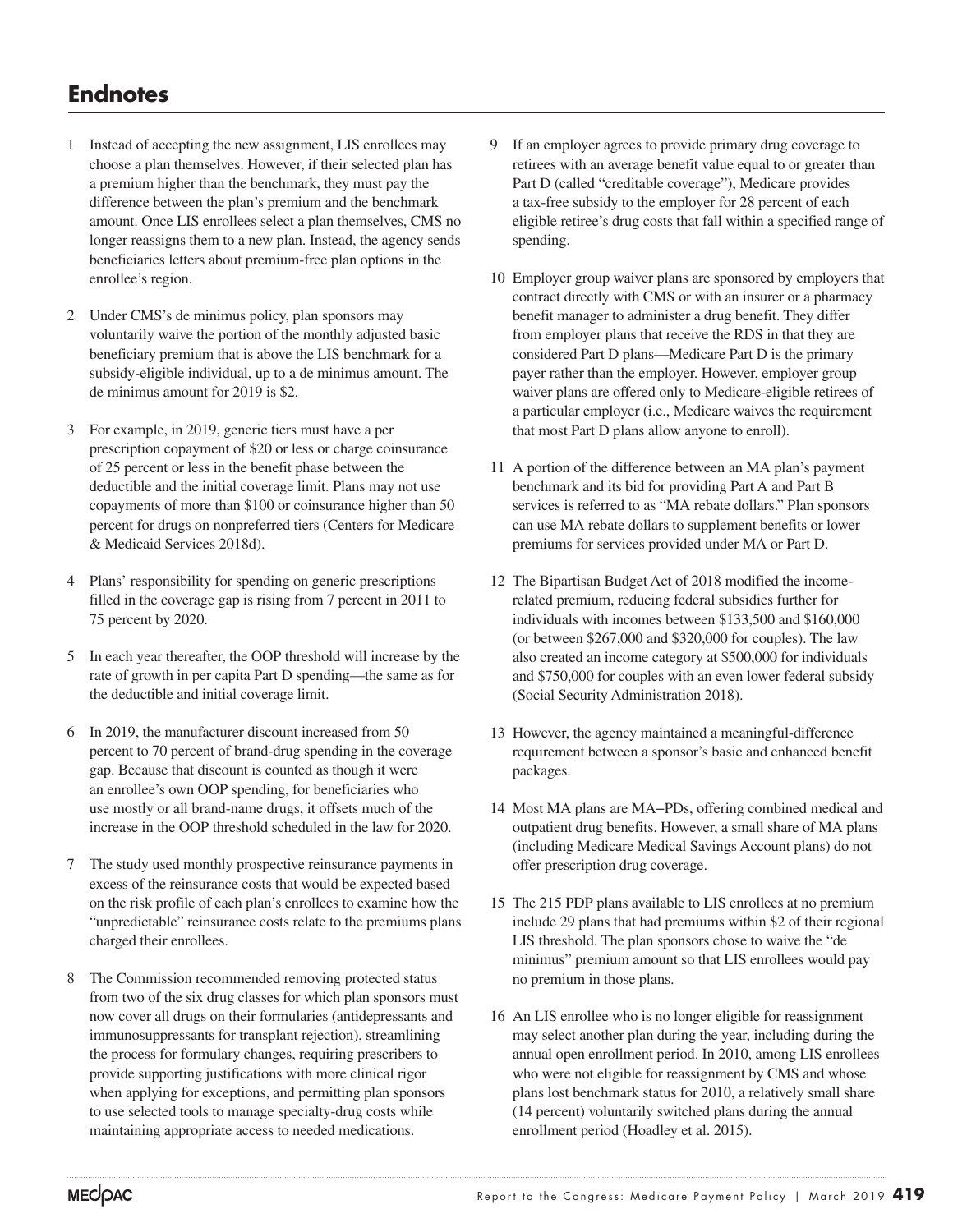- 17 In 2018, CIGNA's purchase of Express Scripts was finalized. Regulators approved CVS Health's merger with Aetna after Aetna agreed to divest its PDPs, which it plans to sell to WellCare (Mathews and Prang 2018). Once the mergers are finalized and Aetna's divestiture is completed, the top four plan sponsors will account for about 66 percent of Part D enrollment, an increase from about 63 percent.
- 18 On January 18, 2019, CMS's Center for Medicare & Medicaid Innovation announced a new demonstration program that begins in January 2020, called the Part D Payment Modernization model, that would provide "new incentives for plans, patients, and providers to choose drugs with lower list prices in order to address rising federal reinsurance subsidy costs in Part D" (Centers for Medicare & Medicaid Services 2019). Participating plan sponsors would be eligible for performance-based payments based on realized savings (or costs) relative to a predetermined benchmark.
- 19 Step therapy is a type of management tool for drugs that begins a medication treatment regimen for a medical condition with the most preferred drug therapy and progresses to other therapies only if necessary.
- 20 Some pharmacies choose not to contract with certain plans because they do not like the terms and conditions the plans offer. Plan sponsors are not obligated to cover prescriptions at an out-of-network pharmacy, except under certain circumstances.
- 21 Critics contend that the way in which plan sponsors and their PBMs calculate pharmacy direct and indirect remuneration (DIR) fees is not transparent and that plan sponsors ignore or understate DIR fees when preparing Part D bids, leading to enrollee premiums that are too high (National Community Pharmacists Association 2016). PBMs and sponsors that support the use of pharmacy DIR fees counter that they are a means to encourage greater use of generics and reduce enrollees' premiums and OOP spending (Holtz-Eakin 2014). To the extent that beneficiaries select plans with tiered networks and use preferred pharmacies that are more efficient, the approach may also lower Medicare spending (Kaczmarek et al. 2013).
- 22 Plan sponsors cannot restrict access to a subset of network pharmacies unless dispensing a drug requires "extraordinary specialty handling, provider coordination, or patient education that cannot be met by a network pharmacy" (Centers for Medicare & Medicaid Services 2011). An exception is made if a manufacturer uses a limited distribution network. In this situation, the Part D enrollee would be able to fill that prescription at only one of the designated specialty pharmacies.
- 23 Part D enrollees can apply to bona fide independent charity patient assistance programs (PAPs) for help with cost sharing. Pharmaceutical manufacturers can provide cash donations to independent charity PAPs without invoking anti-kickback concerns if the charity is structured properly. Guidance from the Department of Health and Human Services Office of Inspector General (OIG) states that independent charity PAPs must provide assistance to broad rather than narrow disease groups, manufacturers must not exert direct or indirect control over the charity, and the PAP must not limit assistance to a subset of available products (Office of Inspector General 2014). The Internal Revenue Service is investigating the relationship between certain patient assistance charities and several major pharmaceutical manufacturers (Sagonowsky 2017). OIG has rescinded its advisory opinion for at least one major PAP on the grounds that the PAP did not fully disclose all relevant facts in OIG's investigation (Office of Inspector General 2018).
- 24 IQVIA Institute (formerly IMS) defines invoice prices as the amounts paid to distributors by their pharmacy or hospital customers, which is different from gross spending reflected in Part D's prescription drug event data (total payments to pharmacies before accounting for any rebates or discounts pharmacies retain). Net prices measure the amount received by pharmaceutical manufacturers and therefore reflect rebates, off-invoice discounts, and other price concessions made by manufacturers to distributors, health plans, and intermediaries.
- 25 An individual NDC uniquely identifies the drug's labeler, drug, dosage form, strength, and package size.
- 26 For this index, Acumen grouped NDCs that are pharmaceutically identical, aggregating prices across drug trade names, manufacturers, and package sizes. As a result, brand-name drugs are grouped with their generics if they exist, and this price index more closely reflects the degree to which market share has moved between the two.
- 27 Examples of medications in which a single claim was sufficient to reach the catastrophic phase of the benefit include newer antivirals for the treatment of hepatitis C, antineoplastics, and certain medications used for the treatment of pulmonary hypertension.
- 28 Although there is no consistent definition of specialty drugs, they tend to be characterized as high cost and are used to treat a rare condition, require special handling, use a limited distribution network, or require ongoing clinical assessment. Most biologics are a subset of specialty drugs (*American Journal of Managed Car*e 2013).
- 29 These figures are based on the Acumen analysis for the Commission of Part D prescription drug event data. Beginning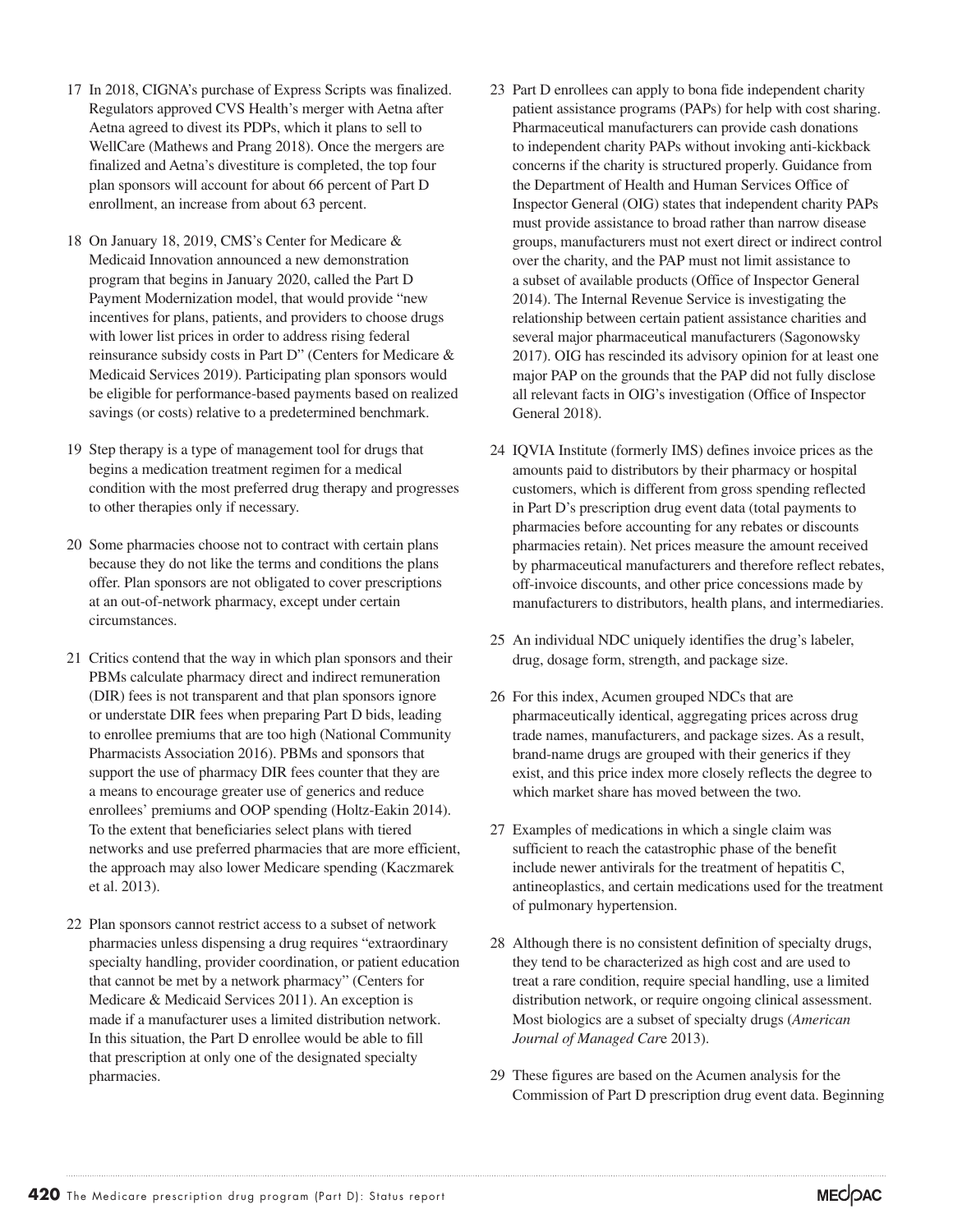in 2007, CMS began setting a cost threshold per month (\$670 since 2017) for drug and biological products that may be placed on a specialty tier. A specialty-tier drug is identified based on a plan's placement of a product on its specialty tier. Which products are placed on a specialty tier varies across plans. Typically, plans charge enrollees coinsurance of 25 percent to 33 percent for products placed on specialty tiers.

- 30 The transition fill is a temporary one-time supply provided within the first 90 days of coverage in a new plan or the new contract year for existing enrollees. Each year since 2012, CMS has conducted a transition monitoring program analysis to evaluate whether plan sponsors are following Part D transition requirements. In 2017, under 6 percent of Part D contracts exceeded CMS's thresholds of noncompliance (Centers for Medicare & Medicaid Services 2018k).
- 31 In November 2018, CMS proposed limiting to 14 days the amount of time an exception request may be held in open status while the plan sponsor attempts to get a supporting statement from the prescriber. Under the proposal, if the sponsor had not heard from the prescriber, the sponsor would make a decision based on the information it had and notify the beneficiary no later than 14 days from the request (Centers for Medicare & Medicaid Services 2018g).
- 32 The use of utilization management by Part D plans has increased over time (Medicare Payment Advisory Commission 2018a). The increase may reflect plan sponsors' increased reliance on utilization management to ensure prescriptions are used for clinically appropriate indication(s) (e.g., opioid analgesics) and to manage the use of expensive medications (e.g., hepatitis C therapies).
- 33 For 2019 and going forward, CMS applies scaled reductions to appeals measures that are components of star ratings based on the completeness of IRE data (Centers for Medicare & Medicaid Services 2018h).
- 34 The Substance Use-Disorder Prevention that Promotes Opioid Recovery and Treatment (SUPPORT) for Patients and Communities Act of 2018 requires mandatory electronic prescribing for controlled substances. The exception is New York, which mandates electronic prescribing of all medications.
- 35 A new intermediate outcome measure was added for 2019 statin use in persons with diabetes. All measures receive a weight of 1 in their first year of use.
- 36 CMRs must include an interactive person-to-person or telehealth consultation performed by a pharmacist or other qualified provider and a written summary of the review that includes a medication list and action plan, if any, provided to beneficiaries in CMS's standardized format. A TMR is distinct from a CMR because it is focused on specific medication-related problems, actual or potential. A TMR can be conducted person to person or be system generated, and interventions can be delivered by mail or faxed to the beneficiary or the prescriber, as appropriate (Centers for Medicare & Medicaid Services 2014a).
- 37 CMS is testing the Enhanced Medication Therapy Management model across five Part D regions: Region 7 (Virginia), Region 11 (Florida), Region 21 (Louisiana), Region 25 (Iowa, Minnesota, Montana, Nebraska, North Dakota, South Dakota, Wyoming), and Region 28 (Arizona). CMS selected regions based on variation in market competition and other characteristics as well as variation in Part A and Part B spending and is intended to allow for comparisons across regions and to (in aggregate) be broadly representative of national market characteristics (Centers for Medicare & Medicaid Services 2018m).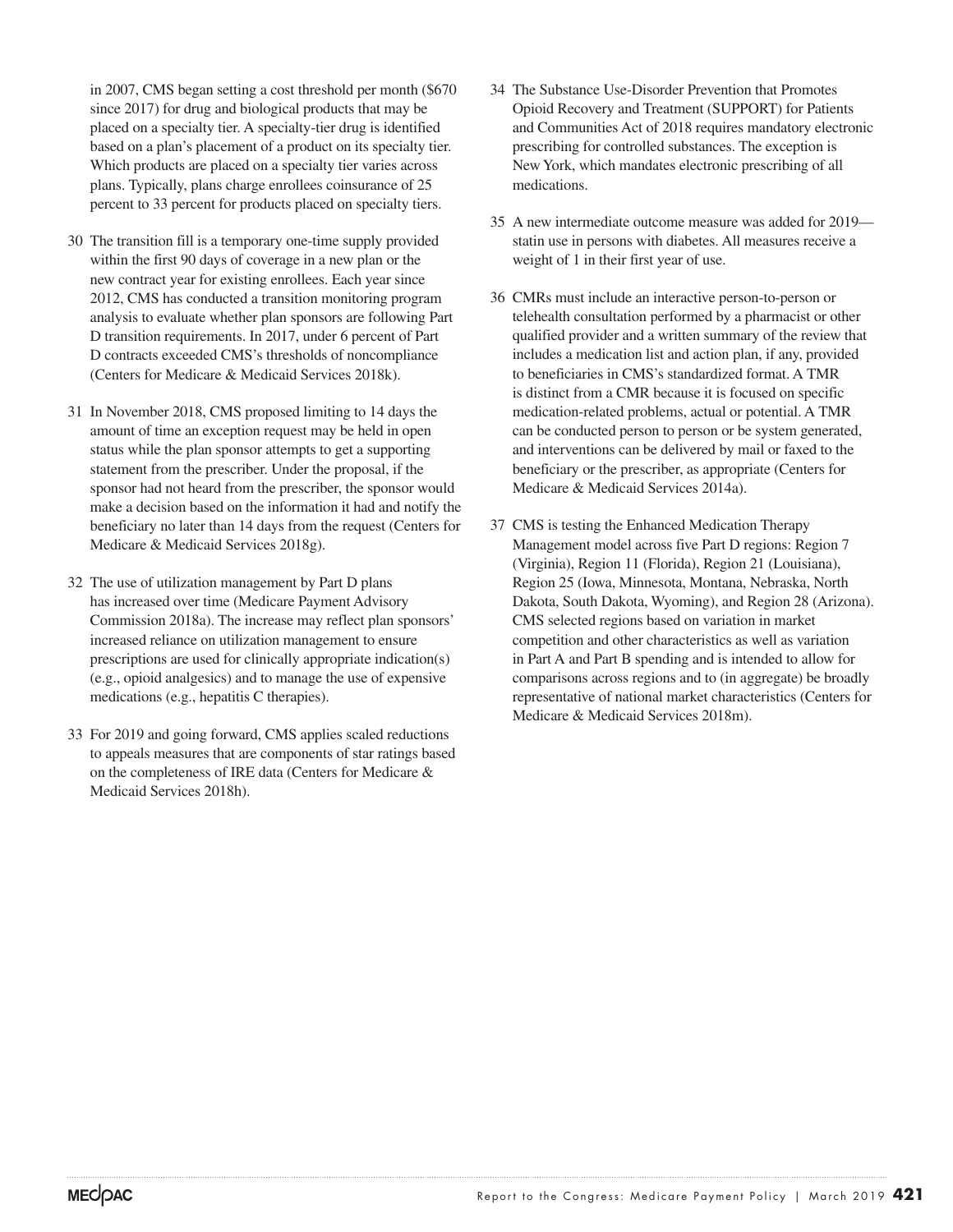### **References**

*American Journal of Managed Care*. 2013. The growing cost of specialty pharmacy: Is it sustainable? February 18. https://www. ajmc.com/payer-perspectives/0218/the-growing-cost-of-specialtypharmacyis-it-sustainable.

American Medical Association. 2015. *Prior authorization: The current landscape.* Chicago, IL: AMA.

Berndt, E., R. Conti, and S. Murphy. 2017. *The landscape of US generic prescription drug markets, 2004–2016.* NBER working paper no. 23640. Cambridge, MA: National Bureau of Economic Research.

Blair, W., and C. Cox. 2016. Current landscape of antiviral drug discovery. *F1000Research* 5 (February 22): 1–7.

Blum, J. 2009. *A history of creating the Medicare prescription drug benefit: Striking compromises, avoiding past mistakes, and minding budgetary constraint.* Washington, DC: Avalere Health LLC.

Boards of Trustees, Federal Hospital Insurance and Federal Supplementary Medical Insurance Trust Funds. 2018. *2018 annual report of the Boards of Trustees of the Federal Hospital Insurance and Federal Supplementary Insurance Trust Funds.*  Washington, DC: Boards of Trustees.

Cahn, L. 2017. Hey, Amazon: As a pharmacy benefit manager, you could create real competition for drug prices. *STAT*, November 15.

Center for Medicare & Medicaid Innovation, Department of Health and Human Services. 2015. Announcement of Part D Enhanced Medication Therapy Management model test. https:// innovation.cms.gov/Files/x/mtm-announcement.pdf.

Centers for Medicare & Medicaid Services, Department of Health and Human Services. 2019. Part D Payment Modernization model. Fact sheet. Baltimore, MD: CMS.

Centers for Medicare & Medicaid Services, Department of Health and Human Services. 2018a. 2017 *Part C and Part D program audit and enforcement report from Medicare Parts C and D Oversight and Enforcement Group.* Baltimore, MD: CMS. https:// www.cms.gov/Medicare/Compliance-and-Audits/Part-C-and-Part-D-Compliance-and-Audits/Downloads/2016\_Program\_ Audit\_Enforcement\_Report.pdf.

Centers for Medicare & Medicaid Services, Department of Health and Human Services. 2018b. 2019 Part C and D plan ratings. Fact sheet. Baltimore, MD: CMS.

Centers for Medicare & Medicaid Services, Department of Health and Human Services. 2018c. *Analysis of calendar year 2016 Medicare Part D reporting requirements data.* Baltimore, MD: CMS.

Centers for Medicare & Medicaid Services, Department of Health and Human Services. 2018d. Announcement of calendar year (CY) 2019 Medicare Advantage capitation rates and Medicare Advantage and Part D payment policies and final call letter. April 2. https://www.cms.gov/Medicare/Health-Plans/ MedicareAdvtgSpecRateStats/Downloads/Announcement2019.pdf.

Centers for Medicare & Medicaid Services, Department of Health and Human Services. 2018e. *Medicare 2019 Part C & D star rating technical notes.* November 8. Baltimore, MD: CMS. https://www.cms.gov/Medicare/Prescription-Drug-Coverage/ PrescriptionDrugCovGenIn/PerformanceData.html.

Centers for Medicare & Medicaid Services, Department of Health and Human Services. 2018f. Medicare Advantage prior authorization and step therapy for Part B drugs. Fact sheet. August 7. https://www.cms.gov/newsroom/fact-sheets/medicareadvantage-prior-authorization-and-step-therapy-part-b-drugs.

Centers for Medicare & Medicaid Services, Department of Health and Human Services. 2018g. Medicare and Medicaid programs; policy and technical changes to the Medicare Advantage, Medicare prescription drug benefit, Program of All-Inclusive Care for the Elderly (PACE), Medicaid fee-for-service, and Medicaid managed care programs for years 2020 and 2021. Final rule. *Federal Register* 83, no. 212 (November 1): 54982–55088.

Centers for Medicare & Medicaid Services, Department of Health and Human Services. 2018h. Medicare program; contract year 2019 policy and technical changes to the Medicare Advantage, Medicare cost plan, Medicare fee-for-service, the Medicare prescription drug benefit programs, and the PACE program. Final rule. *Federal Register* 83, no. 73 (April 16): 16440–16757.

Centers for Medicare & Medicaid Services, Department of Health and Human Services. 2018i. Memo to all Medicare Part D sponsors regarding indication-based formulary design beginning in contract year (CY) 2020, August 29.

Centers for Medicare & Medicaid Services, Department of Health and Human Services. 2018j. Memo to all Medicare Part D sponsors regarding indication-based utilization management, July 25.

Centers for Medicare & Medicaid Services, Department of Health and Human Services. 2018k. Memo to all Medicare Part D sponsors regarding the Part D transition monitoring program, January 17.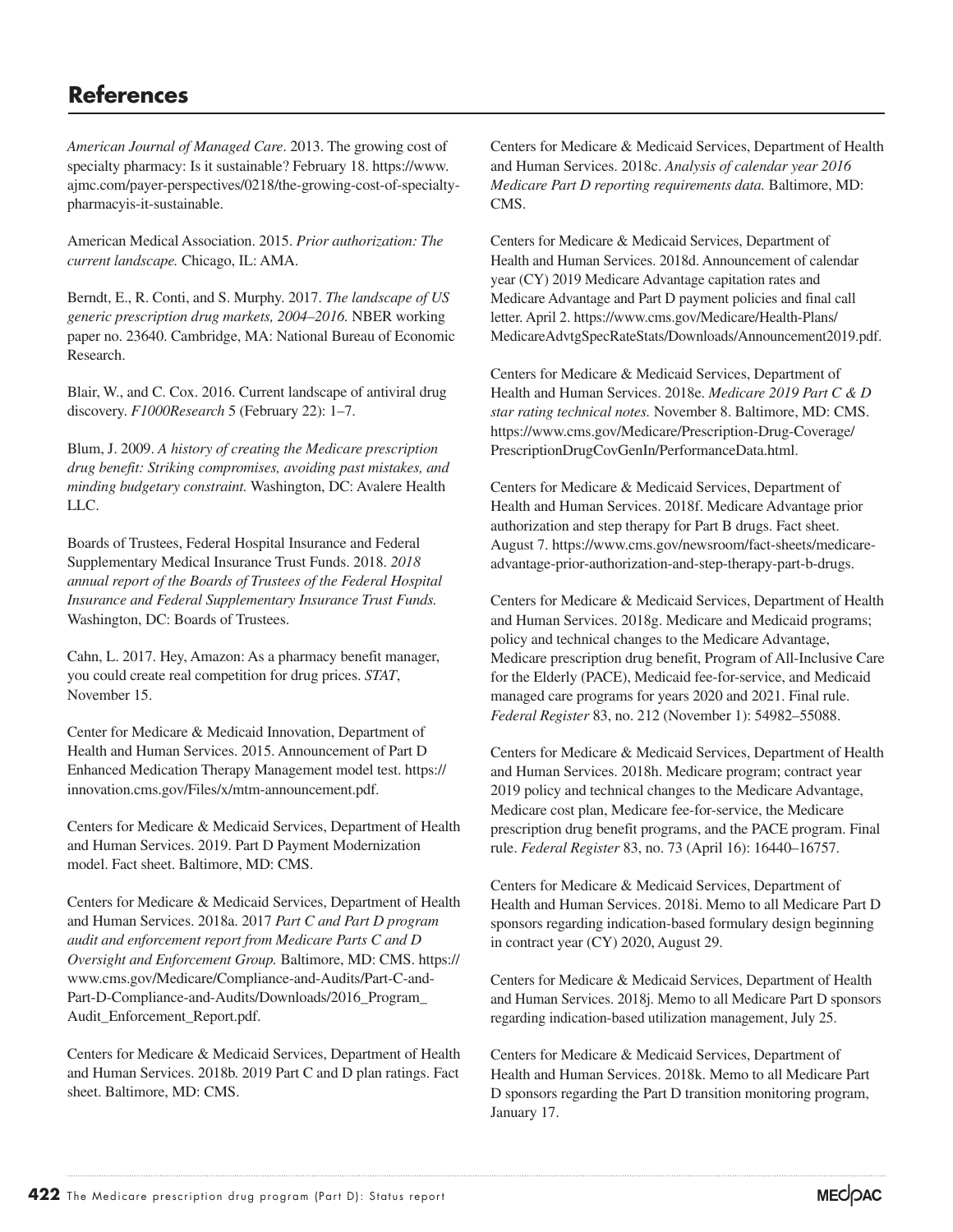Centers for Medicare & Medicaid Services, Department of Health and Human Services. 2018l. Modernizing Part D and Medicare Advantage to lower drug prices and reduce out-of-pocket expenses. Proposed rule. *Federal Register* 83, no. 231 (November 30): 62153–62201.

Centers for Medicare & Medicaid Services, Department of Health and Human Services. 2018m. *Part D Enhanced Medication Therapy Management model: First year performance based payment results.* Fact sheet. Baltimore, MD: CMS. https:// innovation.cms.gov/Files/x/mtm-firstyrresults-fs.pdf.

Centers for Medicare & Medicaid Services, Department of Health and Human Services. 2017a. *Medicare 2018 Part C & D star rating technical notes.* September 28. Baltimore, MD: CMS. https://www.cms.gov/Medicare/Prescription-Drug-Coverage/ PrescriptionDrugCovGenIn/PerformanceData.html.

Centers for Medicare & Medicaid Services, Department of Health and Human Services. 2017b. Medicare program; contract year 2019 policy and technical changes to the Medicare Advantage, Medicare cost plan, Medicare fee-for-service, the Medicare prescription drug benefit programs, and the PACE Program. Proposed rule. *Federal Register* 82, no. 227 (November 28): 56336–56527.

Centers for Medicare & Medicaid Services, Department of Health and Human Services. 2016. LIS formulary drug coverage. Fact sheet. https://www.cms.gov/Medicare/Prescription-Drug-Coverage/PrescriptionDrugCovGenIn/Downloads/LIS-Formulary-Drug-Coverage-Fact-Sheet.pdf.

Centers for Medicare & Medicaid Services, Department of Health and Human Services. 2015a. Announcement of calendar year (CY) 2016 Medicare Advantage capitation rates and Medicare Advantage and Part D payment policies and final call letter. Note from Sean Cavanaugh, Deputy Administrator, Centers for Medicare & Medicaid Services, and Jennifer Lazio, Director, Parts C & D Actuarial Group, Office of the Actuary, to Medicare Advantage organizations, prescription drug plan sponsors, and other interested parties, April 6. http://www.cms.gov/Medicare/ Health-Plans/MedicareAdvtgSpecRateStats/Downloads/ Announcement2016.pdf.

Centers for Medicare & Medicaid Services, Department of Health and Human Services. 2015b. Part D Enhanced Medication Therapy Management model. Fact sheet. https://www.cms.gov/ Newsroom/MediaReleaseDatabase/Fact-sheets/2015-Fact-sheetsitems/2015-09-28.html.

Centers for Medicare & Medicaid Services, Department of Health and Human Services. 2014a. CY 2015 Medication Therapy Management Program guidance and submission instructions. Memo from Jennifer R. Shapiro, MPH, Acting Deputy Director, Medicare Drug Benefit and C & D Data Group. May 7.

Centers for Medicare & Medicaid Services, Department of Health and Human Services. 2014b. Medicare program; contract year 2015 policy and technical changes to the Medicare Advantage and the Medicare prescription drug benefit programs. Proposed rule. *Federal Register* 79, no. 7 (January 10): 1918–2073.

Centers for Medicare & Medicaid Services, Department of Health and Human Services. 2011. *Prescription Drug Benefit Manual.*  Chapter 5: Benefits and beneficiary protections. Baltimore, MD: CMS. http://www.cms.gov/Medicare/Prescription-Drug-Coverage/PrescriptionDrugCovContra/Downloads/ MemoPDBManualChapter5\_093011.pdf.

Congressional Budget Office. 2014. *Assessing the design of the low-income subsidy program in Medicare Part D.* Working paper 2014–07. Washington, DC: CBO.

Credit Suisse. 2015. Global pharma. Equity research. May 1. https://doc.research-and-analytics.csfb.com/docView?language=E NG&format=PDF&source\_id=csplusresearchcp&document\_id= 1047911451&serialid=hfXhzuK6sK6xRrBsMZzLqZ96QTl7v2Y M0kkwWJRGRVU%3D.

Cubanski, J., A. Damico, and T. Neuman. 2018. *Medicare Part D: A first look at prescription drug plans in 2019.* Issue brief. Washington, DC: Kaiser Family Foundation.

Cuckler, G. A., A. M. Sisko, J. A. Poisal, et al. 2018. National Health Expenditure projections, 2017–26: Despite uncertainty, fundamentals primarily drive spending growth. *Health Affairs* 37, no. 3 (March): 482–492.

Dave, C. V., A. S. Kesselheim, E. R. Fox, et al. 2017. High generic drug prices and market competition: A retrospective cohort study. *Annals of Internal Medicine* 167, no. 3 (August 1): 145–151.

Decarolis, F. 2015. Medicare Part D: Are insurers gaming the low income subsidy design? *American Economic Review* 105, no. 4 (April): 1547–1580.

Diplomat Specialty Pharmacy. 2017. JP Morgan Healthcare Conference investor presentation, January. http://s21.q4cdn. com/406493826/files/doc\_presentations/2017/jan/DSP-Investor-Deck-JP-Morgan-January-2017-FINAL2.pdf.

Fein, A. 2019. New Part D enrollment data: CVS extends its lead in 2019 preferred pharmacy networks. *Drug Channels* blog. January 23. https://www.drugchannels.net/2019/01/new-part-denrollment-data-cvs-extends.html#more.

Fein, A. 2018. Building a new drug wholesaler compensation model: What happens as brand inflation slows? *Drug Channels* blog. July 24. https://www.drugchannels.net/2018/07/buildingnew-drug-wholesaler.html.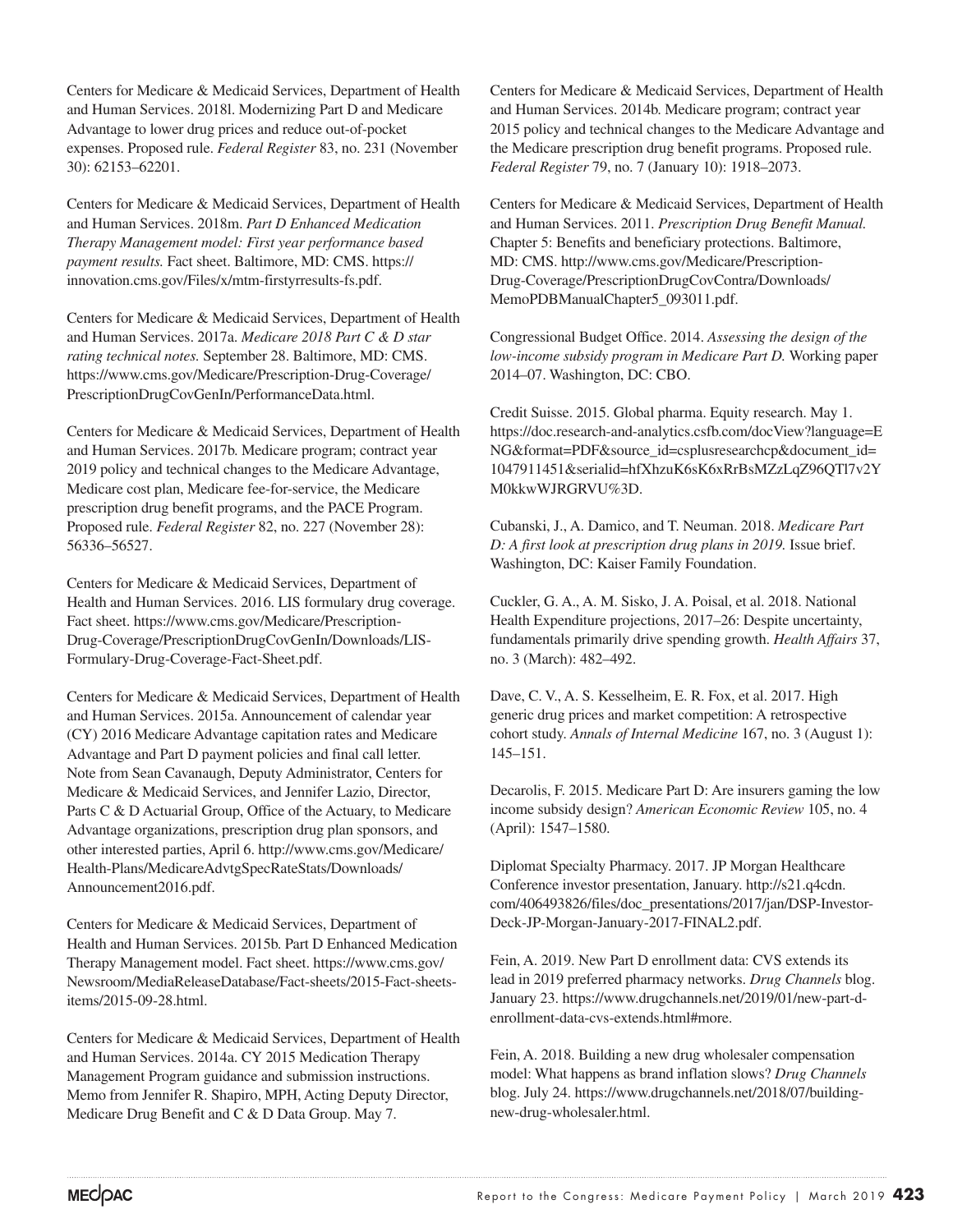Fein, A. 2017. McKesson's profit shortfall: How wholesalers benefit from rising drug list prices. *Drug Channels* blog. January 26. http://www.drugchannels.net/2017/12/the-cvs-aetna-deal-fiveindustry-and.html#more.

Fein, A. 2016. Behind Diplomat Pharmacy's plunge: A primer on DIR fees in Medicare Part D. *Drug Channels* blog. November 8. http://www.drugchannels.net/2016/11/behind-diplomatpharmacys-plunge-primer.html.

Feldman, R. 2018. Perverse incentives: Why everyone prefers high drug prices—Except for those who pay the bills. https:// papers.ssrn.com/sol3/papers.cfm?abstract\_id=3162432.

Frey, P. 2017. CDER New Drugs Program: 2017 update. Presentation during the Food and Drug Administration/Centers for Medicare & Medicaid Services Summit, December 5. https://www.fda.gov/downloads/AboutFDA/CentersOffices/ OfficeofMedicalProductsandTobacco/CDER/UCM587690.pdf.

Fung, V., C. M. Mangione, J. Huang, et al. 2010. Falling into the coverage gap: Part D drug costs and adherence for Medicare Advantage prescription drug plan beneficiaries with diabetes. *Health Services Research* 45, no. 2 (April): 355–375.

Garthwaite, C., and F. Morton. 2017. Perverse market incentives encourage high prescription drug prices. *ProMarket* blog. November 1. https://promarket.org/perverse-market-incentivesencourage-high-prescription-drug-prices/.

Gomberg, J., and M. Hunter. 2015. *Medicare Part D member profitability by pharmacy channel.* White paper. Chicago, IL: Milliman.

Government Accountability Office. 2016. *Generic drugs under Medicare: Part D generic drug prices declined overall, but some had extraordinary price increases.* GAO–16–706. Washington, DC: GAO.

Hartman, M., A. B. Martin, N. Espinosa, et al. 2018. National health care spending in 2016: Spending and enrollment growth slow after initial coverage expansions. *Health Affairs* 37, no. 1 (January): 150–160.

Hoadley, J., L. Summer, E. Hargrave, et al. 2015. *To switch or be switched: Examining changes in drug plan enrollment among Medicare Part D low-income subsidy enrollees.* Washington, DC: Kaiser Family Foundation. http://kff.org/medicare/report/ to-switch-or-be-switched-examining-changes-in-drug-planenrollment-among-medicare-part-d-low-income-subsidyenrollees/.

Holtz-Eakin, D. 2014. CMS is at it again . . . increasing Rx costs for seniors. American Action Forum Insight. https://www. americanactionforum.org/insight/cms-is-at-it-again-increasing-rxcosts-for-seniors/#ixzz4TftJKC4m.

*Indianapolis Business Journal*. 2016. Analysis: Diabetes drug price war likely to claim more casualties. September 30. http:// www.ibj.com/articles/60623-analysis-diabetes-drug-price-warlikely-to-claim-more-casualties.

IQVIA Institute for Human Data Science. 2017. *Medicine use and spending in the U.S.* Parsippany, NJ: IQVIA.

Joyce, G., L. Gascue, J. Zissimopoulos, et al. 2018. Generic drug price hikes and out-of-pocket spending for Medicare beneficiaries. https://healthpolicy.usc.edu/research/genericdrug-price-hikes-and-out-of-pocket-spending-for-medicarebeneficiaries/.

Jung, J., and R. Feldman. 2018. Growing reinsurance payments weaken competitive bidding in Medicare Part D. *Health Services Research* 53, no. 6 (December): 4371–4380.

Kaczmarek, S. 2015. Pharmacy manufacturer rebate negotiation strategies: A common ground for a common purpose. http:// www.milliman.com/insight/2015/Pharmacy-manufacturerrebate-negotiation-strategies-A-common-ground-for-a-commonpurpose/.

Kaczmarek, S., A. Sheldon, and D. Liner. 2013. *The impact of preferred pharmacy networks on federal Medicare Part D costs, 2014–2023.* Windsor, CT: Milliman.

Langreth, R., M. Keller, and C. Cannon. 2016. Decoding Big Pharma's secret drug pricing practices. *Bloomberg*, June 29. https://www.bloomberg.com/graphics/2016-drug-prices/.

Levy, S. 2018. SilverScript unveils options to lower out-of-pocket costs. *Drug Store News*, October 2. https://www.drugstorenews. com/retail-news/silverscript-unveils-options-to-lower-out-ofpocket-drug-costs/.

Liu, D. L., Centers for Medicare & Medicaid Services, Office of the Actuary. 2018. Personal email communication with author, December 21.

Loftus, P. 2017. Prescription-drug shortages help push up prices of similar drugs. *Wall Street Journal*, April 12.

Lopez, L. 2016. These companies you've never heard of are about to incite another massive drug price outrage. *Business Insider*, September 12.

Lyons, K., Centers for Medicare & Medicaid Services, Office of the Actuary. 2018. Personal email communication with author, November 27.